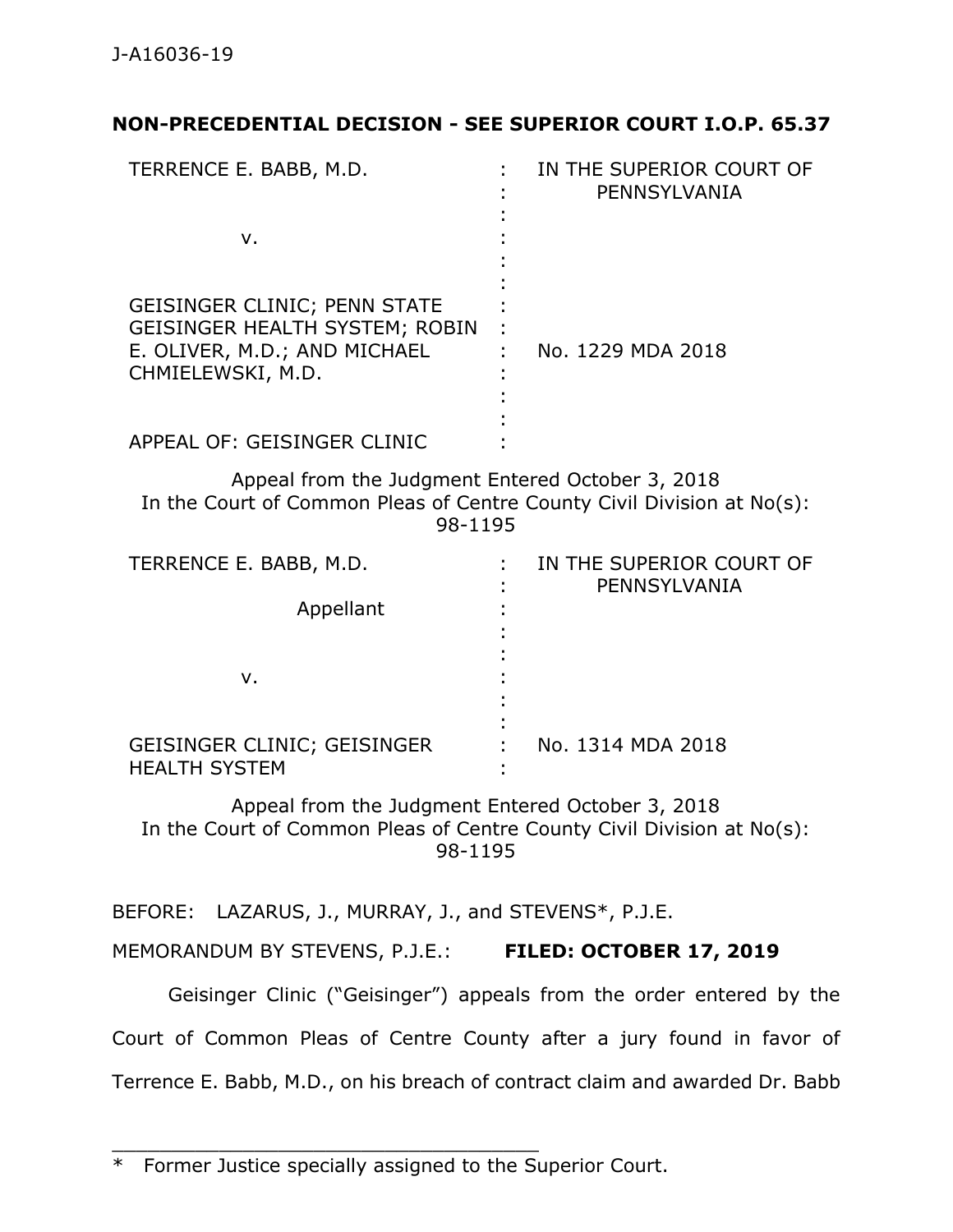\$5.5 million in damages. Dr. Babb filed this cross-appeal, challenging the trial court's denial of his claim for pre-judgment interest. We affirm.

Our Court has reviewed this case on two occasions in its long procedural history that spans more than two decades. *See Babb v. Geisinger Clinic, et al.*, 981 MDA 2014 (Pa.Super. 2015) (unpublished memorandum) ("*Babb*

*II*"); *Babb v. Centre Community Hospital*, 47 A.3d 1214 (Pa.Super. 2012)

("*Babb I*").While our prior decisions provide detailed recitations of the

background of this case, for the sake of simplicity, we set forth only the facts

and procedural history that are necessary to resolve the instant appeal:

In June 1995, Geisinger offered, and Dr. Babb accepted, employment as a staff physician for their OB/GYN Clinic in State College. Dr. Babb commenced his employment on September 1, 1995. At around the same time, Dr. Oliver was also hired as a staff physician for the OB/GYN Clinic. In July 1996, Geisinger hired Dr. Chmielewski as a third staff physician at the Clinic. Over time, the working relationship between Dr. Babb and his two colleagues deteriorated. Dr. Babb made professional complaints against Dr. Chmielewski. Subsequently, Dr. Oliver, Dr. Chmielewski and others made professional complaints against Dr. Babb. Pursuant to a routine annual performance review process, Dr. Babb was recommended for reappointment. However, the discord and additional targeted performance reviews culminated in Geisinger's decision to terminate Dr. Babb's employment.

To that end, on or about May 16, 1997, Dr. Charles Maxin, Senior Vice President for Clinical Operations, and Dr. David Wolfe, Medical Director for Geisinger Medical Group, met with Dr. Babb and requested his resignation. Dr. Babb refused to resign and he was fired that same day. The termination was confirmed by letter dated May 19, 1997.<sup>1</sup>

 $1$  The factual background becomes muddled as part of the procedural history of this case was excluded from the jury's consideration. As Geisinger had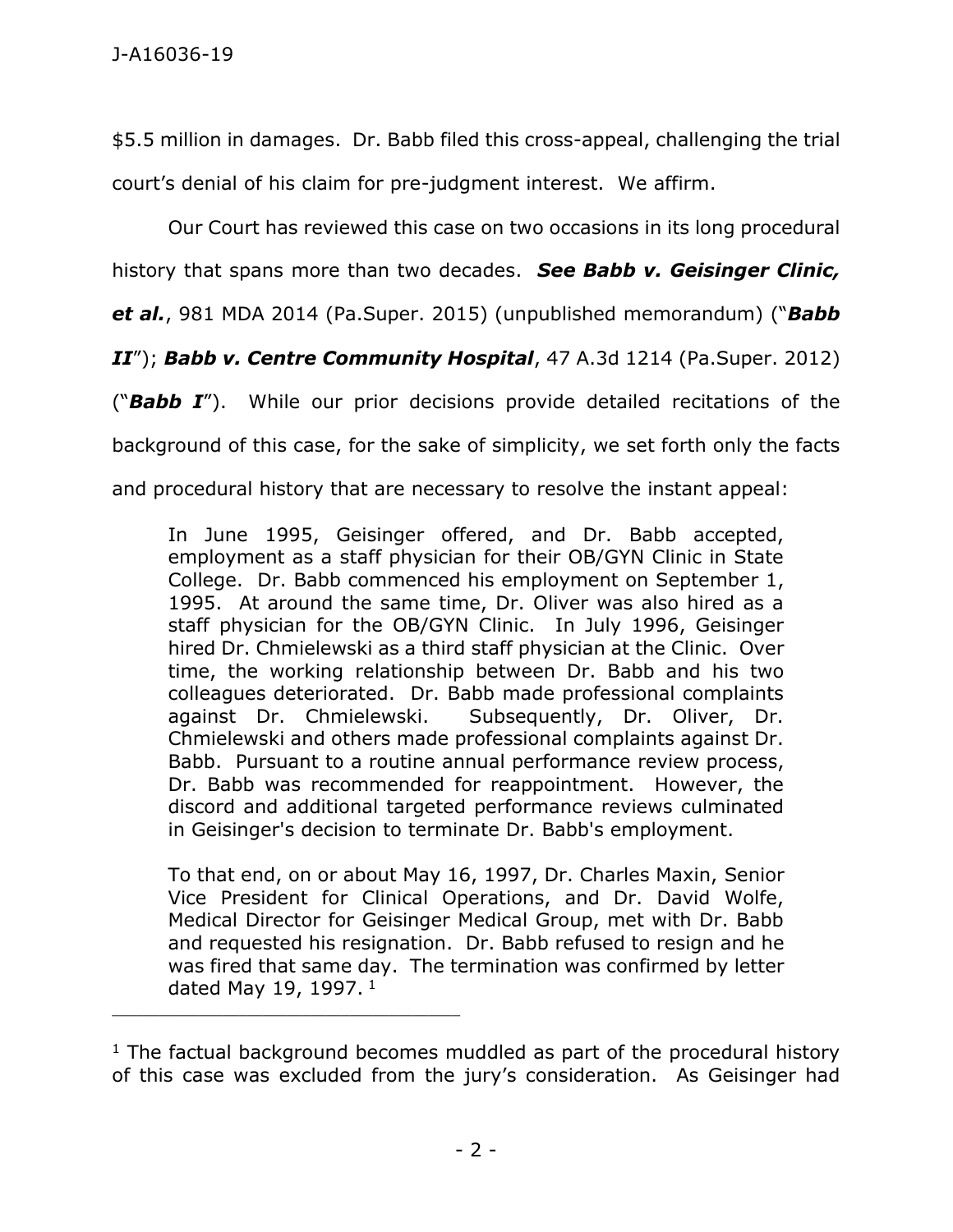\*\*\*

During his employment with Geisinger, Dr. Babb enjoyed clinical privileges with [Centre Community Hospital (CCH)]. Upon his termination by Geisinger, those privileges were withdrawn because Dr. Babb no longer had malpractice insurance coverage. Dr. Babb subsequently obtained employment in Clearfield County.

On May 1, 1998, Dr. Babb initiated the instant action in the Court of Common Pleas of Centre County by filing a writ of summons against Geisinger, Dr. Oliver, and Dr. Chmielewski (Geisinger Defendants). [] On November 4, 1999, Dr. Babb filed a complaint in United States District Court for the Middle District of Pennsylvania against Geisinger, CCH, and others, alleging, *inter alia,* discrimination, antitrust violations, breach of contract, civil conspiracy to deny privileges, and interference with contract.

\*\*\*

On September 14, 2001, the District Court, with Judge Muir presiding, granted defendants' motions for summary judgment, terminating all federal claims but declining to address Dr. Babb's state claims.

\*\*\*

[O]n October 31, 2001, Dr. Babb filed a seven-count complaint in the still pending instant action against the Geisinger Defendants. On January 25, 2002, Dr. Babb filed an amended six-count complaint, adding CCH as a party and alleging the following causes of action. As against Geisinger, Dr. Babb sought monetary damages, alleging breach of contract (Count I), and illegal retaliation in violation the Pennsylvania Human Relations Act

indicated Dr. Babb's termination was based in part on quality of care concerns, Geisinger provided Dr. Babb with a post-termination hearing pursuant to its Peer Review Fair Hearing Plan (Fair Hearing Plan) rather than its Involuntary Review Process set forth in employee policy #412. After receiving the Fair Hearing results, Geisinger was mandated to file a National Practitioner Data Bank (NPDB) Report on June 2, 1998. *See [Jacksonian v. Temple](https://1.next.westlaw.com/Link/Document/FullText?findType=Y&serNum=2005615902&pubNum=0000162&originatingDoc=Idb8a93d0b67011e1b60ab297d3d07bc5&refType=RP&fi=co_pp_sp_162_1278&originationContext=document&transitionType=DocumentItem&contextData=(sc.UserEnteredCitation)#co_pp_sp_162_1278)  [University Health System Foundation](https://1.next.westlaw.com/Link/Document/FullText?findType=Y&serNum=2005615902&pubNum=0000162&originatingDoc=Idb8a93d0b67011e1b60ab297d3d07bc5&refType=RP&fi=co_pp_sp_162_1278&originationContext=document&transitionType=DocumentItem&contextData=(sc.UserEnteredCitation)#co_pp_sp_162_1278),* 862 A.2d 1275, 1278 (Pa.Super. [2004\)](https://1.next.westlaw.com/Link/Document/FullText?findType=Y&serNum=2005615902&pubNum=0000162&originatingDoc=Idb8a93d0b67011e1b60ab297d3d07bc5&refType=RP&fi=co_pp_sp_162_1278&originationContext=document&transitionType=DocumentItem&contextData=(sc.UserEnteredCitation)#co_pp_sp_162_1278) (noting the Health Care Quality Improvement Act (HCQIA) "requires hospitals to report information to the Data Bank, and to request information from the Data Bank when physicians join a hospital and every two years thereafter. *See* [42 U.S.C. §§ 11133,](https://1.next.westlaw.com/Link/Document/FullText?findType=L&pubNum=1000546&cite=42USCAS11133&originatingDoc=Idb8a93d0b67011e1b60ab297d3d07bc5&refType=LQ&originationContext=document&transitionType=DocumentItem&contextData=(sc.UserEnteredCitation)) [11135](https://1.next.westlaw.com/Link/Document/FullText?findType=L&pubNum=1000546&cite=42USCAS11135&originatingDoc=Idb8a93d0b67011e1b60ab297d3d07bc5&refType=LQ&originationContext=document&transitionType=DocumentItem&contextData=(sc.UserEnteredCitation))").

However, facts related to the post-termination hearings and the subsequent National Practitioner Data Bank (NPDB) report, are not relevant to this appeal, as the trial court excluded this evidence at Geisinger's request.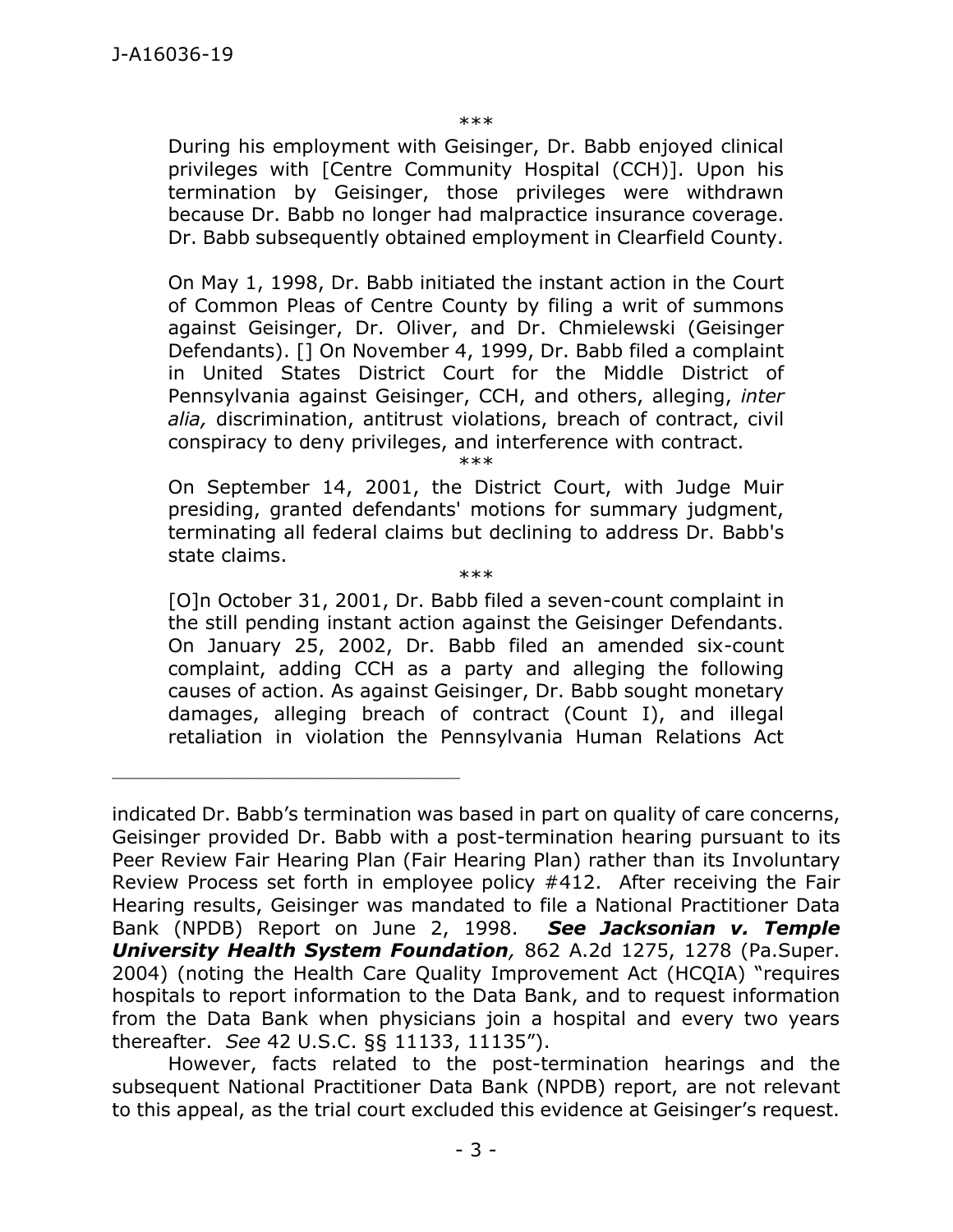(Count VI). As against all defendants, Dr. Babb sought monetary damages, alleging defamation (Count II), intentional interference with contractual relations (Count IV), and civil conspiracy (Count V). In Count III, Dr. Babb also sought injunctive relief against Geisinger and CCH relative to the alleged defamation. *See* Dr. Babb's Amended Complaint, 1/25/02.

\*\*\*

On December 10, 2010, the Geisinger Defendants and CCH each filed a motion for summary judgment. The Geisinger Defendants and CCH sought summary judgment or partial summary judgment on [several] grounds[, including *inter alia*, … their claim] that they are covered by the [federal Health Care Quality Improvement Act (HCQIA), 42 U.S.C.A. § 11101, *et seq*.] and Pennsylvania's Peer Review Protection Act [(PRPA) immunity pursuant to 63 P.S. §§ 425.1-425.4, relative to Dr. Babb's claim for monetary damages in Counts I, II, IV, V, and VI. In addition,] [r]elative to Dr. Babb's Count III request for injunctive relief, the Geisinger Defendants and CCH allege the relief requested is unavailable as a matter of law because the Data Bank Report at issue was justified, privileged and mandated and an adequate remedy exists at law.

On May 12, 2011, the trial court issued an opinion and order granting summary judgment in favor of all defendants as to all counts and dismissed all claims with prejudice. The trial court based its grant of summary judgment for the counts seeking damages on the Geisinger Defendants' and CCH's claims of HCQIA immunity. [The trial court also found that injunctive relief was unavailable.] \*\*\*

On June 9, 2011, Dr. Babb filed a timely notice of appeal.

On appeal, [in *Babb I*,] a panel of this Court affirmed in part and reversed in part the trial court's order. [In a published opinion authored by then-Judge (now Justice) Sallie Updike Mundy, $2$  the] panel affirmed the trial court's grant of summary judgment in favor of Dr. Oliver, Dr. Chmielewski, and CCH on the basis of HCQIA immunity []. The panel, however, reversed the trial court's grant of summary judgment in favor of Geisinger on the basis of HCQIA immunity because there existed an issue of material fact regarding Geisinger's compliance with [42 U.S.C.A. § 11112\(a\).](https://1.next.westlaw.com/Link/Document/FullText?findType=L&pubNum=1000546&cite=42USCAS11112&originatingDoc=I903589be89f811e5a807ad48145ed9f1&refType=RB&originationContext=document&transitionType=DocumentItem&contextData=(sc.UserEnteredCitation)#co_pp_8b3b0000958a4)

<sup>&</sup>lt;sup>2</sup> The Honorable Sallie Updyke Mundy subsequently became a commissioned Justice on the Supreme Court of Pennsylvania in 2017.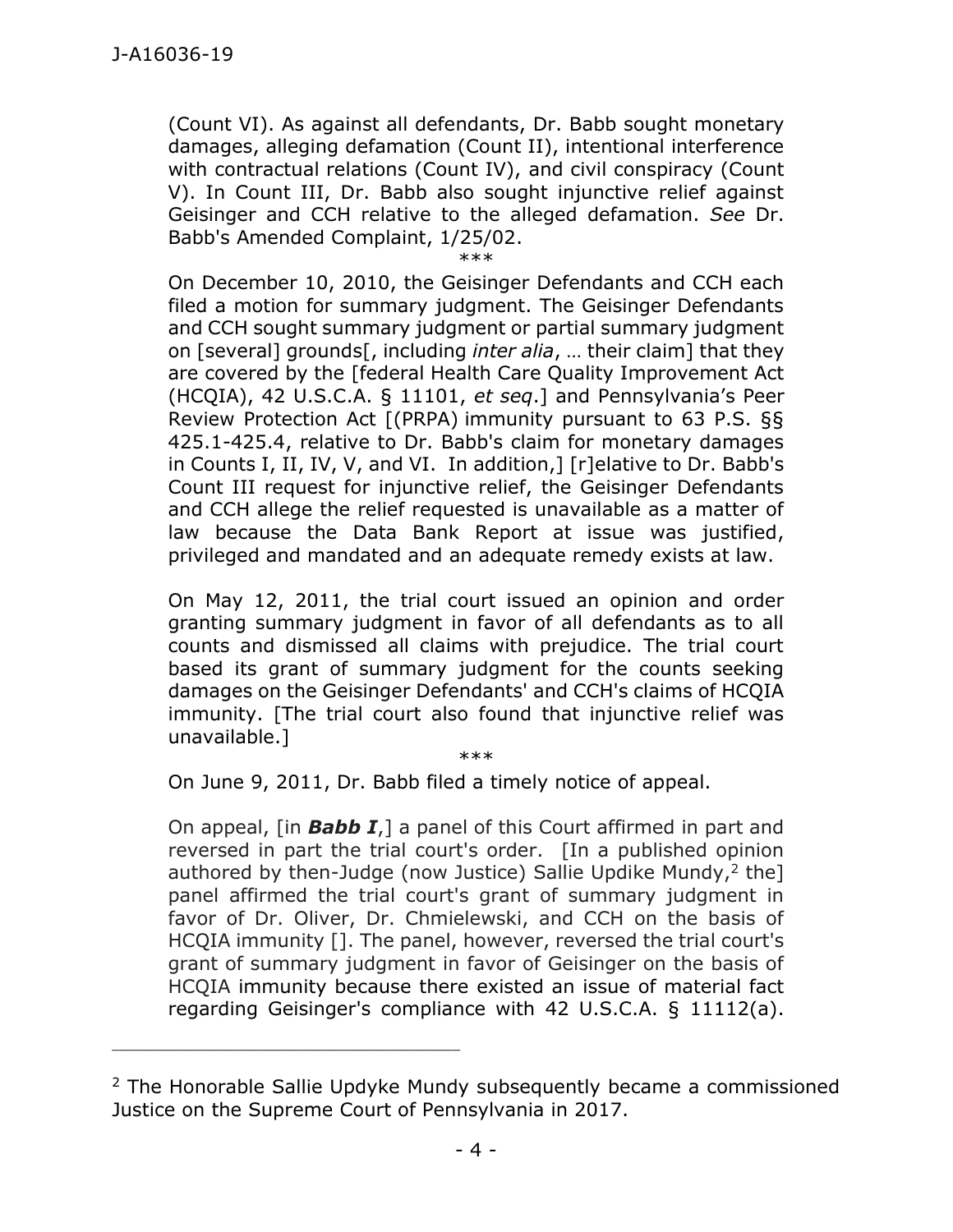The panel also declined to review additional issues relating to Geisinger's summary judgment motion that were not addressed by the trial court [] and remanded the case for further proceedings.

On remand, the trial court ordered Geisinger to file another summary judgment motion and brief relating only to issues that the trial court did not address in its May 12, 2011 order. [] On November 4, 2013, Geisinger filed its motion for summary judgment, [raising numerous additional claims, which included, *inter* alia, its argument that it] was entitled to summary judgment as a matter of law, because Section 425.3(a) of the PRPA, [63 P.S.](https://1.next.westlaw.com/Link/Document/FullText?findType=L&pubNum=1000262&cite=PS63S425.3&originatingDoc=I903589be89f811e5a807ad48145ed9f1&refType=SP&originationContext=document&transitionType=DocumentItem&contextData=(sc.UserEnteredCitation)#co_pp_8b3b0000958a4)  [§ 425.3\(a\),](https://1.next.westlaw.com/Link/Document/FullText?findType=L&pubNum=1000262&cite=PS63S425.3&originatingDoc=I903589be89f811e5a807ad48145ed9f1&refType=SP&originationContext=document&transitionType=DocumentItem&contextData=(sc.UserEnteredCitation)#co_pp_8b3b0000958a4) rendered Geisinger immune from liability. [Further,] Geisinger argued that Dr. Babb's breach of contract claim failed as a matter of law, because Dr. Babb was an at-will employee who could be terminated with or without cause.

\*\*\*

On February 24, 2014, the trial court issued an opinion and order, granting summary judgment in favor of Geisinger.

\*\*\*

Regarding the peer review immunity under PRPA, the trial court determined Geisinger was immune from liability for money damages under [Section 425.3\(a\).](https://1.next.westlaw.com/Link/Document/FullText?findType=L&pubNum=1000262&cite=PS63S425.3&originatingDoc=I903589be89f811e5a807ad48145ed9f1&refType=SP&originationContext=document&transitionType=DocumentItem&contextData=(sc.UserEnteredCitation)#co_pp_8b3b0000958a4) With respect to Dr. Babb's breach of contract claim, the trial court concluded that he was an at-will employee who was terminated for cause and that Geisinger followed proper post-termination procedures as outlined in Dr. Babb's practice agreement.

**Babb II**, 981 MDA 2014, at \*1-7 (footnotes and some citations omitted).

In *Babb II*, this Court filed an unpublished decision authored by the

Honorable Victor Stabile, affirming the trial court's grant of summary

judgment in most respects, including its decision to grant Geisinger immunity

under Section 425.3(a) of the PRPA, which provides protection for "providing

relevant and truthful information to peer review committees." *Cooper v.*

*Delaware Valley Med. Ctr.*, 539 Pa. 620, 632, 654 A.2d 547, 553 (1995).

However, this Court reversed the trial court's decision to grant summary judgment on Appellant's breach of contract claim, finding that "a material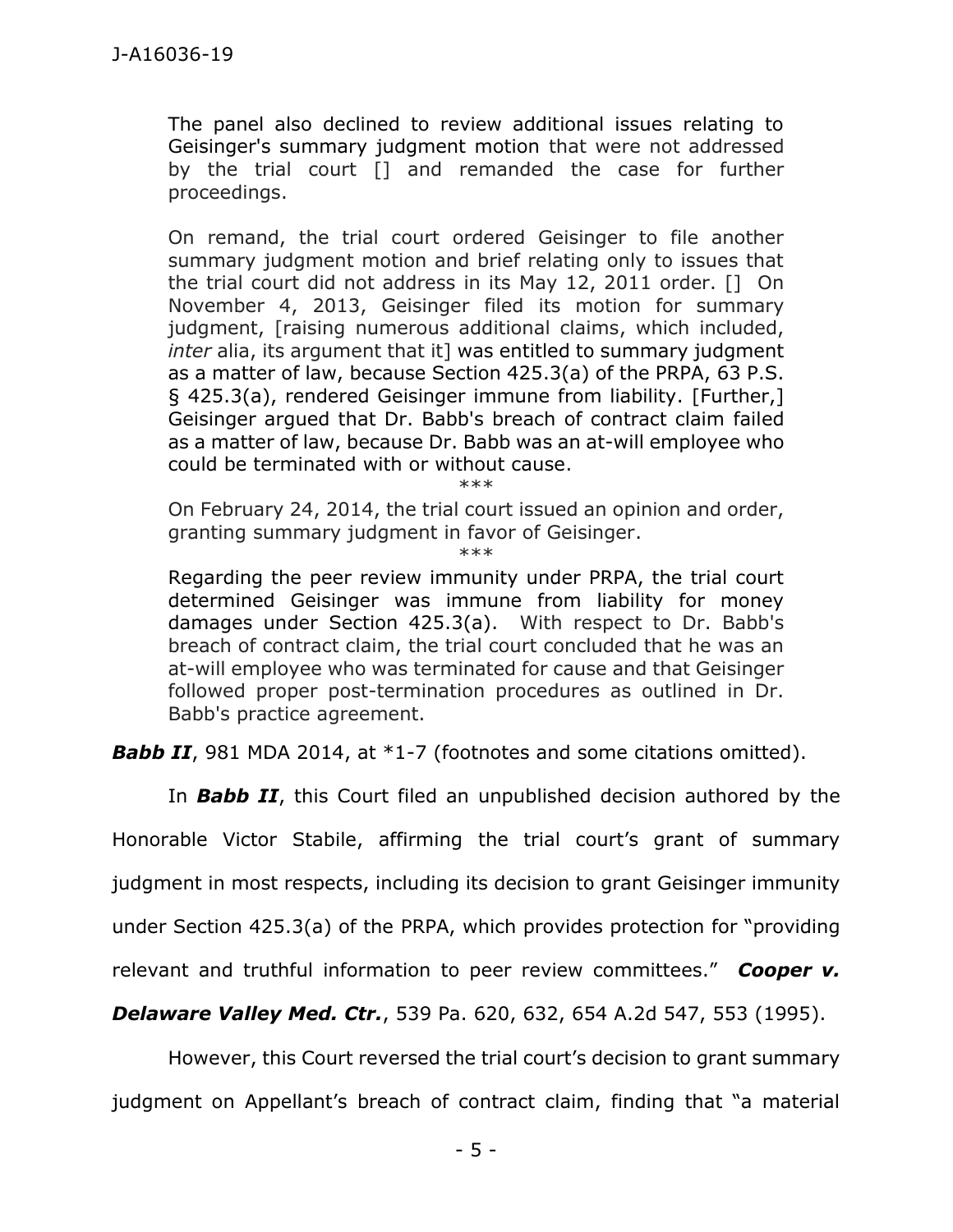issue of fact exists as to whether (1) Dr. Babb was an at-will employee, (2) Geisinger afforded Dr. Babb [] an opportunity to review the underlying grievances prior to termination and (3) Geisinger had any contractual obligations to Dr. Babb that Geisinger failed to honor during the course of Dr. Babb's employment with Geisinger." *Babb II*, 981 MDA 2014, at \*18. As a result, this Court remanded the case for resolution of these issues.

Before the commencement of opening statements at trial, Geisinger formally withdrew its immunity defense under the HCQIA. Thereafter, the parties disagreed on whether evidence of post-termination hearings and Geisinger's compliance with HCQIA standards could be admitted at trial. The trial court ruled that the parties should not discuss the post-termination hearings or the NPDB Report. Notes of Testimony (N.T.), Trial, 3/5/18, at 9.

At the conclusion of the evidence, Geisinger moved for a directed verdict, which the trial court denied. Thereafter, the jury found Geisinger breached its contract and awarded Dr. Babb \$5.5 million in damages. Geisinger filed a post-trial motion, seeking judgment notwithstanding the verdict (JNOV) or a new trial. Dr. Babb filed a post-trial motion, asking for an award of pre-judgment interest. On June 29, 2018, the trial court denied both parties' post-trial motions. Both parties appealed.<sup>3</sup>

 $3$  While the parties purported to appeal from the denial of post-trial motions, an order denying post-trial motions is not appealable until the entry of final judgment.*Prime Medica Assoc. v. Valley Forge Ins. Co.*, 970 A.2d 1149 (Pa.Super. 2009). However, "a final judgment entered during the pendency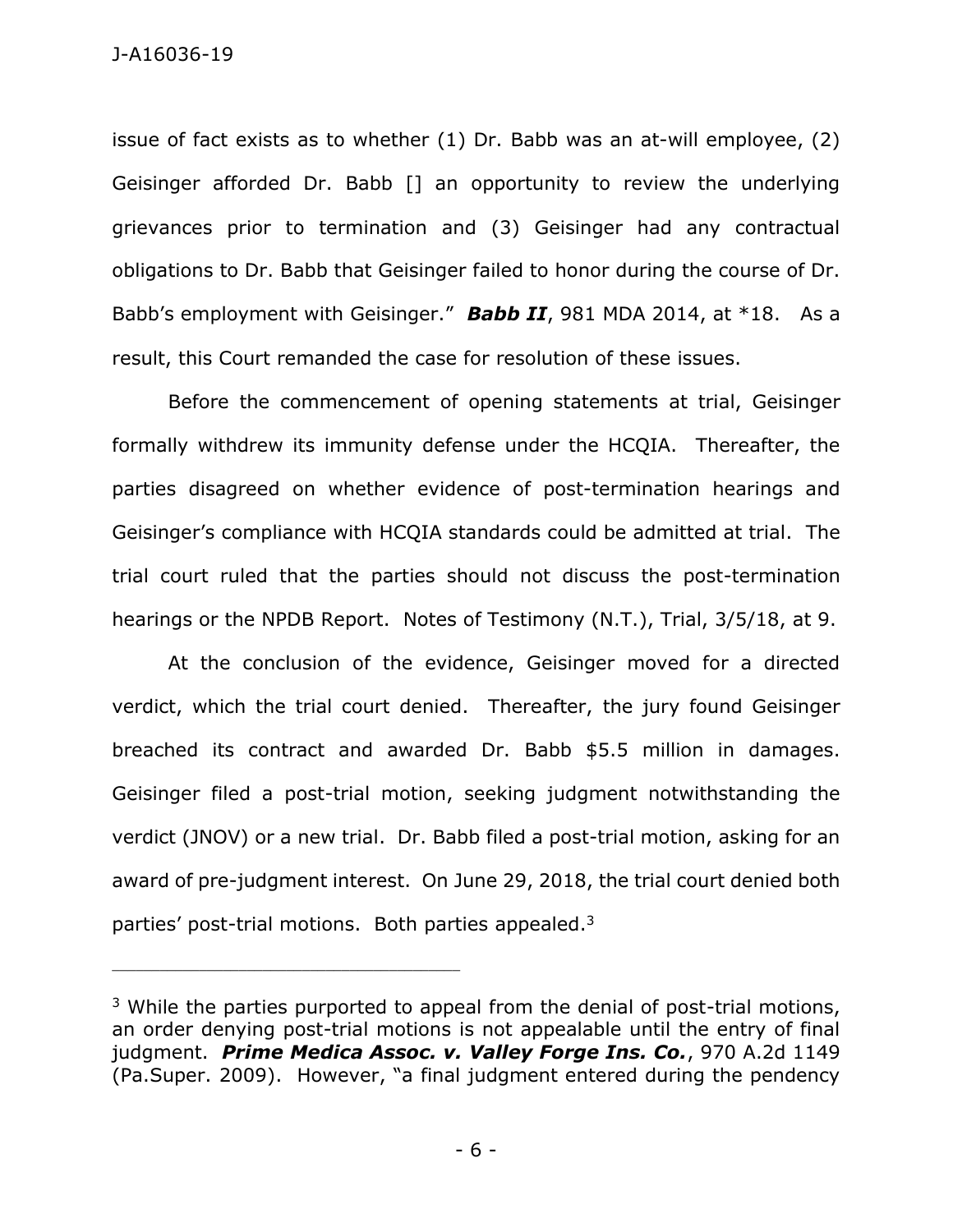Geisinger raises the following issues on appeal:

- A. Whether the trial court erred when it failed to find the prior immunity determination necessitated entry of judgment in Geisinger's favor.
- B. Whether the trial court erred when it failed to find Babb was an at-will employee where he failed to rebut the presumption by establishing any exception.
- C. Whether the trial court erred when it found sufficient evidence existed to establish Babb's breach of contract claim.
- D. Whether the trial court erred when it failed to provide Geisinger's requested jury instructions on the law of at-will employment.
- E. Whether the trial court erred when it failed to provide Geisinger's requested jury instructions regarding damages?
- F. Whether the trial court erred when it denied Geisinger's (a) motion *in limine* and (b) requested jury instructions pertaining to collateral estoppel and law of the case.
- G. Whether the trial court erred when it failed to preclude the testimony of Charles Artz?
- H. Whether the trial court erred when it found sufficient evidence existed to support the jury's award of \$5.5 million and failed to reduce the jury's award.

Geisinger's Brief, at 6 (reordered for ease of review). In addition, *amicus* 

*curiae* briefs have been filed by the American Medical Society (AMA), the

of an appeal is sufficient to perfect appellate jurisdiction." *Id*. (citation omitted). As Geisinger complied with this Court's directions to praecipe the trial court prothonotary to enter judgment and file a certified copy of the docket reflecting entry of the judgment, we treat the notices of appeal as filed after the entry of judgment on October 3, 2018. *See* Pa.R.A.P. 905(a)(5).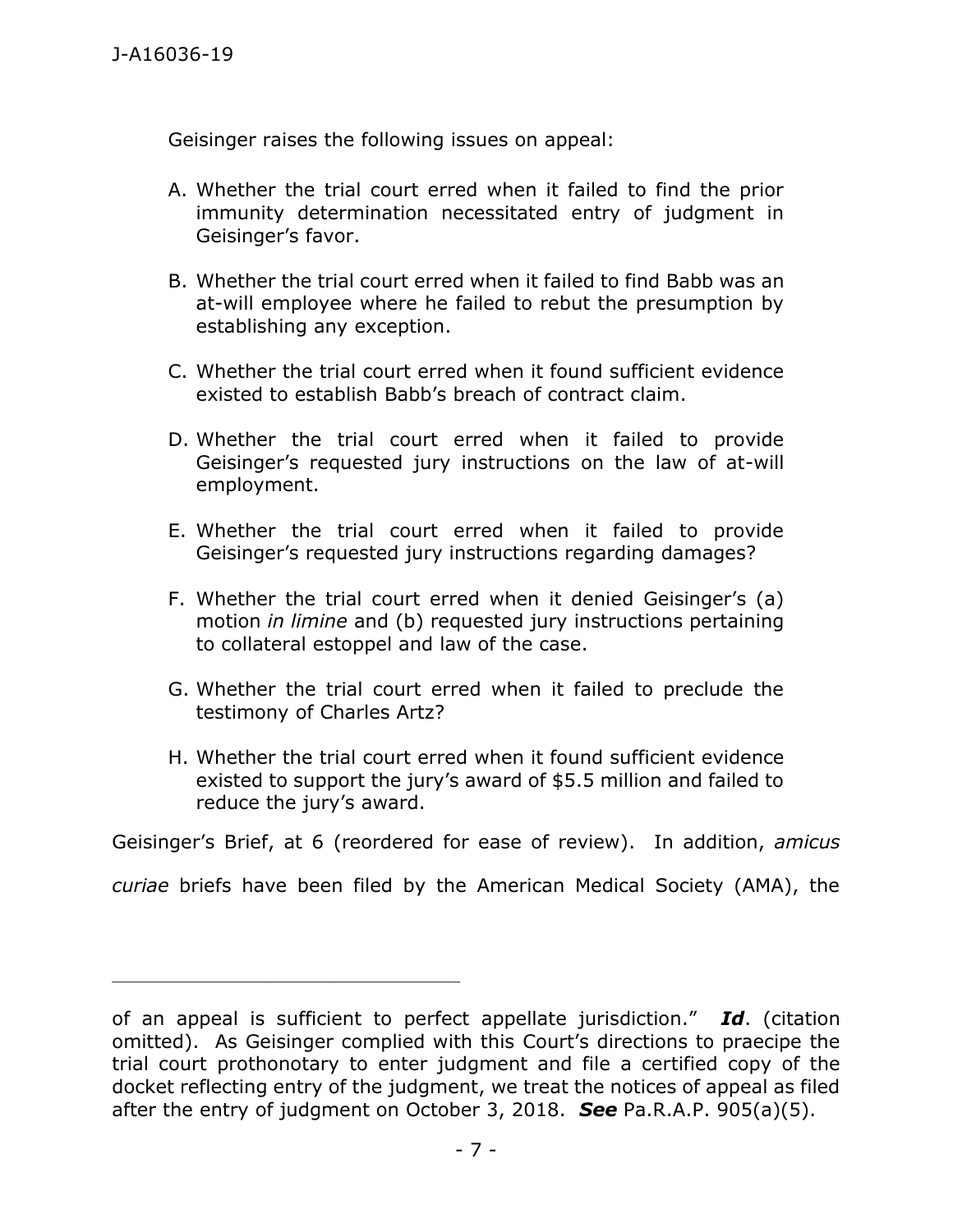Pennsylvania Medical Society ("Medical Society"), and the Association of American Physicians and Surgeons (AAPS) in support of Dr. Babb.

On cross-appeal, Dr. Babb argues that the trial court abused its discretion in refusing to award any prejudgment interest to the jury's verdict.

#### **Geisinger's Motion to Quash**

As an initial matter, we review Geisinger's motion to quash Dr. Babb's brief along with his supplemental reproduced record. We note with displeasure that Dr. Babb's counsel, Atty. Andrew Barbin, has demonstrated repeated disregard of our Rules of Appellate Procedure. While Atty. Barbin's noncompliance did not lead this Court to quash Dr. Babb's prior appeals, then-Judge (now Justice) Mundy wrote a concurring statement to admonish counsel for his noncompliance. *Babb II*, 981 MDA 2014, at \*8-9; *Babb II*, 981 MDA \*18-19 (Mundy, J., concurring statement); *Babb I*, 47 A.3d at 1230 n.1.

Nevertheless, although Dr. Babb's brief contains technical violations of our rules of appellate procedure in his role as appellee, we cannot conclude that such non-compliance hampers our review. *See Green v. Green*, 69 A.3d 282, 286 (Pa.Super. 2013) (stating that "[i]f the failure to comply with the rules of appellate procedure does not impede review of the issues or prejudice the parties, we will address the merits of the appeal").With respect to the cross-appeal, Dr. Babb's brief focuses on one issue, which is sufficiently identified and developed with citation to authority and corresponding analysis.

However, Geisinger points out that Dr. Babb's brief improperly refers to confidential information. On October 30, 2018, the parties filed a joint

- 8 -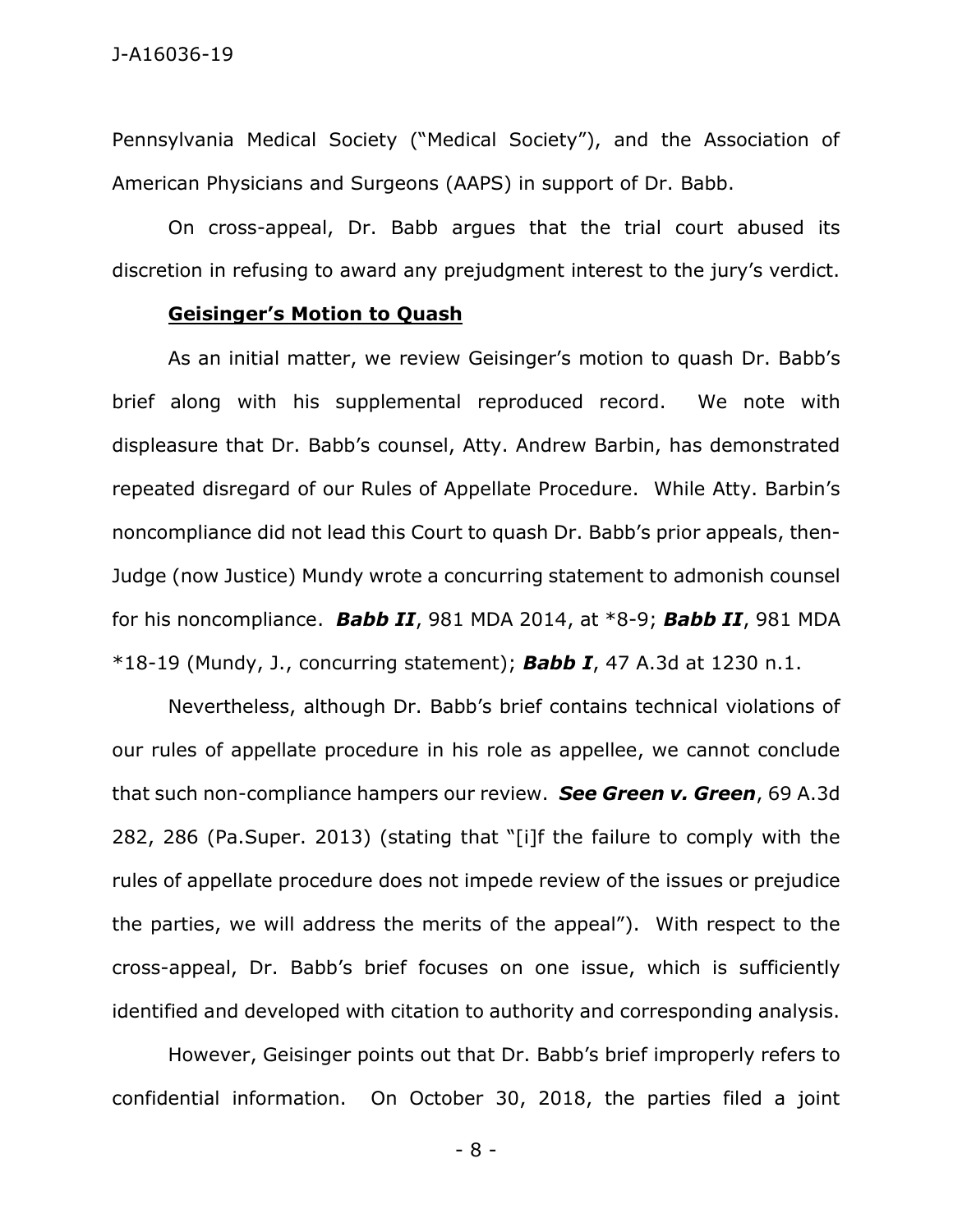application to seal a portion of trial testimony in which the parties discussed a partial settlement of the case. On November 5, 2018, this Court granted the application and directed the prothonotary to seal the relevant portion of the trial transcript. Nevertheless, Atty. Barbin's brief inexplicably and in violation of a court order, refers to the confidential discussions between counsel contained in the sealed transcript.

This Court held that "[a]n order issued by a court with jurisdiction over the subject matter and person must be obeyed by the parties until it is reversed by orderly and proper proceedings." *Hutchison by Hutchison v. Luddy*, 611 A.2d 1280, 1292 (Pa.Super. 1992) (citations omitted). As such, the inclusion of this information in Dr. Babb's brief violates our sealing order, we grant Geisinger's motion in part and strike portions of Dr. Babb's brief on pages 8, 49, and 71 that reference the confidential information.

#### **Legal Implications of this Court's Prior Immunity Determination**

Geisinger first claims the trial court erred in failing to find this Court's prior immunity determination necessitated entry of judgment in Geisinger's favor. Geisinger asserts the law of the case doctrine precludes "relitigation of questions previously decided by the same or a higher court in an earlier phase of the matter." Geisinger's Brief, at 95. However, Geisinger mischaracterizes the previous holdings of this Court and the trial court.

Geisinger initially raised two immunity defenses based on the federal HCQIA statute and Pennsylvania's PRPA statute. In *Babb I*, this Court reversed the trial court's entry of summary judgment based on Geisinger's

- 9 -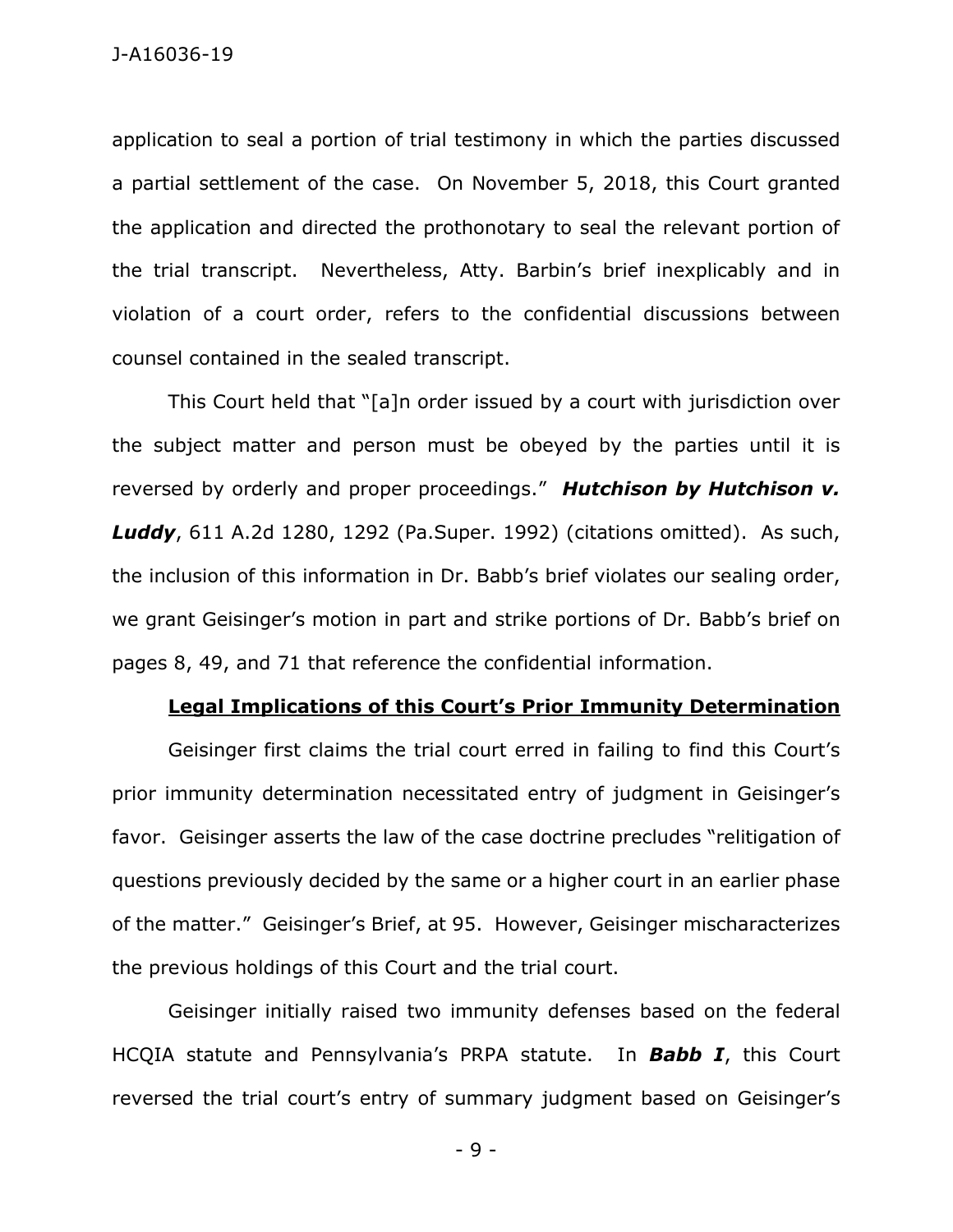claim of HCQIA immunity. The HCQIA provides that "anyone participating in or aiding a professional review body shall not be held liable in monetary damages for claims arising out of the peer review process." *Manzetti v. Mercy Hosp. of Pittsburgh*, 565 Pa. 471, 483, 776 A.2d 938, 945 (2001) (citing 42 U.S.C.  $\S$  11111(a)(1)).<sup>4</sup> In this case, the trial court found there was an issue of material fact as to whether Dr. Babb met his burden to show that

<sup>4</sup> More specifically,

\_\_\_\_\_\_\_\_\_\_\_\_\_\_\_\_\_\_\_\_\_\_\_\_\_\_\_\_\_\_\_\_\_\_\_\_\_\_\_\_\_\_\_\_

The HCQIA was created by the United States Congress in order "to improve the quality of medical care by encouraging physicians to identify and discipline other physicians who are incompetent or who engage in unprofessional behavior." H.R.Rep. No. 903, 99th Cong., 2d Sess. (1986). In order to further the candor necessary to such a process, the Congress inserted immunity provisions in the HCQIA. … In order to qualify for this immunity, a professional review action must be taken—

- (1) in the reasonable belief that the action was in the furtherance of quality health care,
- (2) after a reasonable effort to obtain the facts of the matter,
- (3) after adequate notice and hearing procedures are afforded to the physician involved or after such other procedures as are fair to the physician under the circumstances, and
- (4) in the reasonable belief that the action was warranted by the facts known after such reasonable effort to obtain facts and after meeting the requirement of paragraph (3).

42 U.S.C. § 11112(a). The HCQIA further states that a professional review action shall be presumed to have met these four standards. The plaintiff has the burden to overcome this presumption by a preponderance of the evidence. *Id.*

*Manzetti,* 565 Pa. at 483, 776 A.2d at 945 (2001).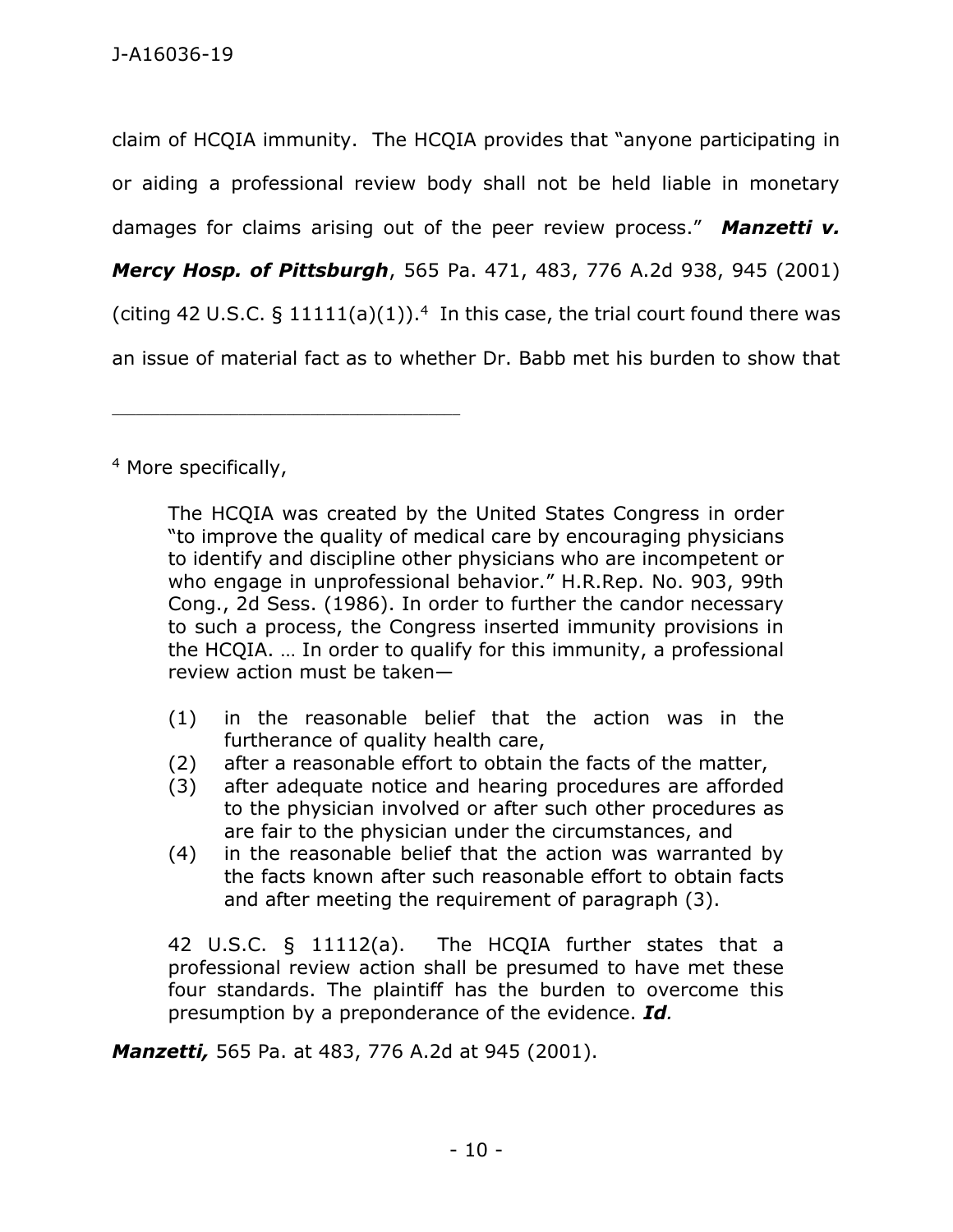"either the peer review process or Geisinger's belief that its actions were in furtherance of patient care was unreasonable." *Babb I*, 47 A.3d at 1227 (citations omitted). As this Court found it was "for a jury to decide whether Geisinger is entitled to HCQIA immunity," the case was remanded for the resolution of the remaining issues in Geisinger's summary judgment motion.

On remand, the trial court found that Geisinger was entitled to immunity under Pennsylvania's PRPA. The PRPA "provid[es] for the increased use of peer review groups by giving protection to individuals and data who report to any review group." Id. (quoting [63 P.S. § 425.1\)](https://1.next.westlaw.com/Link/Document/FullText?findType=L&pubNum=1000262&cite=PS63S425.1&originatingDoc=I52b3af3031d611e888d5f23feb60b681&refType=LQ&originationContext=document&transitionType=DocumentItem&contextData=(sc.Default)).<sup>5</sup> In this case, the trial court

<sup>5</sup> Section 425.3 of the PRPA provides:

**[§ 425.3](https://1.next.westlaw.com/Link/Document/FullText?findType=L&pubNum=1000262&cite=PS63S425.3&originatingDoc=I2f8871e3354f11d98b61a35269fc5f88&refType=LQ&originationContext=document&transitionType=DocumentItem&contextData=(sc.Keycite))** Immunity from liability

(1) such information is unrelated to the performance of the duties and functions of such review organizations, or

(2) such information is false and the person providing such information knew, or had reason to believe, that such information was false.

(b)(1) *No individual* who, as a member or employee of any review organization or who furnishes professional counsel or services to such organization, shall be held by reason of the performance by him of any duty, function, or activity authorized or required of review organizations, to have violated any criminal law, or to be civilly liable under any law, provided he has exercised due care.

<sup>(</sup>a) Notwithstanding any other provision of law, *no person* providing information to any review organization shall be held, by reason of having provided such information to have violated any criminal law, or to be civilly liable under any law, unless: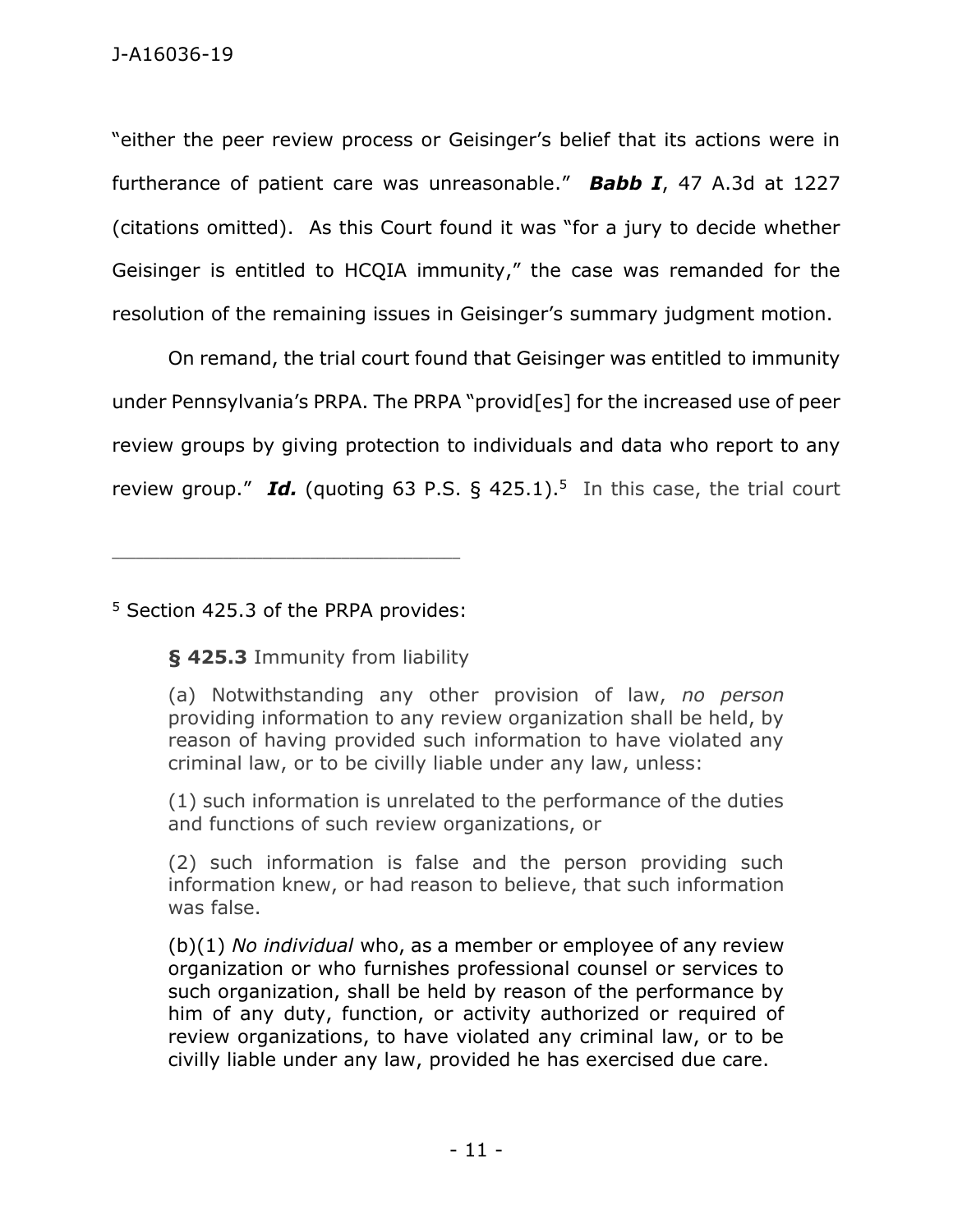noted that, unlike the HCQIA, which focuses in part on the reasonableness of the peer review proceeding, the PRPA provides protection against "liability for statements made to a peer review organization provided they are not knowingly false and are made with due care." Order, 2/24/14, at 10. As such, the trial court found that Geisinger was entitled to PRPA immunity, indicating that Dr. Babb's vague allegations and speculation did not state a claim with specificity to circumvent the immunity provisions of the PRPA.

In *Babb II*, this Court affirmed the trial court's decision in part, upholding its decision to grant Geisinger immunity under the PRPA. However, the *Babb II* Court reversed and remanded the case for further review of Dr. Babb's breach of contract claim. Upon remand, Geisinger decided to waive its HCQIA immunity defense and successfully moved to exclude all evidence related to the post-termination hearings. At trial, the jury found in favor of Dr. Babb on his breach of contract of claim.

In the instant appeal, Geisinger asserts that this Court's decision in

**Babb II** affirming the grant of PRPA immunity "necessitated entry of

<sup>(2)</sup> The provisions of paragraph (1) of this subsection shall not apply with respect to any action taken by any individual if such individual, in light of such action, was motivated by malice toward any person affected by such action.

<sup>63</sup> P.S. § 425.3 (emphasis added). We note that our Supreme Court has clarified that hospitals, as corporate *persons*, may be granted immunity under Section 425.3(a) of the PRPA for "providing relevant and truthful information to peer review committees." *Cooper*, 539 Pa. at 632, 654 A.2d at 553. In contrast, hospitals are not protected by the immunity provisions set forth in Section 425.3(b), which only protects *individuals*. *Id*.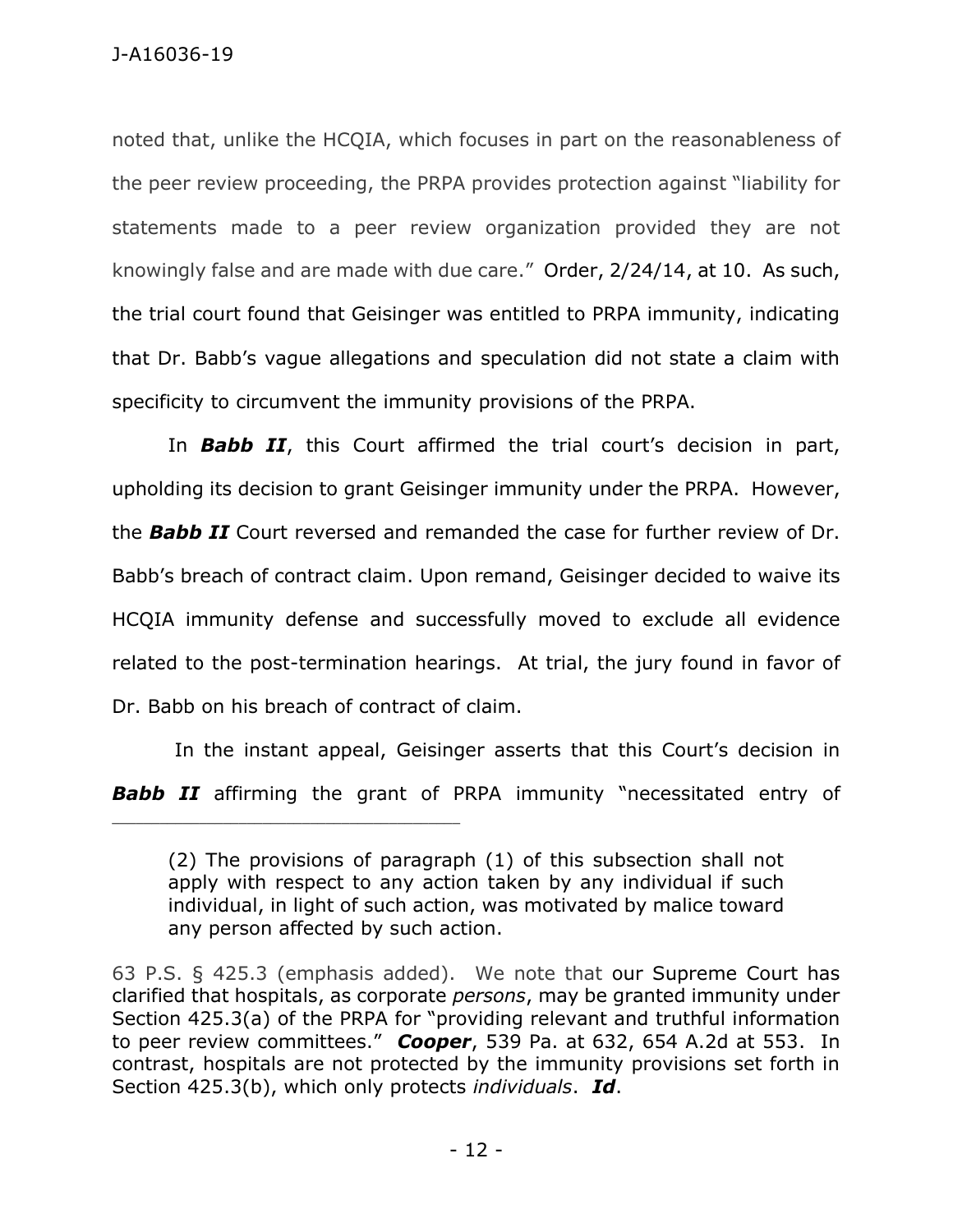J-A16036-19

judgment in favor of Geisinger" with respect to the breach of contract claim and "prohibited the entry of *any* award in favor of [Dr.] Babb." Geisinger's Brief, at 95. Although Geisinger claims that the panel's decision in *Babb II* provided Geisinger complete immunity from suit under the PRPA, Geisinger fails to recognize the panel in *Babb II* did not apply the PRPA immunity provisions to Dr. Babb's breach of contract claim, which was based on his allegation that Geisinger failed to give him notice and opportunity to be heard before his termination.

Although the panel's decision in *Babb II* did not specify the scope of the grant of PRPA immunity, it affirmed the trial court's decision that indicated that the PRPA provides protection against "liability for statements made to a peer review organization." Order, 2/24/14, at 10. Geisinger does not address the trial court's conclusion that the PRPA did not provide Geisinger immunity for Dr. Babb's breach of contract claim, which was "not related to the information provided to any review organization." Trial Court Opinion (T.C.O.), 6/29/18, at 5. Accordingly, we find no merit to Geisinger's claim that our previous precedent precluded the trial court from entering judgment on Dr. Babb's breach of contract claim.

### **Challenge to the Denial of Geisinger's Request for JNOV**

Second, Geisinger argues that the trial court erred in denying its motion for JNOV. We are guided by the following standard:

An appellate court will reverse the trial court's decision to grant or deny JNOV only when it finds an abuse of discretion or an error of law. *See Rost v. Ford Motor Co.*, 637 Pa. 625, 151 A.3d 1032,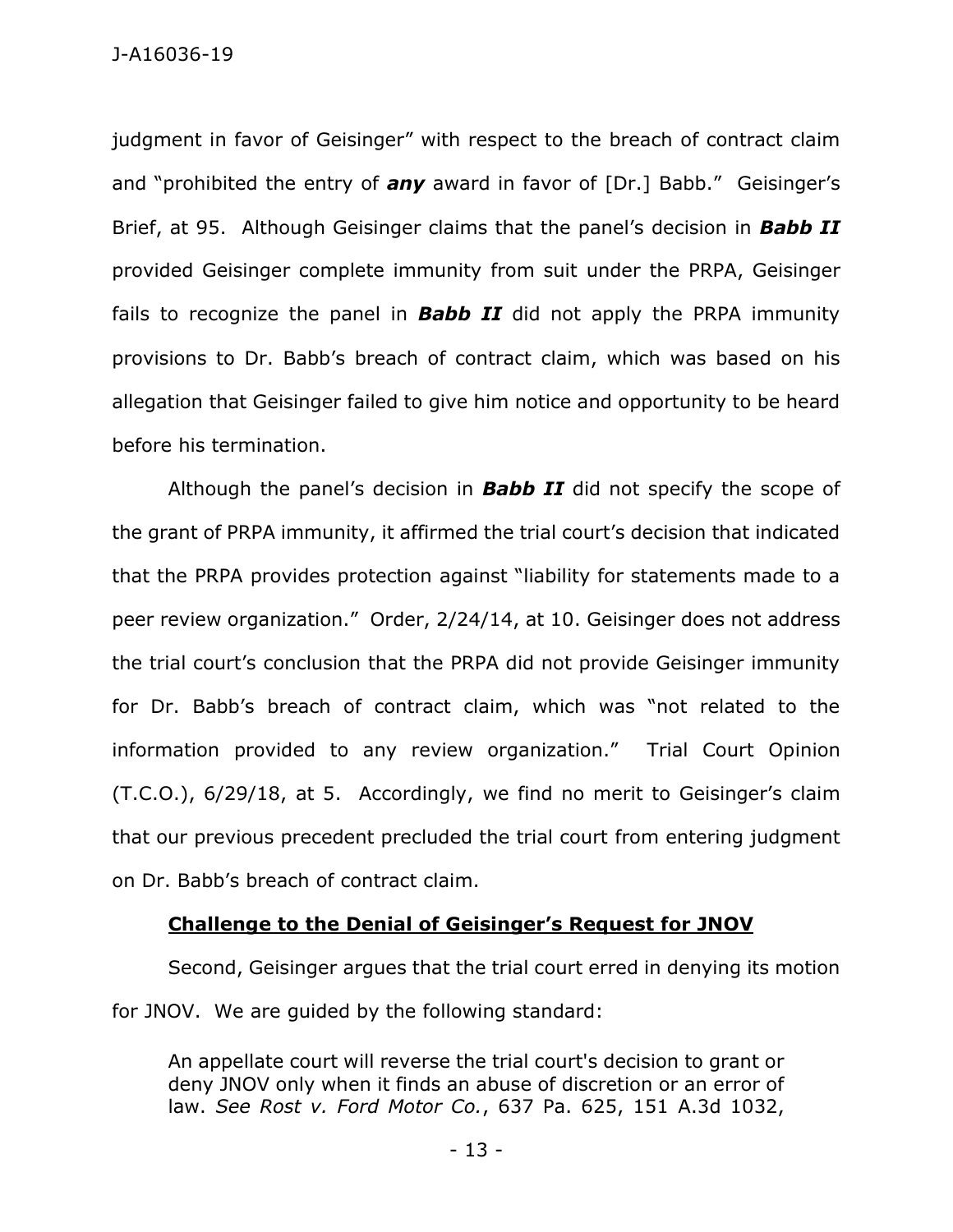1042 (2016) (citing *Reott v. Asia Trend, Inc.*, 618 Pa. 228, 55 A.3d 1088, 1093 (2012)]. An abuse of discretion does not result from a mere error of judgment. *See, e.g., Humphreys v. DeRoss*, 567 Pa. 614, 790 A.2d 281, 283 (2002); *Kelly v. Cty. of Allegheny*, 519 Pa. 213, 546 A.2d 608, 610 (1988); *Echon v. Pa. R. Co.*, 365 Pa. 529, 76 A.2d 175, 178 (1950); *Mielcuszny v. Rosol*, 317 Pa. 91, 176 A. 236, 237 (1934). An abuse of discretion exists where the law is overridden or misapplied, or the judgment exercised is manifestly unreasonable or the result of partiality, prejudice, bias, or ill will, as shown by the evidence or the record. *Echon*, 76 A.2d at 178.

A court may enter JNOV on one of two bases. The first is where a movant is entitled to judgment as a matter of law because, upon reviewing the record and deciding all factual inferences adverse to the movant, the law nonetheless requires a verdict in his favor. *Moure v. Raeuchis,* 529 Pa. 394, 604 A.2d 1003, 1007 (1992). The second is where "the evidence was such that no two reasonable minds could disagree that the outcome should have been rendered in favor of the movant." *Id.*; *see also Birth Ctr. v. St. Paul Companies, Inc.*, 567 Pa. 386, 787 A.2d 376, 383 (2001). In such a case, the court reviews the evidentiary record and concludes based on the evidence that a verdict for the movant was beyond peradventure. *Moure*, 604 A.2d at 1007. In reviewing the lower court's decision, we must read the record in the light most favorable to the verdict winner and afford him the benefit of all reasonable inferences. *Id.*

\*\*\* Moreover, JNOV should only be entered in a clear case with any doubts resolved in favor of the verdict winner. An appellate court "stands on a different plane" than a trial court, and it is the trial court that has the benefit of an "on-the-scene evaluation of the evidence." *Exner v. Gangewere*, 397 Pa. 58, 152 A.2d 458, 472- 73 (1959). As such, while the appellate court may disagree with a verdict, it may not grant a motion for JNOV simply because it would have come to a different conclusion. Indeed, the verdict must stand unless there is no legal basis for it. *Birth Ctr.*, 787 A.2d at 383.

*Menkowitz v. Peerless Publications, Inc.,* \_\_\_Pa.\_\_\_, 211 A.3d 797, 804

(2019).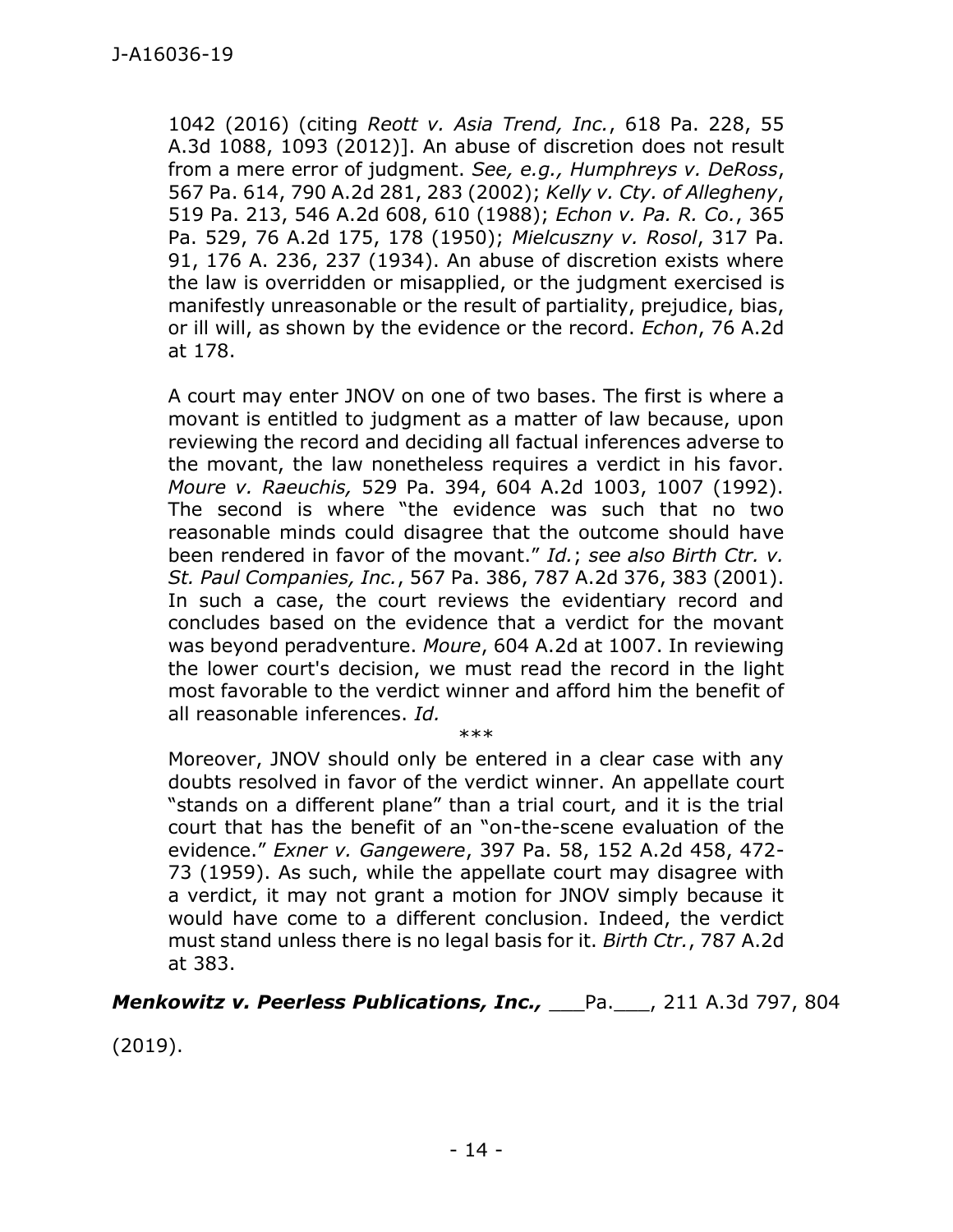Geisinger claims the trial court should have granted JNOV as Dr. Babb failed to (1) rebut the presumption that he was an at-will employee and (2) present sufficient evidence to support a breach of contract claim. With the aforementioned standard in mind, we review the record before this Court.

At trial, Dr. Babb testified and presented the testimony of his wife, Kimberly Babb, and his expert, Charles Artz, as well as the depositions of Dr. Maxin, Dr. Wolfe, and Lee Myers.<sup>6</sup> Dr. Babb claimed Geisinger breached his contract by terminating his employment without notice and opportunity to be heard. Dr. Babb asserted that he was unable to challenge the underlying allegations or Geisinger's method of termination, which resulted in devastating effects on his career, such that Dr. Babb was unable to obtain equivalent fulltime work in his specialty for twenty years after his termination.

Before being hired by Geisinger, Dr. Babb practiced medicine for seven years and was board-certified in obstetrics/gynecology (OB/GYN) as well as family medicine. On May 11, 1995, Geisinger sent an offer letter to Dr. Babb for the position of OB/GYN associate. On June 8, 1995, Dr. Maxin issued a revised offer incorporating changes Dr. Babb requested, including that his proposal that his annual base salary of \$210,000 would "be guaranteed for two years," instead of one year. Revised Offer, 6/8/95, at 1. The revised offer stated that Dr. Babb would be eligible for incentive payments based on the excess of 47.5% of net receipts of his billings over his base salary. The

<sup>6</sup> Both Dr. Maxin and Myers served as Senior Vice-President of Operations, partnering in the role as a doctor and an administrator. N.T. 3/8/18, at 5-6.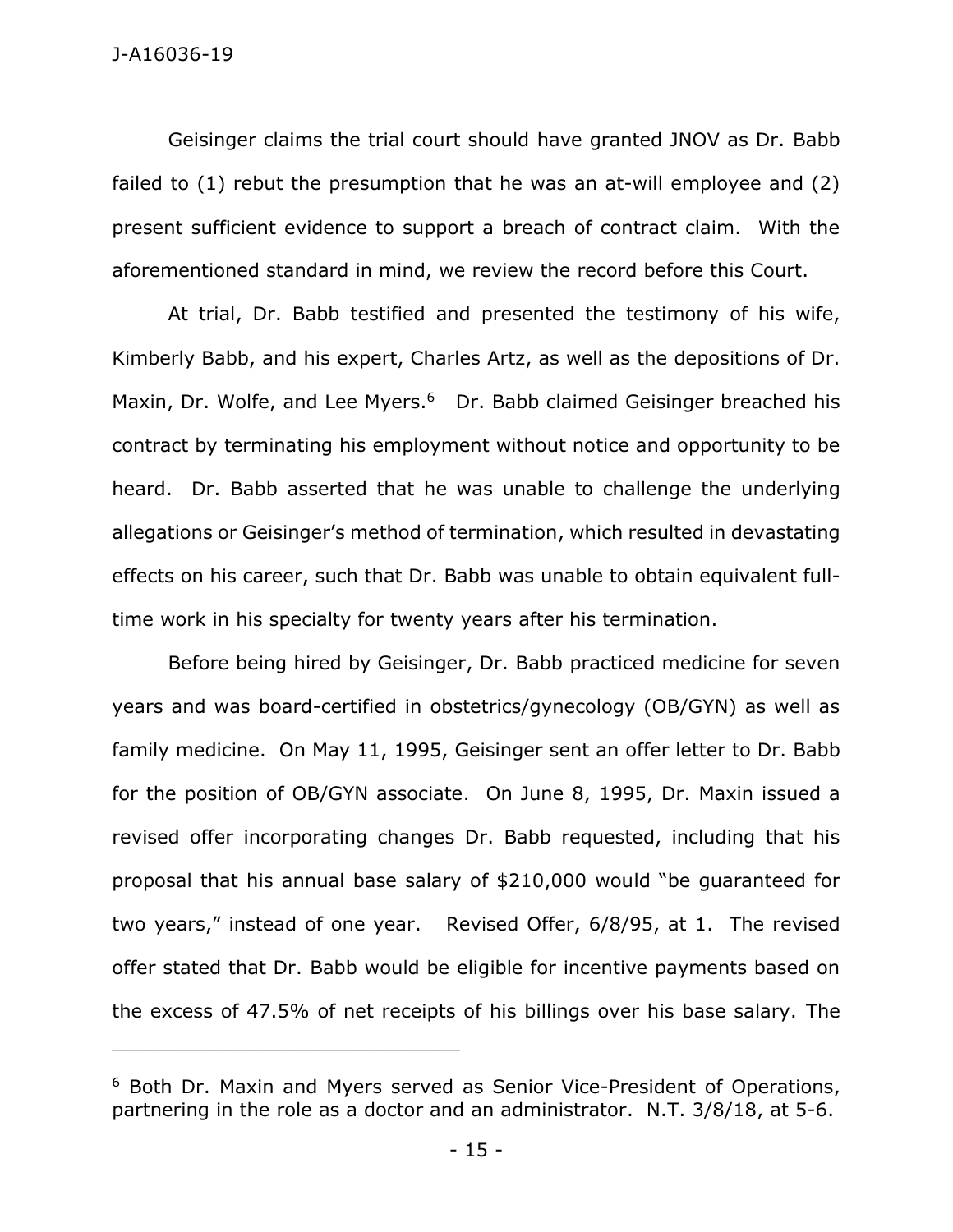revised offer outlined other benefits, including but not limited to, the payment of Dr. Babb's malpractice insurance, a yearly \$3,500 allowance for continuing education and certification requirements, and a \$30,000 loan forgivable over four years. <sup>7</sup> Dr. Babb's start date was set at September 1, 1995.

The revised offer required Dr. Babb to sign the Practice Agreement, which outlined a two-year non-compete agreement. The Practice Agreement also indicated that "[p]rior to any termination initiated by Geisinger for or without cause, however, [Dr. Babb] shall be afforded an opportunity for a review of the underlying circumstances therefore, pursuant to Geisinger's published guidelines governing such reviews, as amended an in effect from time to time." Practice Agreement, at 1. The revised offer stated that the Practice Agreement "along with the Employee Benefits Summary, the Professional Staff Handbook and this letter form the basis of the agreement between you and Geisinger." Revised Offer, 6/8/95, at 1. Dr. Babb testified that he would not have accepted Geisinger's offer for employment if Geisinger could terminate him without providing any review, given his restrictive covenant. N.T. 3/5/18, at 125-27, 175-176.

Dr. Babb and his colleagues, Dr. Oliver and Dr. Chmielewski, were tasked with starting an OB/GYN clinic in State College. However, the three

 $7$  The revised offer also stated that Dr. Babb would be permitted to participate in selecting individuals for leadership in the OB/GYN department as well as participate in the hiring and firing of department physicians. Dr. Babb admits he could not prove damages on these breaches, but argued these claims were relevant to show Geisinger's disregard of the parties' contract.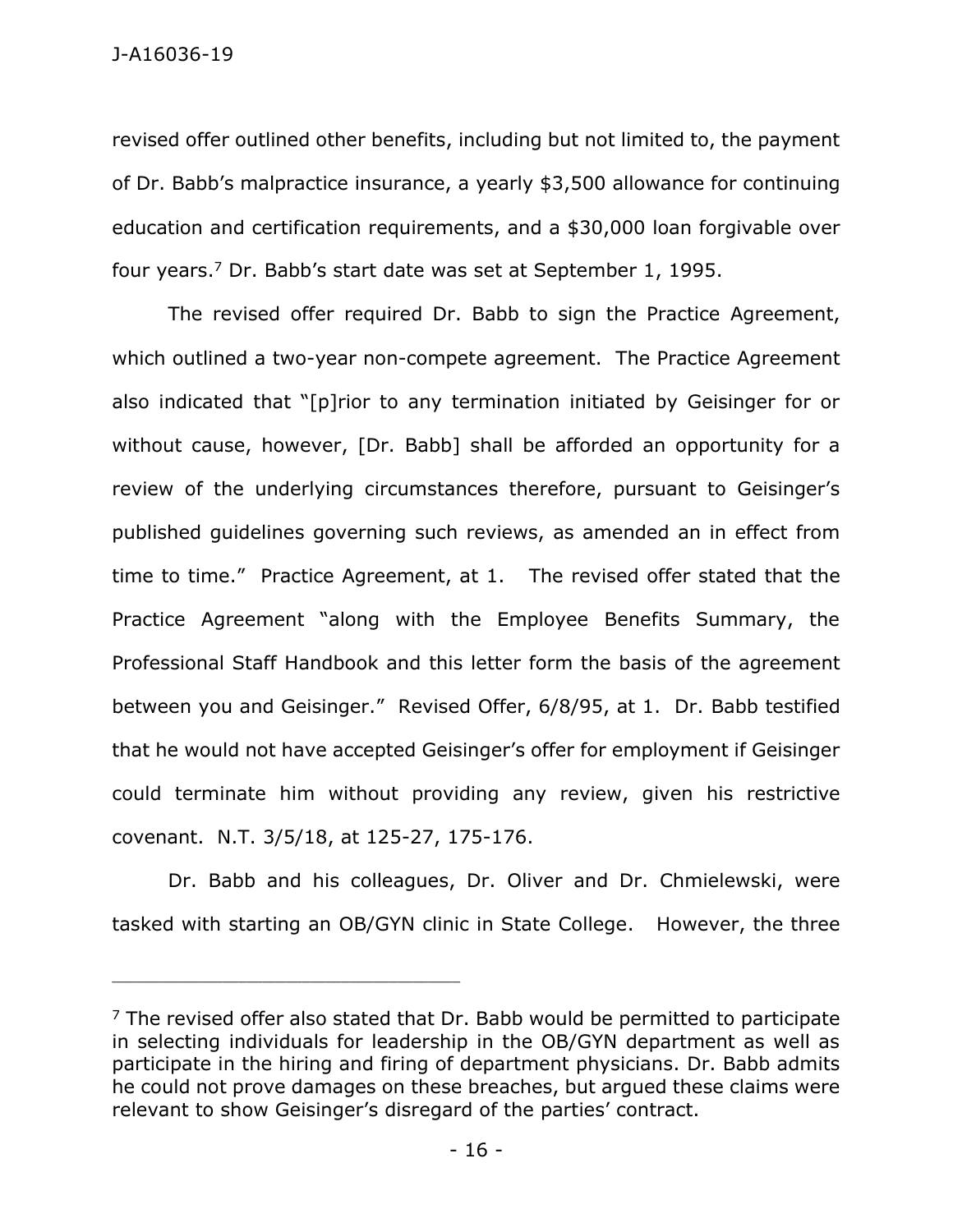physicians experienced difficulty in developing a working relationship. Dr. Babb confronted Dr. Chmielewski with respect to the quality of care he provided in a particular situation. Dr. Oliver and Dr. Chmielewski made formal complaints to Geisinger's administrative staff about Dr. Babb's untimeliness in completing charts and inability to run on schedule with appointments.

On October 21, 1996, Dr. Wolfe and Myers met with Dr. Babb to discuss his "confrontational style," "inability to work effectively with diverse or heterogeneous perspectives," and his "poor performance with documentation [and] billing." Plaintiff's Exhibits 11, 12. Dr. Babb was notified that Dr. Oliver was appointed lead physician at the clinic; Dr. Babb felt this selection violated his contract as he did not participate in this decision, but was notified a month after the decision was made. N.T., 3/5/18, at 157, 169; N.T., 3/6/18, at 81.

Dr. Oliver and Dr. Chmielewski continued to present their concerns with Dr. Babb to Geisinger's administration. On February 9, 1997, Dr. Oliver entered Dr. Babb's office to retrieve and photocopy several charts she felt were incomplete. On March 11, 1997, in meeting with Dr. Oliver, Dr. Maxin discussed hiring an "outside physician" to conduct a random review of the charts of all three doctors; however, this review never occurred. Plaintiff's Exhibit 15; N.T., 3/5/18, at 159-60, 3/6/18, at 187, 203-204. Dr. Maxin admitted that the subsequent review of Dr. Babb's charting efficiency was conducted on charts chosen by Dr. Oliver and Dr. Chmielewski. N.T. 3/6/18, at 194. Dr. Maxin indicated in his meeting note that Dr. Babb's response had been "less confrontational, documentation improving." Plaintiff's Exhibit 15.

- 17 -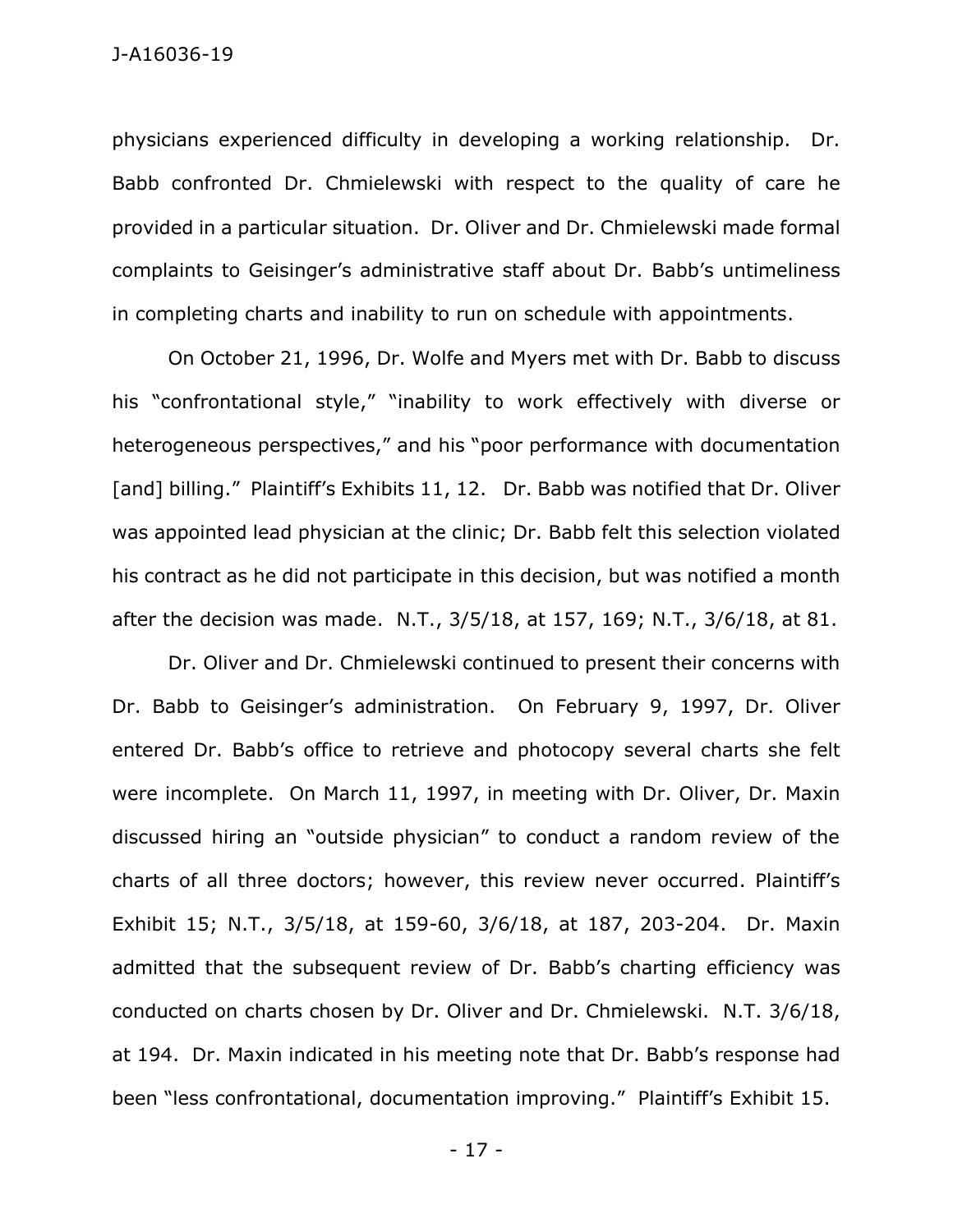J-A16036-19

On May 1, 1997, Dr. Wolfe conducted Dr. Babb's annual performance review in which he acknowledged that Dr. Babb's ambulatory chart review was "not satisfactory" but that his patient concern reports, patient satisfaction, and utilization review were "satisfactory." Supervising Physician's Report, Plaintiff's Exhibit 17.1. Despite acknowledging Dr. Babb's charting deficiencies, Dr. Wolfe "recommended" Dr. Babb's "reappointment to the professional clinical staff of Geisinger." *Id*. This reappointment was approved by Dr. Maxin, as well as Geisinger's committees and boards of directors. The reappointment data sheet indicated that Dr. Babb's "reappointment period [ran from] July 1, 1997 to June 30, 1999." Plaintiff's Exhibit 17.1, Reappointment Data Sheet.

Shortly after this performance review, Dr. Babb traveled to Romania to participate in a medical mission. In Dr. Babb's absence, on May 5, 1997, Dr. Oliver and Dr. Chmielewski submitted a letter to Myers, indicating that their concerns about Dr. Babb continued to exist for six months despite efforts of Geisinger's administration. As such, the doctors requested that Geisinger relocate them to another office in State College, separate from Dr. Babb.

Geisinger's administration decided it would not be feasible to relocate the doctors; instead, the administration decided to separate Dr. Babb from the clinic. On May 15, 1997, Dr. Maxin, Dr. Wolfe, and Myers sent an internal communication to Geisinger personnel indicating that "[e]ffective 5:00 p.m. Friday, May 15, 1997, Dr. Terry Babb is no longer associated with Geisinger Clinic and is no longer a GHP provider." Internal Communication, 5/15/97, at

- 18 -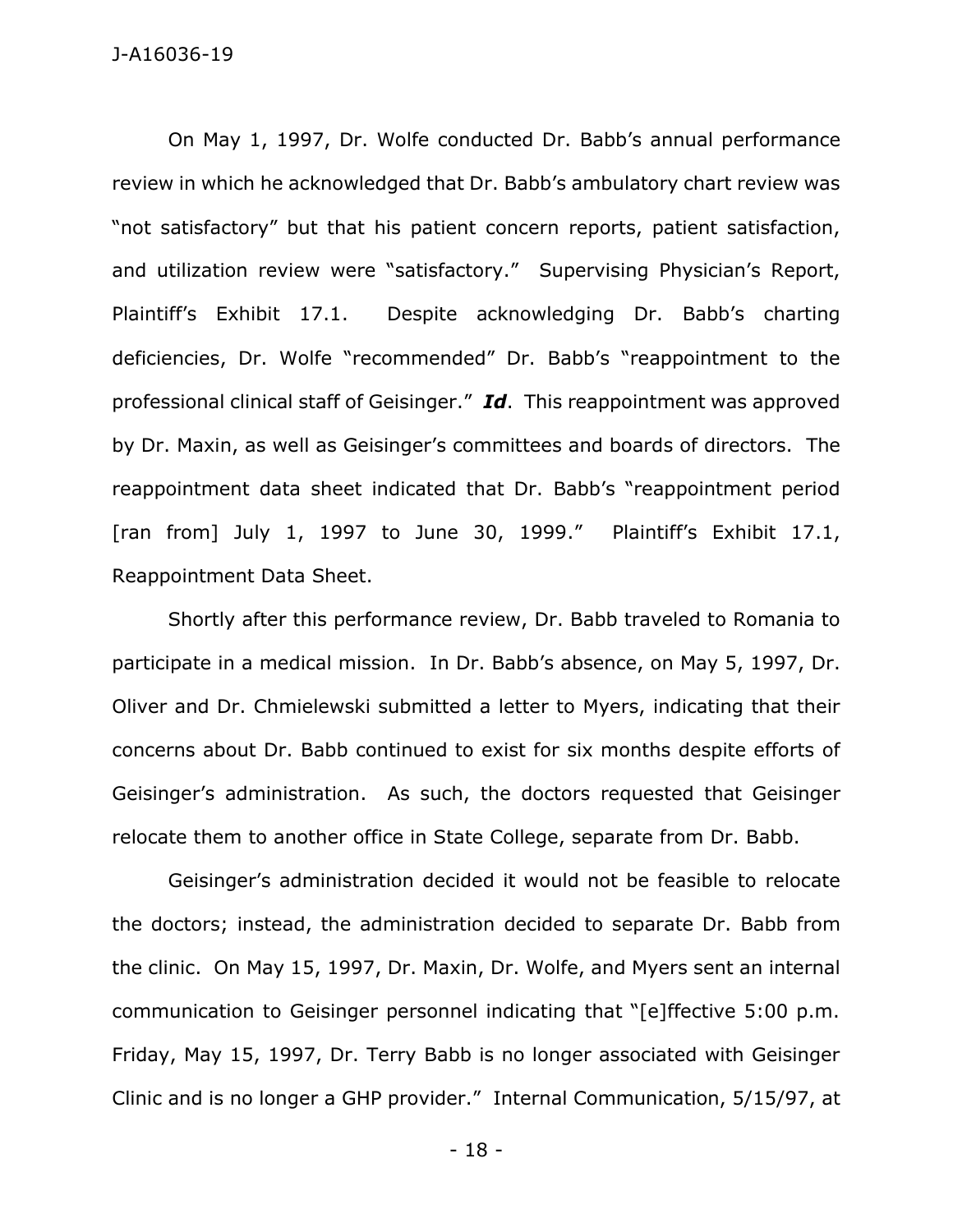J-A16036-19

1 (Plaintiff's Exhibit 22). The communication stated Dr. Babb's patients would be notified and given an option to transfer to another physician. Further, the communication stated that Dr. Babb had been "instrumental in the development of our OB/GYN program [and that his] efforts are greatly appreciated." *Id*. However, at that point, Geisinger administration had not discussed the termination with Dr. Babb and did not send him the internal communication concerning his termination. N.T., 3/5/18, at 136-38.

The following day, on May 16, 1997, when Dr. Babb was called to meet with Dr. Maxin and Dr. Wolfe, he had a feeling that something was wrong as Dr. Wolfe repeatedly attempted to contact him. Dr. Babb asked if he could have his wife, head nurse, or attorney present; all these requests were denied. Id. at 229. Dr. Maxin and Dr. Wolfe gave him the option of resigning or being terminated, but refused to give any reason for this ultimatum. Dr. Babb viewed resigning as abandoning his patients, as he had a patient in active labor and other surgeries scheduled the next week. Dr. Babb claimed that when he refused to resign, Dr. Maxin and Dr. Wolfe threatened to go through his charts and find a reason to fire him *Id*. at 229-35. Dr. Maxin and Dr. Wolfe gave Dr. Babb a copy of Geisinger's involuntary termination policy and asked him to leave the hospital. Plaintiff's Exhibit 23.

The next day, on May 17, 1997, Dr. Wolfe sent Centre Community Hospital a letter confirming Dr. Babb's termination and indicating he was no longer covered by its malpractice insurance. Plaintiff's Exhibit 24. On May 19, 1997, Dr. Wolfe and Dr. Maxin sent Dr. Babb a letter summarizing their

- 19 -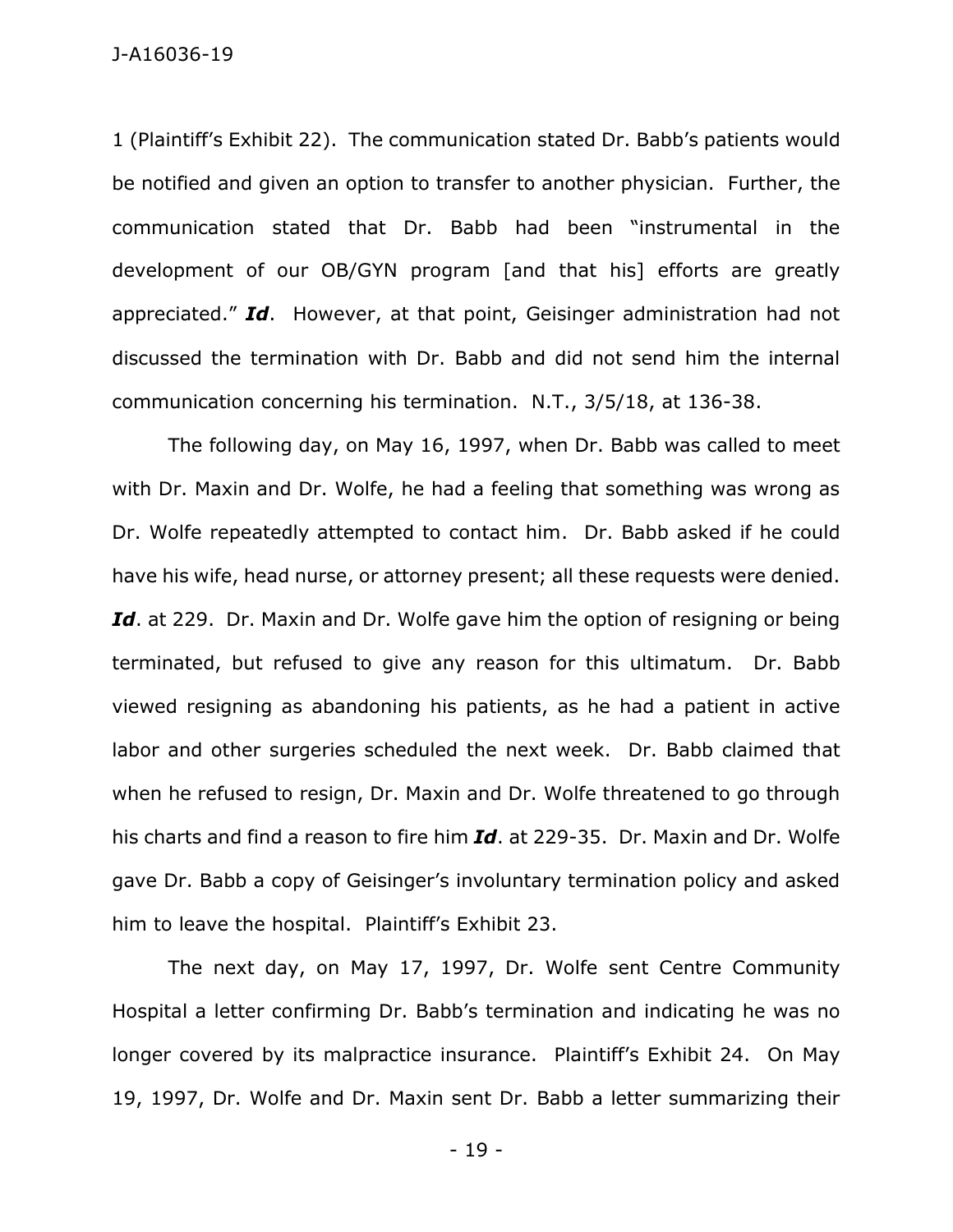meeting and noting their request for Dr. Babb's resignation was his "failure to develop a working relationship with [his] colleagues, quality of care concerns, inadequate medical record keeping and unacceptable behavior in the clinic." Plaintiff's Exhibit 25. The letter set forth steps Dr. Babb needed to take to trigger a post-termination review. As stated above, the parties did not present the jury with any evidence with respect to the post-termination hearings.

After his termination, Dr. Babb received the results of his Ambulatory Medical Record Review, an annual compliance review of a random sampling of each physician's reports. The Geisinger Health Plans Quality Improvement Committee agreed on a threshold of 70% compliance for each doctor. Dr. Babb's mean score for performance in this review was determined to be 89.58% for 1996; the mean score for all physicians was 90.15%. *See* Plaintiff's Exhibit 28. N.T., 3/5/18, at 156-57. Dr. Babb admitted that he was behind in his charting responsibilities at the time of his termination, but suggested that all three doctors in the clinic had incomplete chart dictations as the office "was out of control." *Id*. at 190. Dr. Babb also admitted that he had a hard time refusing patients' requests to be seen by a physician even if it disrupted his schedule. *Id*. at 191-92.

Dr. Babb claimed that Geisinger's breach caused him significant damage; specifically, Dr. Babb noted the loss of his \$210,000 salary as well as the gained expenses of malpractice insurance, costs related to maintaining his license, as well as the \$19,000 balance of the loan Geisinger extended upon his hiring date. N.T., 3/5/18, at 169-71, 178-79, 234. Dr. Babb had

- 20 -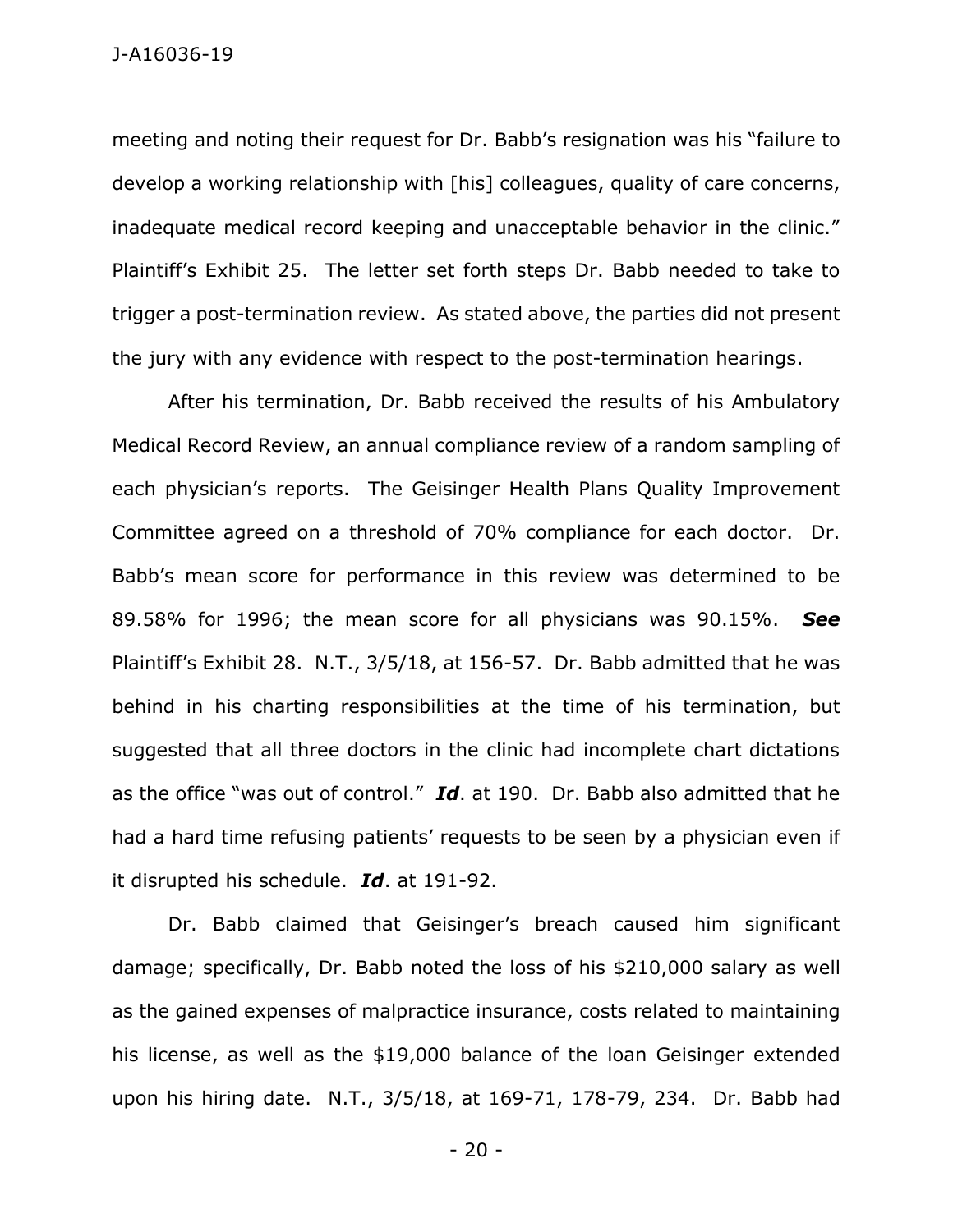J-A16036-19

extreme difficulty finding employment, as he had to disclose the termination in applying for new positions. While Dr. Babb was employed at Clearfield Hospital from 2007-2014, he left that position as his purchase of malpractice insurance was cost-prohibitive. N.T. 3/6/18, at 115-116. Dr. Babb testified that he was not able to secure a full-time position for many years, but had to work at different locations across the country in *locum tenens* positions, which were available when a hospital lost a doctor or needed additional help; Dr. Babb eventually obtained full-time work in Sitka, Alaska. *Id*. at 119, 137.

Dr. Babb's wife, Kimberly Babb, who handled the couple's finances, testified that there were several years after Dr. Babb's termination in which the couple's net income was negative. N.T. 3/6/18, at 130. She recalled Dr. Babb's malpractice insurance ranged from about \$28,000 to \$60,000 a year. Id. at 131. Kimberly also indicated that she assisted her husband in attempting to apply for other positions and in obtaining medical licenses to practice in other states. *Id*. at 139. Dr. Babb also submitted into evidence twenty years of his tax returns, which he jointly filed with Kimberly.

In addition, Dr. Babb presented the testimony of Atty. Charles Artz, who the trial court accepted as an expert in the healthcare field and healthcare processes of discipline and investigation. N.T. 3/7/18, at 17. Atty. Artz admitted it is common for doctors to fall behind in charting responsibilities; at the time of Dr. Babb's termination, doctors would dictate charting information on cassette recordings that were later transcribed as hand-written documents. Id. at 35. Atty. Artz opined that it was "highly irregular" for Geisinger to

- 21 -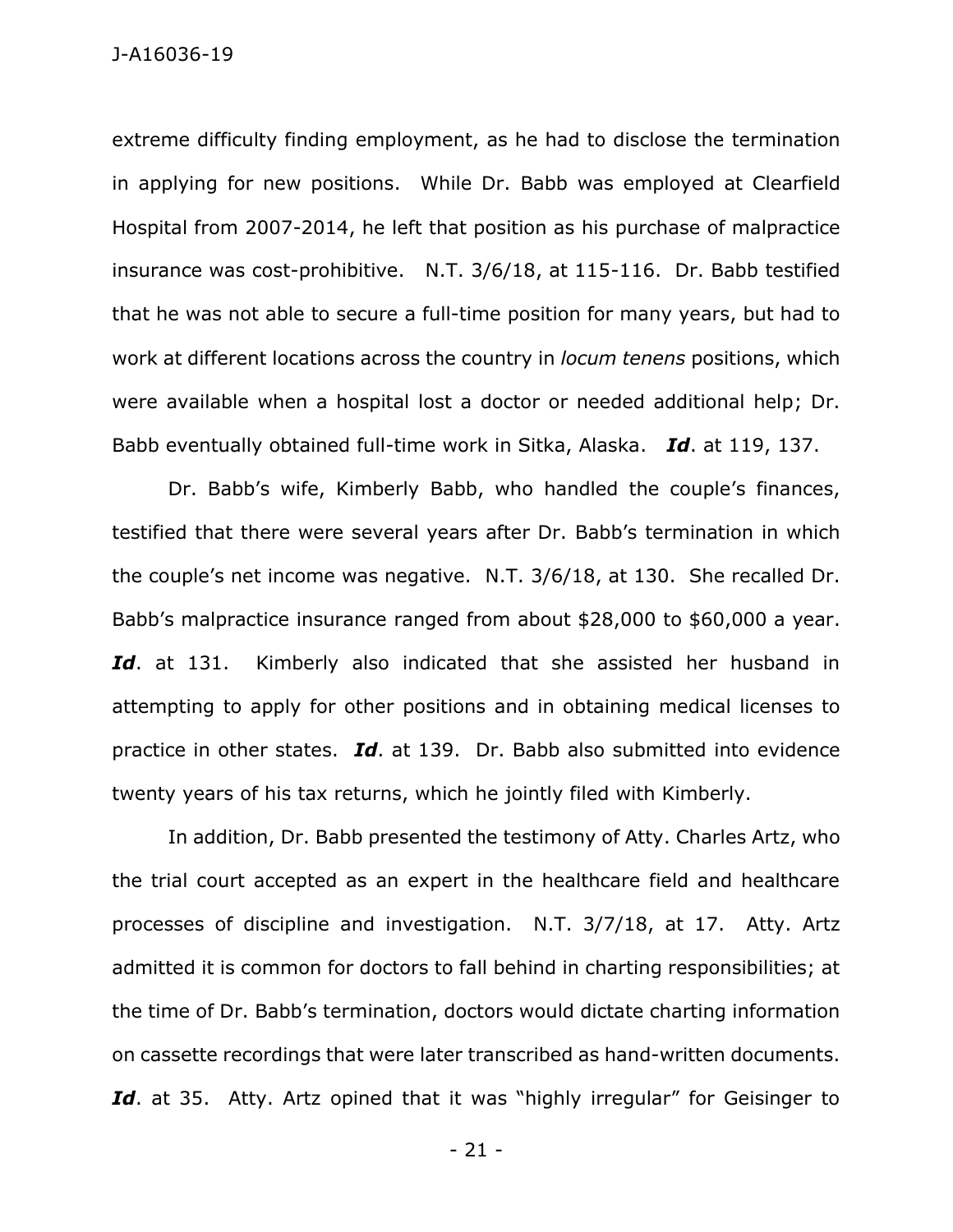employ "secretive" methods to investigate claims against a physician instead of using peer review committees. *Id*. at 33. Artz claimed that it would be unfair for the individual who brought a complaint against a doctor to select charts to be evaluated by a third-party reviewer; Atty. Artz noted that hospitals typically perform a yearly systematic sampling of all doctors' charts. *Id*. at 39-40. Atty. Artz confirmed that Dr. Babb's 1996 ambulatory medical record review score of 89.58% was excellent. *Id*. at 41-43.

Moreover, Atty. Artz opined that based on his review of the documents related to Dr. Babb's hiring, "Geisinger had a legal and contractual duty and an obligation to give Dr. Babb full notice of everything he was being accused of and the opportunity to provide a detailed response to what they were accusing him of." *Id*. at 44-45. Atty. Artz asserted that a doctor's termination affects his ability to compete with others for employment and has lasting effects throughout the physician's career. *Id*. at 46-47.

Geisinger presented the testimony of Dr. Oliver and Dr. Maxin to show Dr. Babb was an at-will employee who received sufficient notice and opportunity to be heard to satisfy his contract. Dr. Oliver asserted that Dr. Babb's failure to keep up charting responsibilities was negatively impacting the clinic as Dr. Babb would keep incomplete charts in his office, making it difficult for the other doctors to locate the information to provide subsequent care to these patients. N.T. 3/7/18, at 145-48, 154. After Dr. Oliver was made team leader, she had several conversations with Dr. Babb about his documentation issues, after which Dr. Babb responded confrontationally and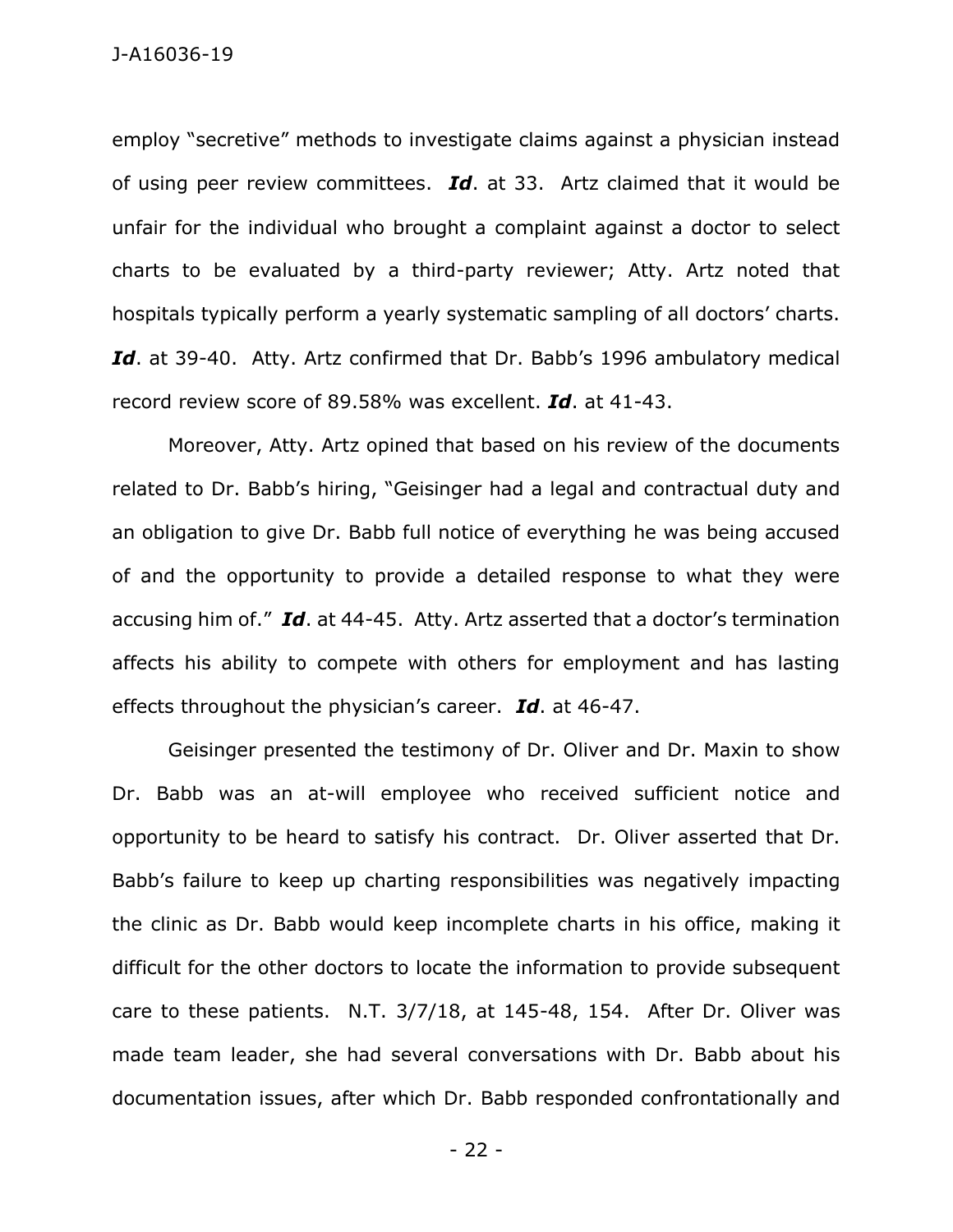would not acknowledge or correct the issues. *Id*. at 142-43. In February 2017, Dr. Oliver made photocopies of some of Dr. Babb's charts to have proof of her concerns. *Id*. at 148. When it appeared there would be no resolution of their complaint, Dr. Oliver and Dr. Chmielewski asked to be relocated to a practice separate from Dr. Babb; Dr. Oliver testified that the request was sincere and her goal was not Dr. Babb's termination. *Id*. at 155-58.

Dr. Maxin admitted that he refused Dr. Babb's request to delay his termination and gave Dr. Babb the choice between resignation or termination. Dr. Maxin admitted in a prior deposition that Geisinger's administration did not discuss any other disciplinary measures other than terminating Dr. Babb. N.T. 3/6/18, at 197. Dr. Maxin never investigated Dr. Babb's allegations of Dr. Chmielewski's unprofessional practices and never sought Dr. Babb's perspective on any of the complaints against him. Both Dr. Maxin and Dr. Wolfe conceded that Dr. Babb was never given any information that would lead him to conclude that his job would be in jeopardy if he did not follow Dr. Oliver's instructions as clinical leader. N.T. 3/6/18, at 199-203, 3/7/18, at 92. When asked if this lack of notice was fair to Dr. Babb, Dr. Wolfe stated, "we often don't get to choose what's fair in life." N.T. 3/7/18, at 98.

## *Denial of JNOV – At-will employment*

Geisinger first argues that the trial court erred in failing to grant JNOV, as Dr. Babb was an at-will employee that could be fired with or without cause. It is well-established that "[t]he presumption under Pennsylvania law is that all employment is at-will, and, therefore, an employee may be discharged for

- 23 -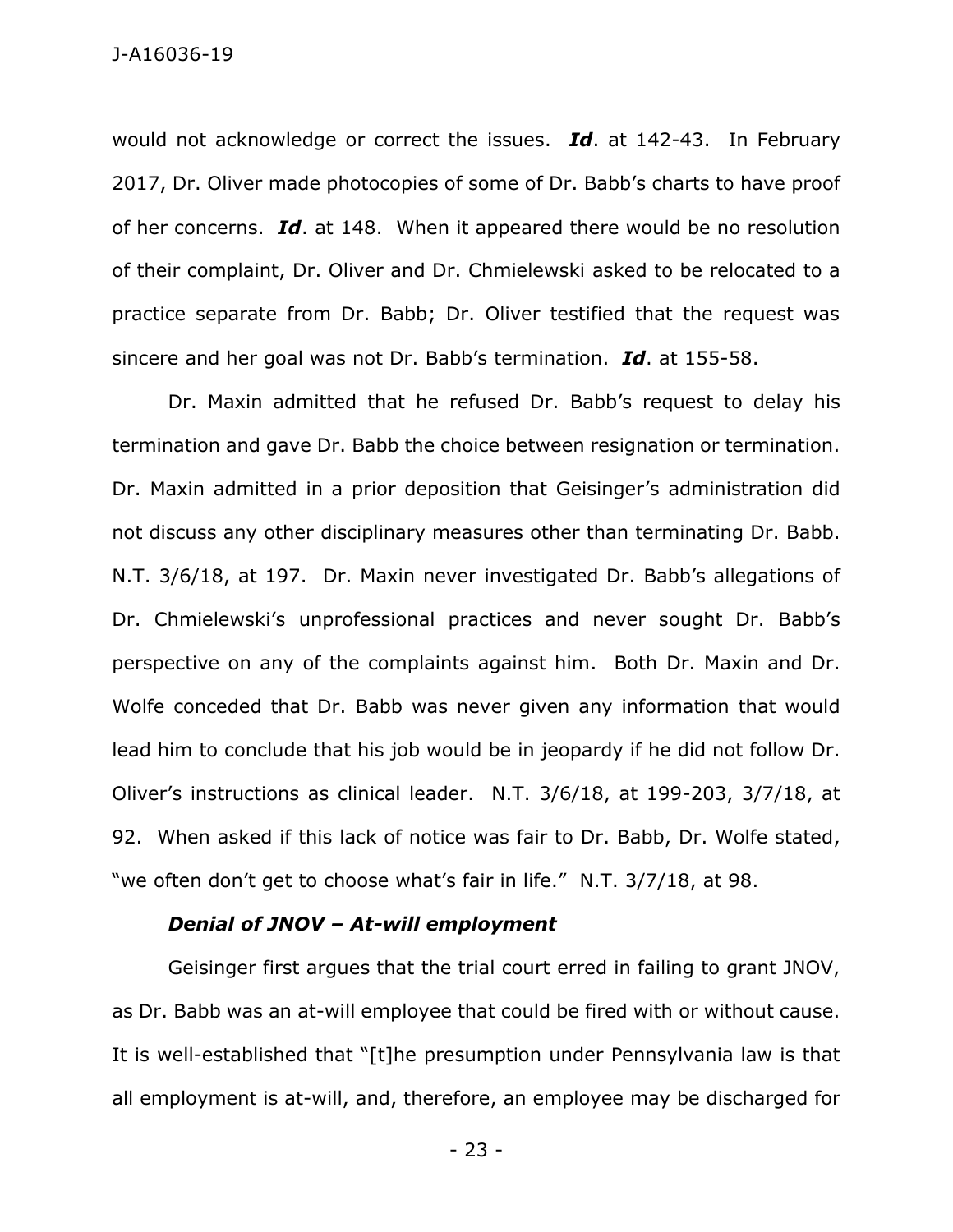any reason or no reason." *Luteran v. Loral Fairchild Corp.*, 688 A.2d 211,

214 (Pa.Super. 1997) (quoting *Scott v. Extracorporeal, Inc.,* 545 A.2d 334

(Pa.Super. 1988)). In resolving similar claims, this Court has provided:

As a general rule, there is no common law cause of action against an employer for termination of an at-will employment relationship." *Luteran*[, 688 A.2d at 214](https://1.next.westlaw.com/Link/Document/FullText?findType=Y&serNum=1997040394&pubNum=0000162&originatingDoc=I1c1ecb64372811d98b61a35269fc5f88&refType=RP&fi=co_pp_sp_162_214&originationContext=document&transitionType=DocumentItem&contextData=(sc.UserEnteredCitation)#co_pp_sp_162_214) (citation omitted). "'The *sine qua non* of the presumption is that except in rare instances, discharge will not be reviewed in a judicial forum.'" *Id.*, quoting *Scott v. Extracorporeal, Inc.*[, 376 Pa.Super. 90, 545 A.2d 334,](https://1.next.westlaw.com/Link/Document/FullText?findType=Y&serNum=1988090174&pubNum=0000162&originatingDoc=I1c1ecb64372811d98b61a35269fc5f88&refType=RP&fi=co_pp_sp_162_336&originationContext=document&transitionType=DocumentItem&contextData=(sc.UserEnteredCitation)#co_pp_sp_162_336)  [336 \(1988\).](https://1.next.westlaw.com/Link/Document/FullText?findType=Y&serNum=1988090174&pubNum=0000162&originatingDoc=I1c1ecb64372811d98b61a35269fc5f88&refType=RP&fi=co_pp_sp_162_336&originationContext=document&transitionType=DocumentItem&contextData=(sc.UserEnteredCitation)#co_pp_sp_162_336)

In order to rebut the presumption of at-will employment, a party must establish one of the following: (1) an agreement for a definite duration; (2) an agreement specifying that the employee will be discharged for just cause only; (3) sufficient additional consideration; or (4) an applicable recognized public policy exception.

*Luteran*[, 688 A.2d at 214](https://1.next.westlaw.com/Link/Document/FullText?findType=Y&serNum=1997040394&pubNum=0000162&originatingDoc=I1c1ecb64372811d98b61a35269fc5f88&refType=RP&fi=co_pp_sp_162_214&originationContext=document&transitionType=DocumentItem&contextData=(sc.UserEnteredCitation)#co_pp_sp_162_214) (citation omitted).

*Rapagnani v. Judas Co.*, 736 A.2d 666, 669 (Pa.Super. 1999).

Although the parties primarily dispute whether Dr. Babb could rebut the

presumption of at-will employment based on the aforementioned factors, we

must not overlook evidence of the intent of the contracting parties.

"Where an employment arrangement does not contain a definite term, it will be presumed that the employment at-will rule applies. Generally, an employment contract for a broad, unspecified duration does not overcome the presumption of an at-will employment. Definiteness is required." *Id.* at 670 (quotations and citations omitted). *When considering a purported employment contract, "the courts must remain flexible and not allow the [at-will] presumption to foreclose proof of the parties' intent. Though the rule is a procedural safeguard, a court's primary task is to ascertain and enforce [the parties'] intent*." *Greene v. Oliver Realty,* 363 Pa.Super. 534, 526 A.2d 1192, 1199 (1987), *appeal denied,* 517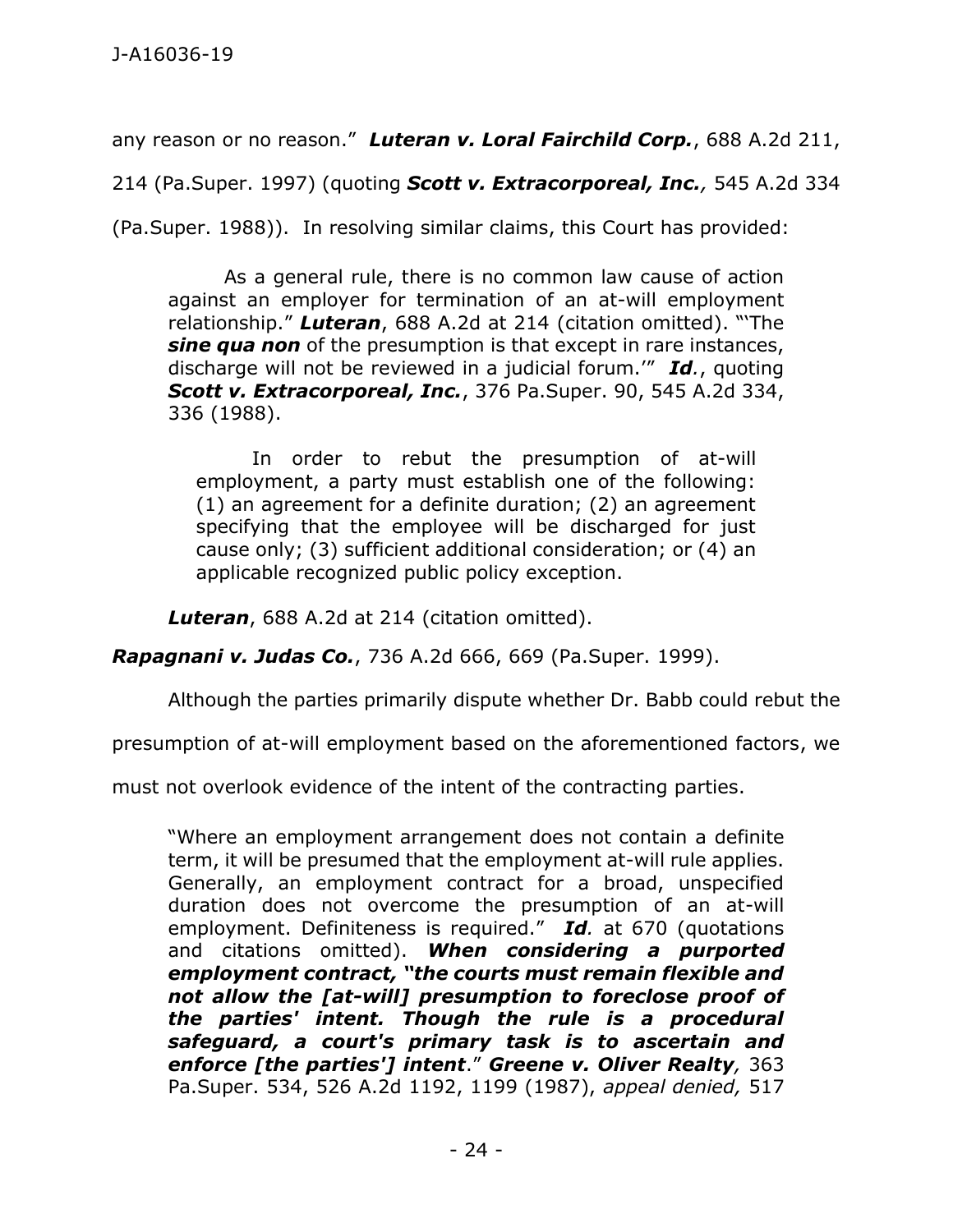Pa. 607, 536 A.2d 1331 (1987) (holding the at-will employment presumption will be overcome if the employee shows with clarity and specificity that the parties contracted for a definite period); *see also Marsh v. Boyle,* 366 Pa.Super. 1, 530 A.2d 491, 493 (1987) (reasoning "parties' intentions regarding the agreement, gleaned from the surrounding circumstances, may enable an agreement to 'rise to the requisite level of clarity'") (citation omitted). "To ascertain the parties' intent, an important factor to consider is the presence of additional consideration." *Id.*

*Janis v. AMP, Inc.*, 856 A.2d 140, 144–45 (Pa.Super. 2004) (emphasis

added).

The issue of determining the intent of the contracting parties is generally

a jury question. <sup>8</sup> *Scullion v. EMECO Indus., Inc.*, 580 A.2d 1356, 1358

(Pa.Super. 1990).

The existence of a contract, the terms thereof, and the sufficiency of those terms to rebut the at-will presumption were within the province of the jury in the first instance, their finding reviewable by the trial court thereafter. In interpreting a contract to ascertain the intention of the parties the court may consider the totality of the surrounding circumstances, the situation of the parties, the objects they apparently had in mind, and the nature and subject matter of the agreement.

<sup>8</sup> However, we recognize that:

before a case should proceed to trial, the employee must first present averments which would raise a legally sufficient factual dispute. Recent decisions have held it proper in similar instances for *the court* to examine the factual averments and decide that the surrounding circumstances and additional consideration do not sufficiently manifest an intent to overcome the at-will presumption.

*Rapagnani*, 736 A.2d at 671 (citing *Scott,* 545 A.2d at 340). As noted above, a prior panel of this Court decided in *Babb II* that the trial court erred in granting Geisinger summary judgment on his breach of contract claim that a genuine issue of material fact existed as to whether *inter alia*, Dr. Babb was an at-will employee. *Babb II*, 981 MDA 2014, at \*11, 18.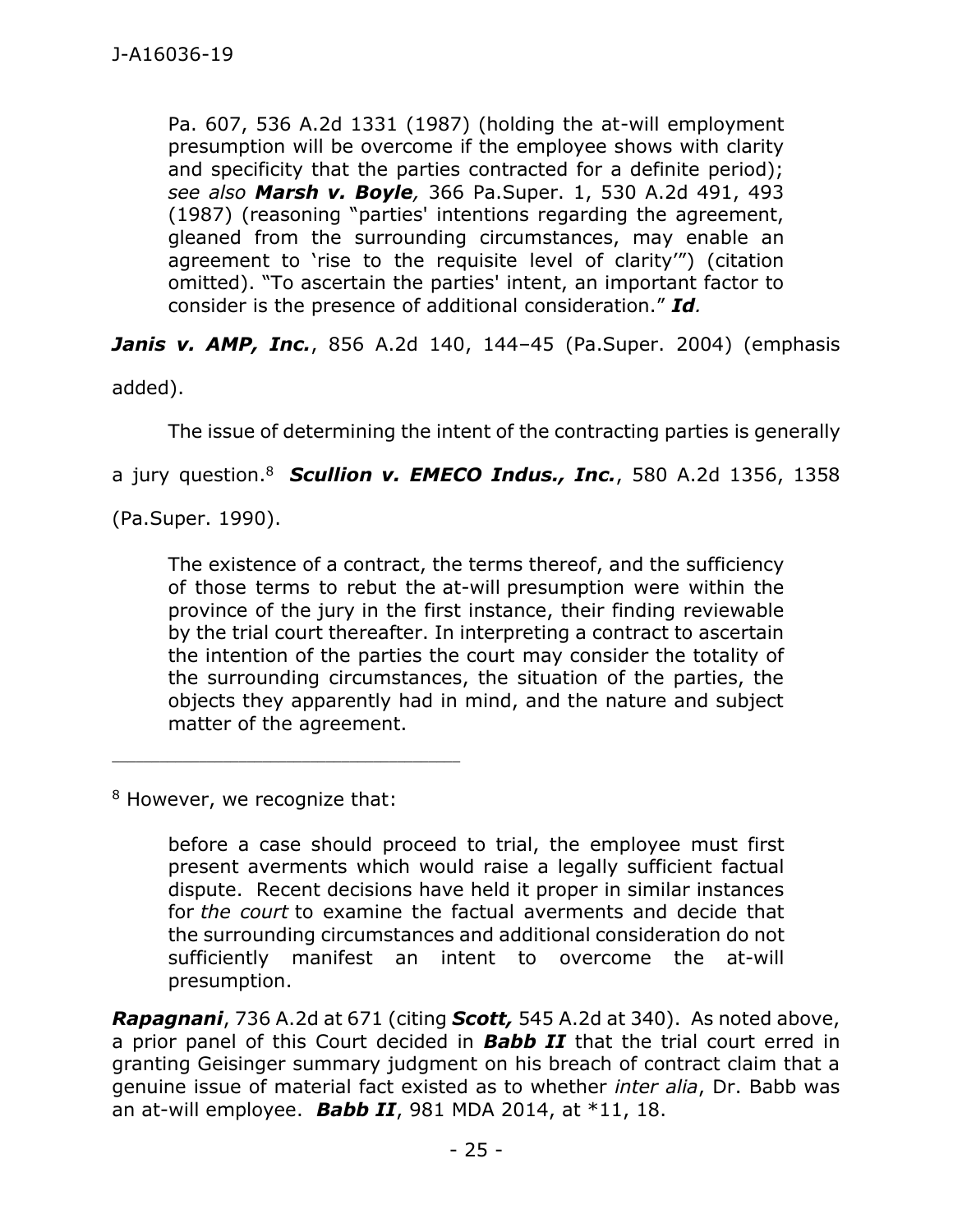# *Robertson v. Atl. Richfield Petroleum Prod. Co. a Div. of Atl. Richfield*

*Co.*, 537 A.2d 814, 819 (Pa.Super. 1987) (citation omitted). This Court has held that "[a] trial court must allow an issue to go to the jury unless it is so clear that reasonable minds could not possibly differ over its resolution."

*Greene*, 526 A.2d at 1202.

Geisinger emphasizes Dr. Babb's attorney conceded that he believed Dr. Babb had not provided additional consideration to rebut the presumption of at-will employment. However, this concession does not foreclose Dr. Babb from relief, as "the exchange of such consideration is only one of many potential factors which a court should consider. *Greene*, 526 A.2d at 1200.

In *Darlington* [*v. General Elec.*, 504 A.2d 306 (Pa.Super. 1986)]*,* the court also quoted our Supreme Court's holding in *Price v. Confair,* 366 Pa. 538, 79 A.2d 224 (1951). The court stated:

"[I]t is the intention of the parties which is the ultimate guide, and in order to ascertain that intention, the court may take into consideration the surrounding circumstances, the situation of the parties, the objects they apparently have in view, and the nature of the subject matter of the agreement."

*Id.* at 542, 79 A.2d at 226.

Under this more flexible approach, additional consideration is merely considered indicative of the parties' intent. If the parties exchanged "extra" consideration, it is logical that they expected their relationship to be more lasting than the usual employment agreement. However, it is very possible that the parties so intended but did not exchange additional consideration. The surrounding circumstances and the parties' own expressions may still provide clear evidence of that intent. If so, courts must enforce the parties' desired bargain. Otherwise, they are using an evidentiary rule, the at-will presumption, to defeat the parties'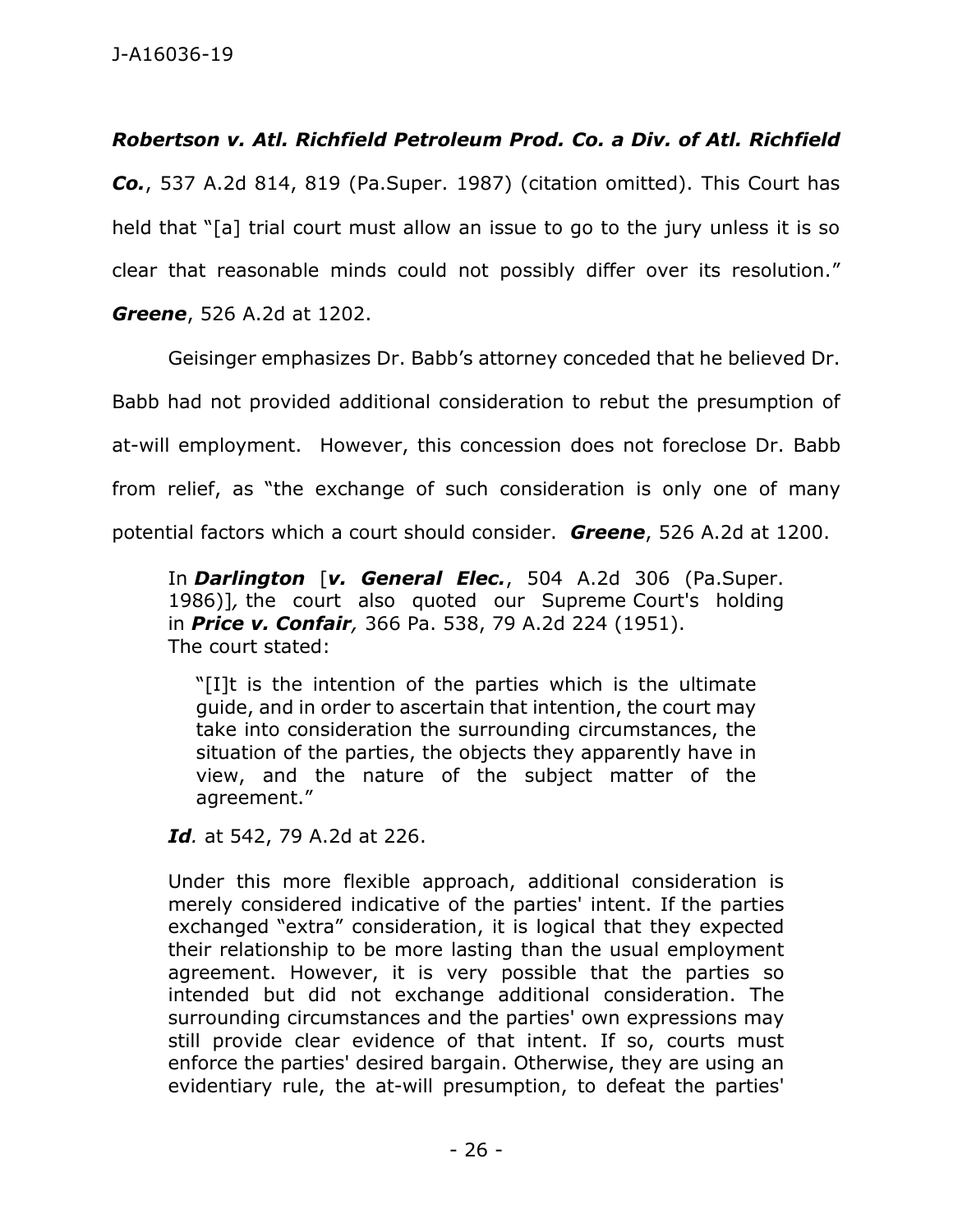intent. As already discussed, this is directly contrary to the doctrine of freedom of contract.

Pennsylvania courts have traditionally followed the flexible approach, recognizing that the paramount concern is the intention of the parties.

In *Lubrecht v. Laurel Stripping Company,* 387 Pa. 393, 127 A.2d 687 (1956), the Court repeated the maxim that an employment contract is presumptively terminable at will. The court stated that this presumption may be overcome by proof of the parties' intent based on the "surrounding circumstances." *Id.* at 396, 127 A.2d at 690. The Court made no mention of additional consideration.

*Greene*, 526 A.2d at 1200–1201.

Thereafter, this Court clarified these principles further:

*Greene* merely reaffirmed Pennsylvania's long-standing acceptance of the principle that the at-will presumption may be overcome by evidence of an implied in-fact contract. This theory of recovery was given a thorough exposition in *Darlington v. General Electric*, *supra*. There need not be additional consideration present to enforce a valid implied in-fact contract. *Id*. *See also Veno v. Meredith*, [515 A.2d 571 (Pa.Super. 1986)]. Like additional consideration, the implied in-fact theory of recovery is an intention-discerning mechanism. A court will examine numerous factors surrounding the hiring to determine whether a reasonable person in the employee's situation would understand that his employment status is at-will.

*Scott*, 545 A.2d at 340.

In this case, in holding that Geisinger was not entitled to JNOV on this

basis of the issue of at-will employment, the trial court concluded:

Whether [Dr. Babb] is at-will employee was an issue at trial and the Jury heard substantial evidence regarding [Dr. Babb's] employment, the negotiations leading up to his employment, and his treatment during his employment. [Dr. Babb] presented evidence that his employment was renewed on a two-year basis, he was provided specific wages during those periods, and he had a contract in the form of his Employment Agreement combined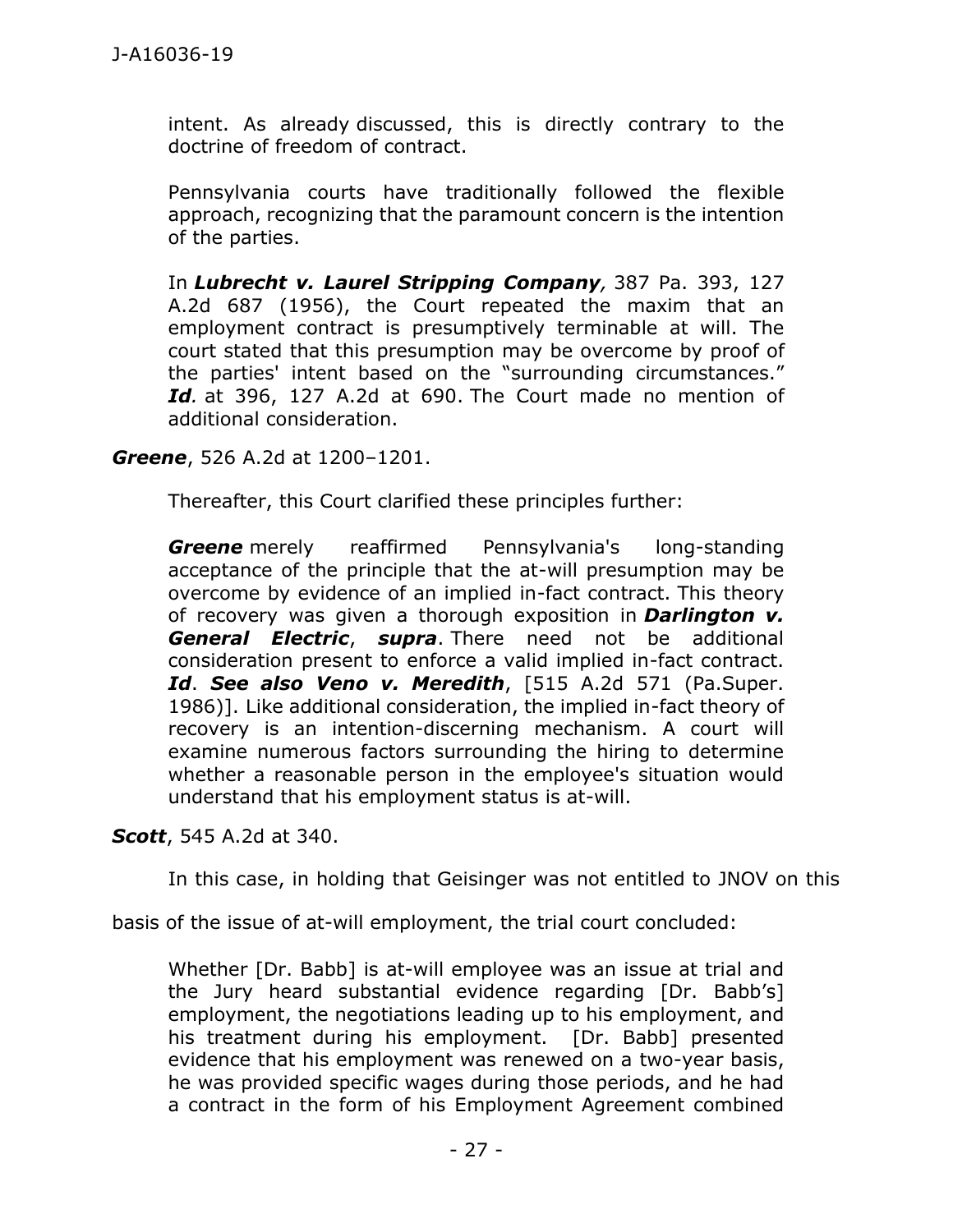with additional documents provided by [Geisinger]. There was sufficient evidence to find [Dr. Babb] had rebutted the at-will presumption.

T.C.O., 6/29/18, at 3-4.

Geisinger asserts Dr. Babb failed to rebut the presumption of at-will employment, as the parties' contract did not reflect an "agreement for a definite duration." *Rapagnani*, *supra*. While Geisinger acknowledges the contract indicates that Dr. Babb's *salary* was guaranteed for two years, Geisinger asserts there was no evidence that the employment agreement guaranteed his employment for two years.

We recognize this Court has held that "[s]alary computed per a specific time period, such as annually, does not evidence an intent that the contract is for that period." *Booth v. McDonnel Truck Servs., Inc.*, 585 A.2d 24, 27 (Pa.Super. 1991). However, in this case, it was reasonable for the jury to infer the parties intended that Dr. Babb's contract of employment to be for two years given that Dr. Babb presented evidence that 1) his initial salary upon his hiring in 1995 was guaranteed for a two-year term and 2) members of Geisinger's administration recommended that Dr. Babb be "reappointed to the professional clinic staff of Geisinger" for a new two-year term running from July 1, 1997 to June 30, 1999.

Dr. Babb's expert witness, Atty. Artz, opined that these documents, when read together, suggested the parties agreed to a two-year renewal of Dr. Babb's contract. N.T. 3/7/18, at 61-63, 77-78. Thus, it was reasonable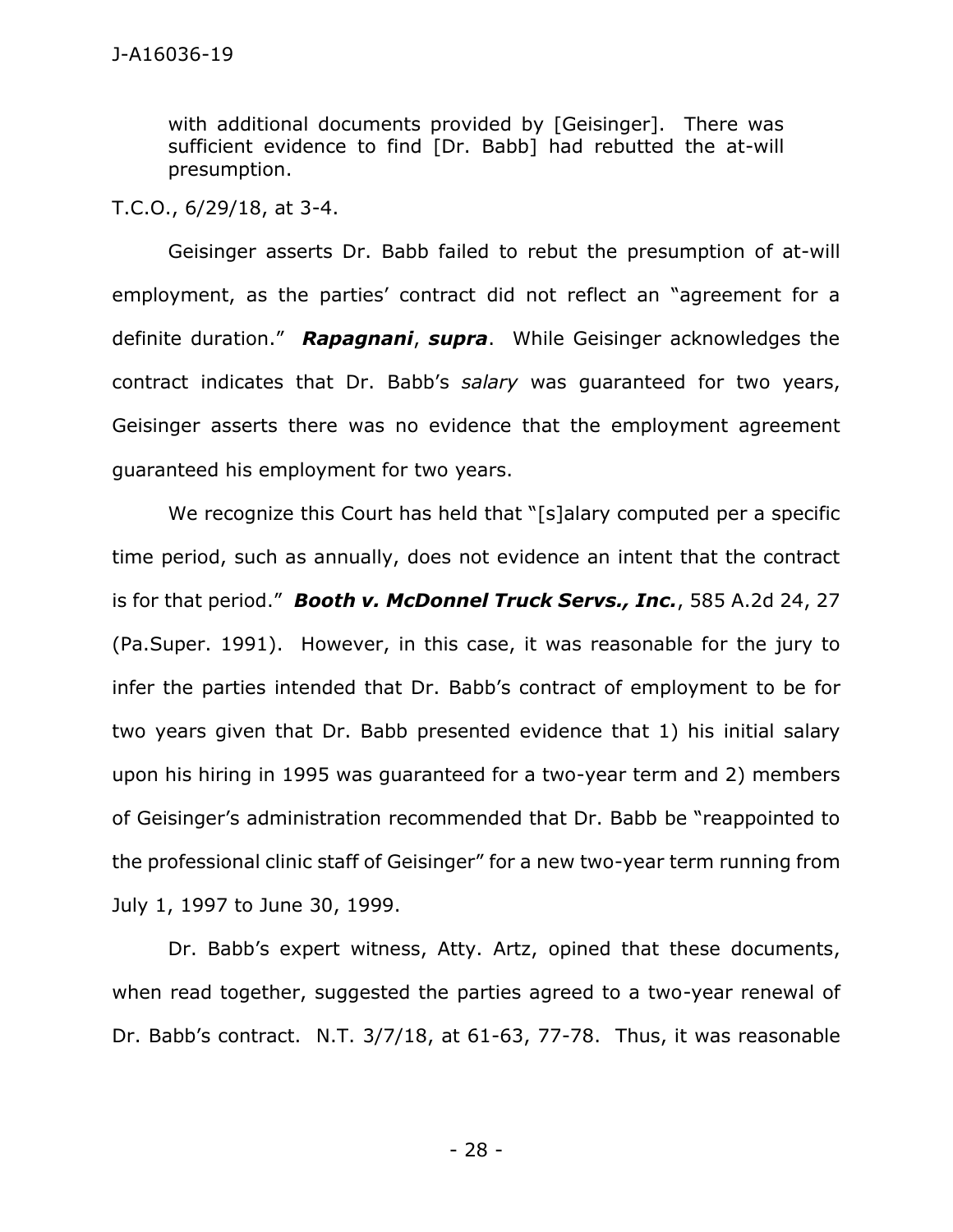for the jury to infer that the parties agreed that Dr. Babb's employment had a definite duration of a renewable two-year term.

In addition, in order to accept employment at Geisinger, Dr. Babb was required to sign the Practice Agreement, which states that *"[p]rior to any termination* initiated by Geisinger for or without cause, however, [Dr. Babb] *shall be afforded an opportunity for a review of the underlying circumstances therefore*, pursuant to Geisinger's published guidelines governing such reviews, as amended an in effect from time to time." Practice Agreement, at 1 (emphasis added). As noted above, Geisinger acknowledges that the Practice Agreement was part of the Dr. Babb's employment contract.

This Court has held that "the clearest manner in which a party can overcome the at-will doctrine is where the employer and the employee have entered into a contract which expresses or implies a definite term of employment and forbids discharge in the absence of just cause "or *without first utilizing an internal dispute resolution mechanism*." *Rutherfoord v. Presbyterian–University Hospital, 612* A.2d 500, 503 (Pa.Super. 1992) (emphasis added). *See also Carlson v. Arnot-Ogden Memorial Hosp.*, 918 F.2d 411, 414 (3d Cir. 1990) (finding a notice provision to be "antithetical to the very definition of employment at-will").

We also note that Dr. Babb testified that he would not have accepted Geisinger's offer for employment if Geisinger could terminate him without providing any review process, given that he was signing a restrictive covenant. N.T. 3/5/18, at 125-27, 175-176. We reiterate that the jury was permitted to

- 29 -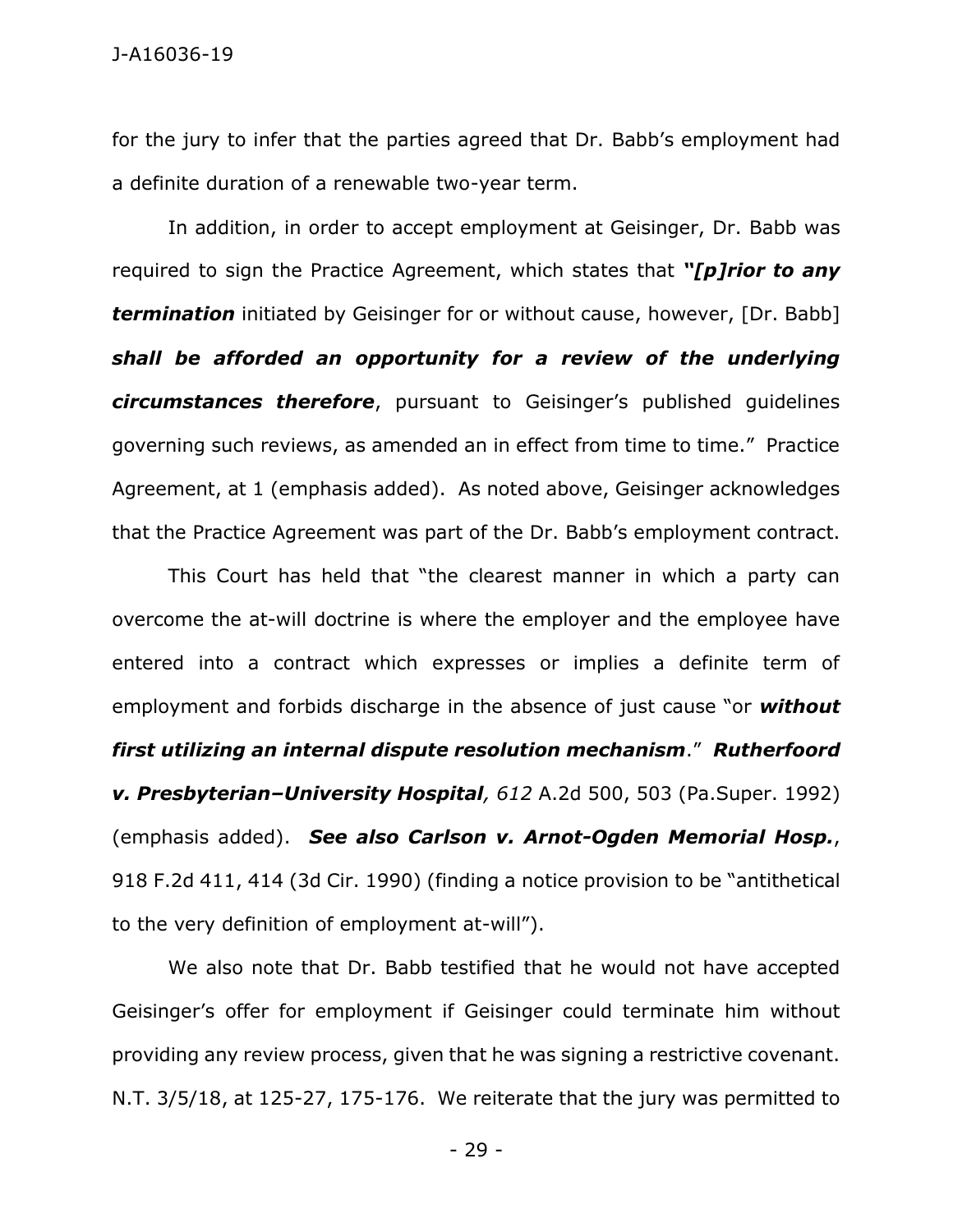evaluate and find credible numerous factors surrounding Dr. Babb's hiring to determine whether a reasonable person in Dr. Babb's situation would understand that his employment status is at-will. *Scott*, 545 A.2d at 340.

Based on the surrounding circumstances in which the parties renewed Dr. Babb's employment for a new two-year term and agreed to abide by the Practice Agreement which provided that a physician was entitled to a review before termination procedures were initiated, it was reasonable for the jury to infer that parties intended that Dr. Babb's employment was not at-will. $9$ 

# *Denial of JNOV – Breach of contract claim*

\_\_\_\_\_\_\_\_\_\_\_\_\_\_\_\_\_\_\_\_\_\_\_\_\_\_\_\_\_\_\_\_\_\_\_\_\_\_\_\_\_\_\_\_

Geisinger also argues that the trial court erred when if found sufficient evidence to establish Dr. Babb's breach of contract claim. "A cause of action for breach of contract must be established by pleading (1) the existence of a contract, including its essential terms, (2) a breach of a duty imposed by the contract and (3) resultant damages." *Pennsy Supply, Inc. v. Am. Ash* 

*Recycling Corp. of Pennsylvania*, 895 A.2d 595, 600 (Pa.Super. 2006).

Geisinger attacks the jury's verdict for Dr. Babb on his breach of contract claim on several grounds: 1) whether a breach occurred, 2) whether the breach was material, and 3) whether damages resulted from the breach. First,

<sup>&</sup>lt;sup>9</sup> Geisinger bases its entire argument challenging the jury's determination that Dr. Babb was an at-will employee on its claim that the contract did not show an agreement for a definite duration. On appeal, Geisinger does not refer to the language in the Practice Agreement suggesting Geisinger could initiate termination "for or without cause." Without advocacy on this point, there is no basis to conclude that this part of the parties' contract required the jury to find that the parties intended that Dr. Babb's employment to be at-will.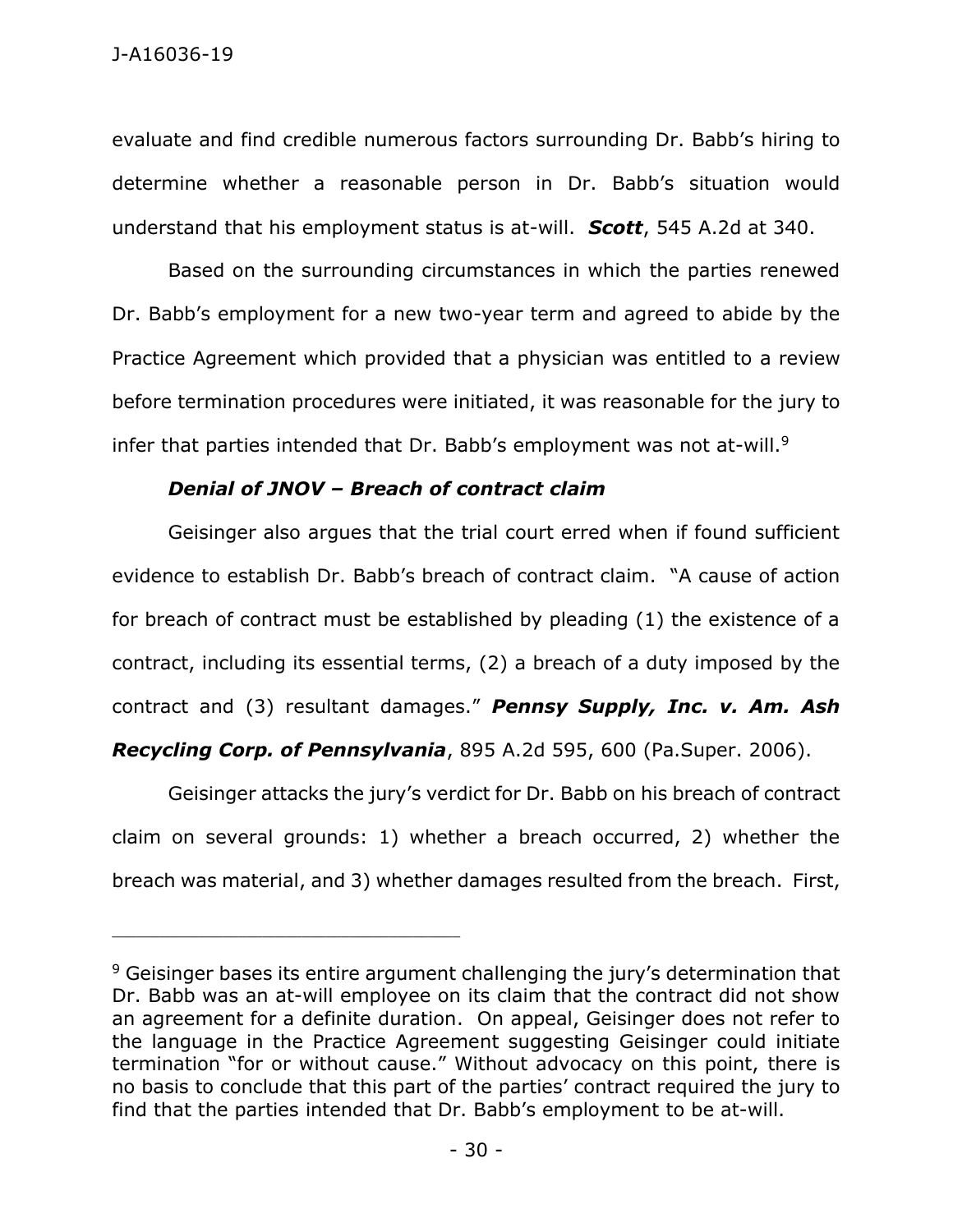Geisinger claims it did not breach the parties' contract as both Dr. Oliver as lead physician and members of Geisinger's administration notified Dr. Babb of his charting issues. While Geisinger concedes Dr. Babb was entitled to notice and an opportunity to be heard prior to termination, Geisinger asserts the contract "did not specify or require a specific type of notice, specific number of notices, or a specific means of response." Geisinger's Brief, at 76-77.

In determining whether Geisinger breached the contract in denying Dr. Babb an appropriate opportunity to review the underlying grievances against him prior to termination, we first look to the language of the parties' contract.

The goal of contractual interpretation is to ascertain the intent of parties at the time they entered the disputed agreement and to give effect to the agreement's terms. *Greene v. Oliver Realty, Inc.,* 363 Pa.Super. 534, 526 A.2d 1192, 1194 (1987). We will find the parties' agreement enforceable as a contract "when the parties to it 1) reach a mutual understanding, 2) exchange consideration, and 3) delineate the terms of their bargain with sufficient clarity." *Weavertown Transport Leasing, Inc. v. Moran,* 834 A.2d 1169, 1172 (Pa.Super.2003). An agreement is expressed with sufficient clarity "if the parties intended to make a contract and there is a reasonably certain basis upon which a court can provide an appropriate remedy." *See Greene,* 526 A.2d at 1194. Accordingly, "not every term of a contract must always be stated in complete detail[.]" *Snaith v. Snaith,* 282 Pa.Super. 450, 422 A.2d 1379, 1382 (1980). If the parties have agreed on the essential terms, the contract is enforceable even though recorded only in an informal memorandum that requires future approval or negotiation of incidental terms. *See Yellow Run Coal Co. v. Alma–Elly–Yv Mines, Ltd.,* 285 Pa.Super. 84, 426 A.2d 1152, 1155 (1981). In the event that an essential term is not clearly expressed in their writing but the parties' intent concerning that term is otherwise apparent, the court may infer the parties' intent from other evidence and impose a term consistent with it. *See Greene,* 526 A.2d at 1194. Indeed, terms of an agreement that appear otherwise vague may be rendered definite by subsequent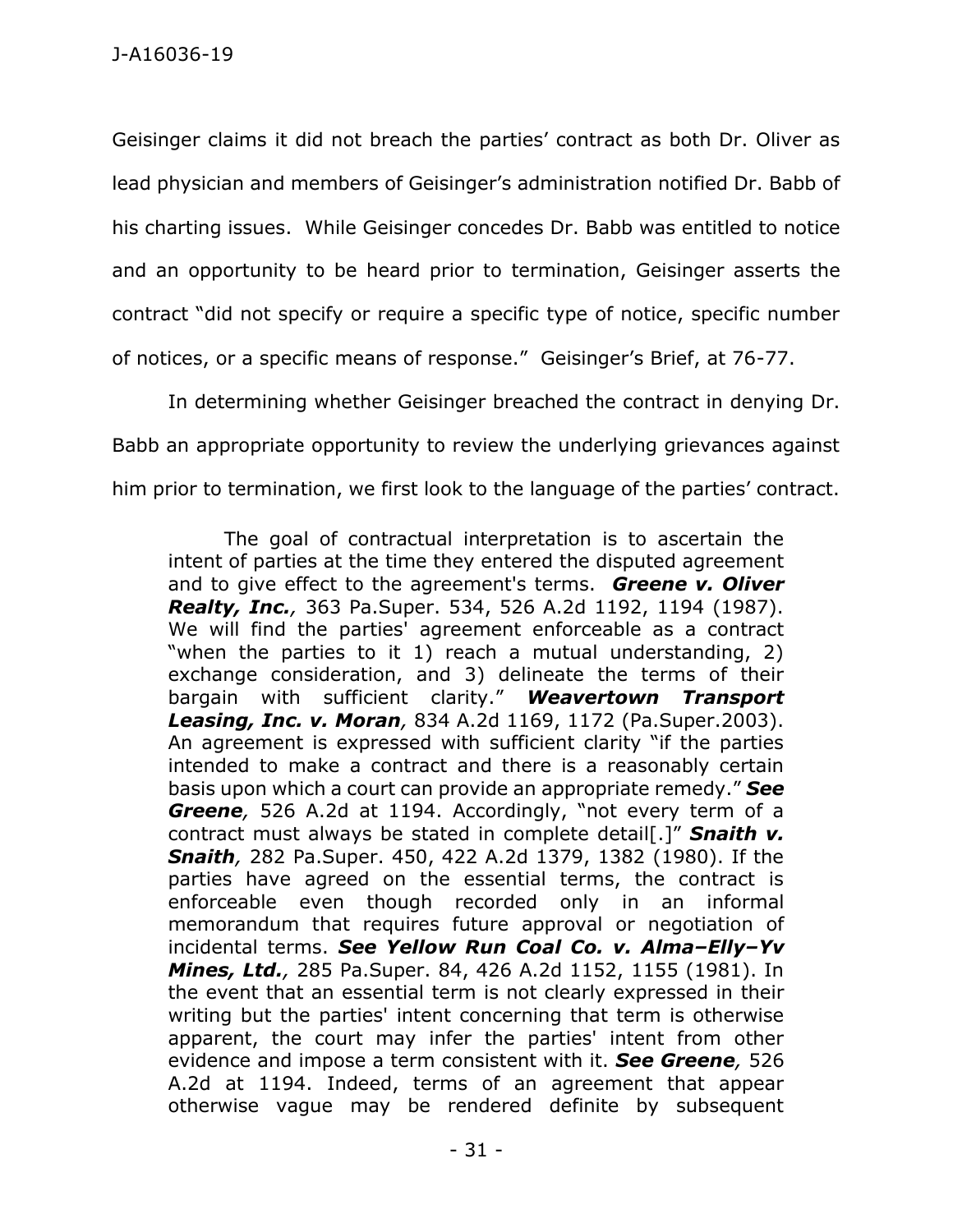performance: "One or both parties may perform in such a way as to make definite that which was previously unclear." *Greene,* 526 A.2d at 1194.

*Helpin v. Trustees of Univ. of Pennsylvania*, 969 A.2d 601, 610–11

(Pa.Super. 2009), *aff'd*, 608 Pa. 45, 10 A.3d 267 (2010).

Geisinger stated with sufficient clarity in its contract that it was required to give Dr. Babb notice and an opportunity to be heard with respect to the circumstances underlying his termination before Geisinger initiated termination procedures. *See* Practice Agreement, at 1 ("[*p*]*rior to any termination initiated by Geisinger* for or without cause, however, [Dr. Babb] shall be afforded an opportunity for a review of the underlying circumstances therefore") (emphasis added).

Moreover, Geisinger's Involuntary Termination Review policy recognized the need for pre-termination review given the burden of Dr. Babb's restrictive covenant and the potential loss of his privileges at other hospitals.

Geisinger provides a process for reviewing involuntary termination of a physician for two reasons: first, newly appointed or reemployed physicians are required to execute a practice agreement that restricts a physician's ability to practice in a geographic region upon termination of employment for a specified time period; and second, in some cases medical staff privileges at a Geisinger hospital may be affected by the involuntary termination."

Geisinger's Involuntary Termination Review policy, at 1 (Plaintiff's Exhibit 23).

The policy sets forth the steps a physician must take to exercise their "entitlement to a hearing or review under these guidelines … [before] the termination is final." *Id*.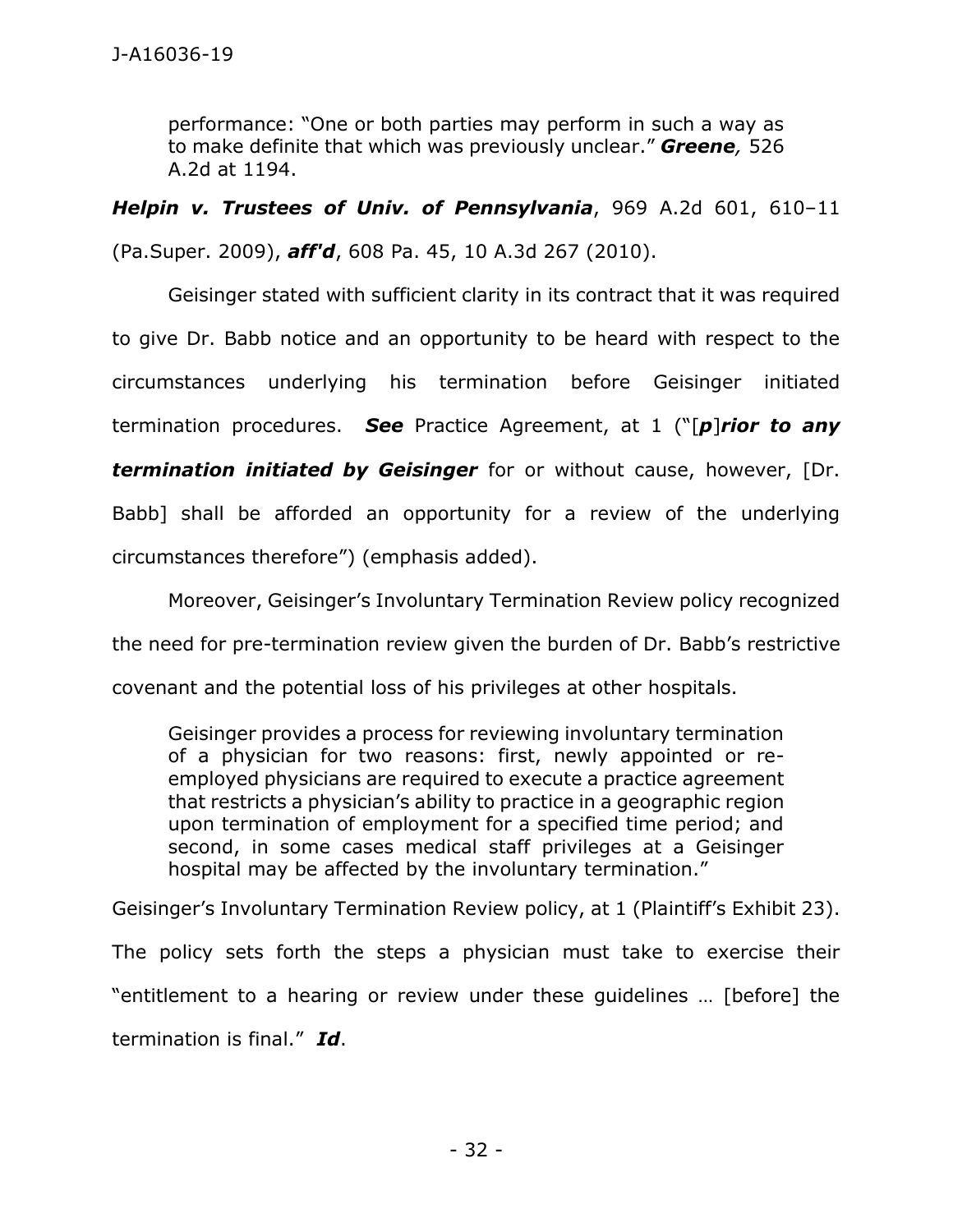Likewise, these documents, which formed an integral part of the contractual relationship between Geisinger and physicians, support an inference that the parties intended that Geisinger physicians receive meaningful pre-termination notice and opportunity to be heard in order to protect them from arbitrary disciplinary action. While these documents do not clearly express the extent of the notice required before Geisinger initiated termination proceedings, it was reasonable for the jury to infer that this contract required, *at a minimum*, a member of Geisinger's administration to meet with Dr. Babb informally, prior to initiating termination procedures, to give him the facts underlying the proposed termination (e.g. the the alleged deficiencies in his charting responsibilities), and a reasonable opportunity to explain and support his overall performance with documentation.

As Geisinger's termination would clearly deprive Dr. Babb of his means of livelihood, it is crucial that Dr. Babb be given an opportunity to challenge the termination with his side of the factual dispute, in order to protect him from an erroneous employment action. On a similar note, the Supreme Court of the United States found a discharged public employee was entitled to "some form of a [pre-termination] hearing" even when post-termination proceedings were available. *Cleveland Board of Education v. Loudermill*, 470 U.S. 532, 542, 105 S.Ct. 1487 (1985) (noting the opportunity to be heard prior to termination "need not be elaborate"). Recognizing "the severity of depriving a person of the means of livelihood," the High Court found obvious value in allowing an employee opportunity to the appropriateness and necessity for his

- 33 -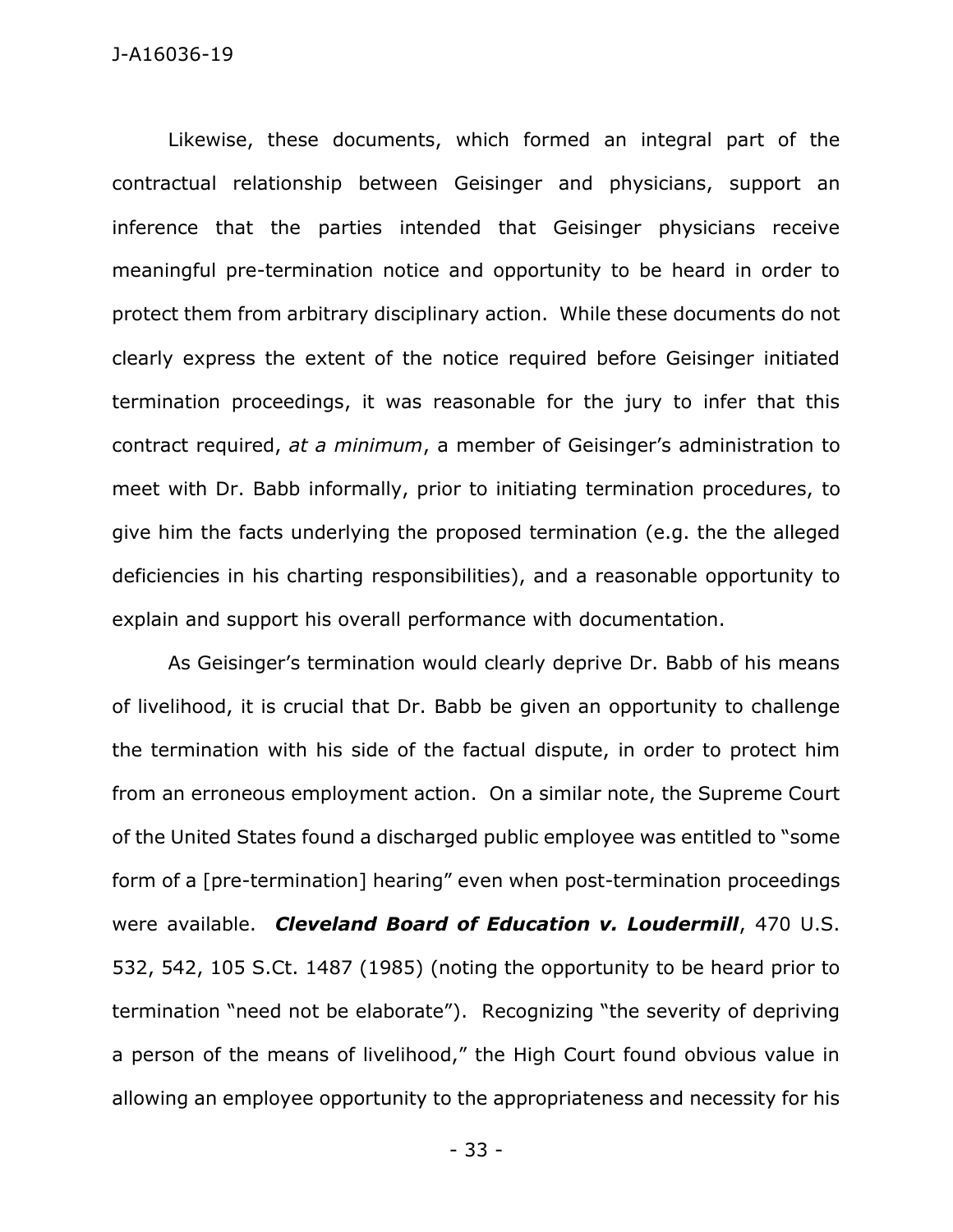discharge as the "only meaningful opportunity to invoke the discretion of the decisionmaker is likely to be before the termination takes effect." *Id.*  (describing "the root requirement of the Due Process Clause as being that an individual be given an opportunity for a hearing *before* he is deprived of any significant property interest") (emphasis in original, citations omitted).

The notion that physicians' privileges should not be adversely affected without notice and opportunity to be heard is consistent with the provisions of the HCQIA, which was enacted to "facilitate the frank exchange of information among professionals conducting peer review inquiries without the fear of reprisals in civil lawsuits. The statute attempts to balance the chilling effect of litigation on peer review with concerns for protecting physicians improperly subjected to disciplinary action." *Freilich v. Upper Chesapeake Health, Inc.*, 313 F.3d 205, 212 (4th Cir. 2002) (quoting *Bryan v. James E. Holmes Regional Med. Ctr.,* 33 F.3d 1318, 1322 (11th Cir.1994)).

While immunity is offered to health care entities who comply with the provisions of the HCQIA in conducting professional review actions, the action must only be taken, *inter alia*, "after adequate notice and hearing procedures are afforded to the physician involved or after such other procedures as are fair to physician under the circumstances." 42 U.S.C.A. § 11112(a)(3). The HCQIA states that a health care entity is deemed to have met the adequate notice and hearing requirement if the physician has been given notice of a *proposed* professional review action against the physician, the reasons for the action, and the subsequent hearing procedure." 42 U.S.C.A. § 11112(b)(1).

- 34 -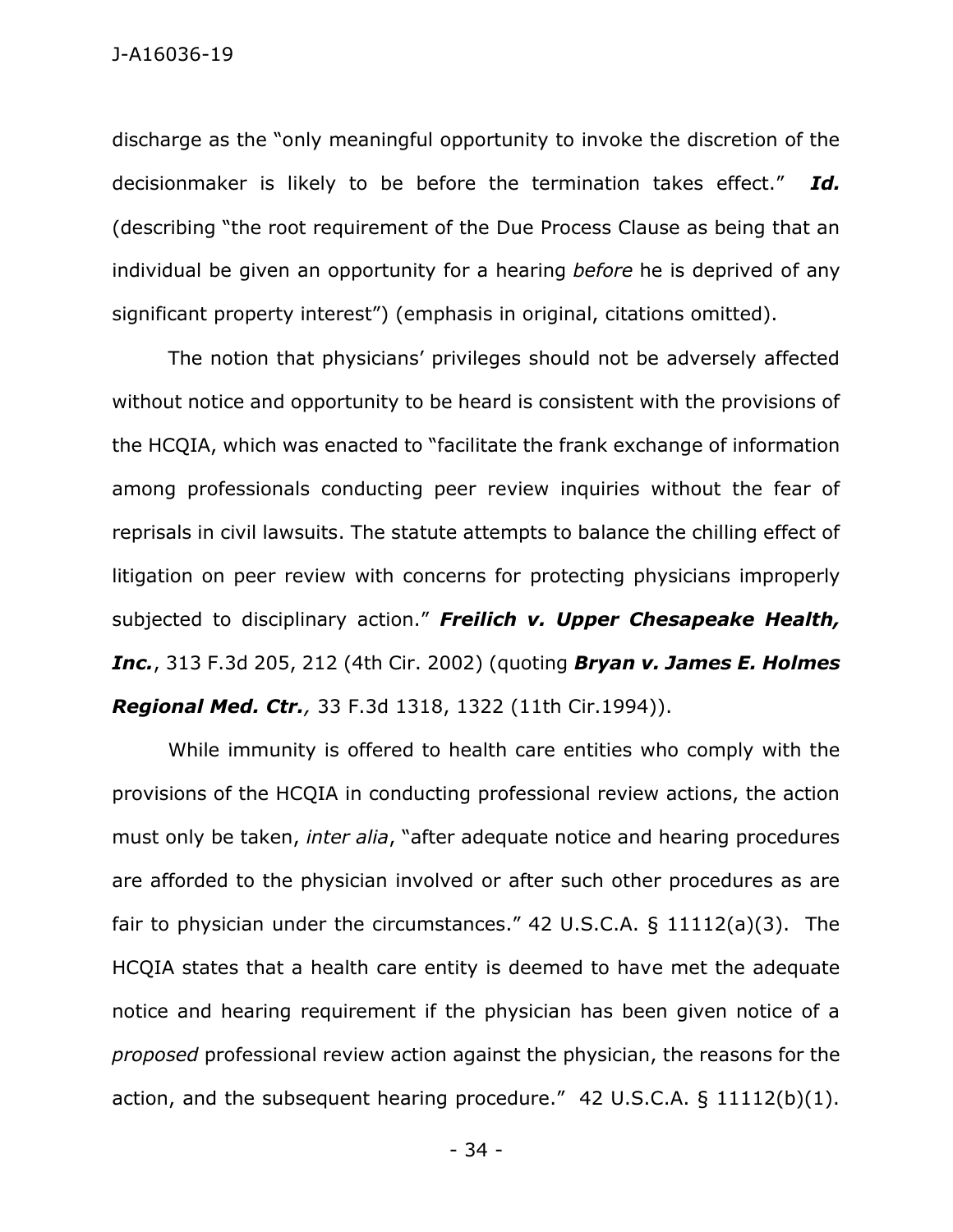Thus, it was reasonable for the jury infer that Dr. Babb was entitled to adequate pre-termination notice and an opportunity to be heard.

There was ample evidence to show Geisinger breached this obligation. Dr. Babb was never given any notice from Geisinger that his position was in any way in jeopardy until he was terminated on May 16, 1997. In fact, before they had discussed termination with Dr. Babb, Geisinger's administration sent a staff memorandum indicating that Dr. Babb was no longer associated with Geisinger. When Geisinger's administration met with Dr. Babb, they gave him an ultimatum of resigning or being terminated without outlining the reason for his termination and refused to delay the termination.

When Dr. Babb refused to resign, Dr. Maxin and Dr. Wolfe threatened to find a reason to fire him in his charts. The next day, Dr. Wolfe notified Centre Community Hospital (CCH) that Dr. Babb was no longer covered by its professional liability policy, which led CCH to suspend Dr. Babb's privileges. Three days after leaving the hospital, Dr. Babb was notified that he was no longer employed by Geisinger, but could seek post-termination review.

Dr. Babb's expert criticized Geisinger's administration for investigating complaints against Dr. Babb by holding secretive meetings behind closed doors without Dr. Babb's participation instead of evaluating Dr. Babb's performance in peer review proceedings. He also criticized their method of reviewing Dr. Babb's charts in allowing his accusers to handpick charts from his office without his permission instead of following its policy of conducting yearly reviews of random selections of charts from all of its physicians.

- 35 -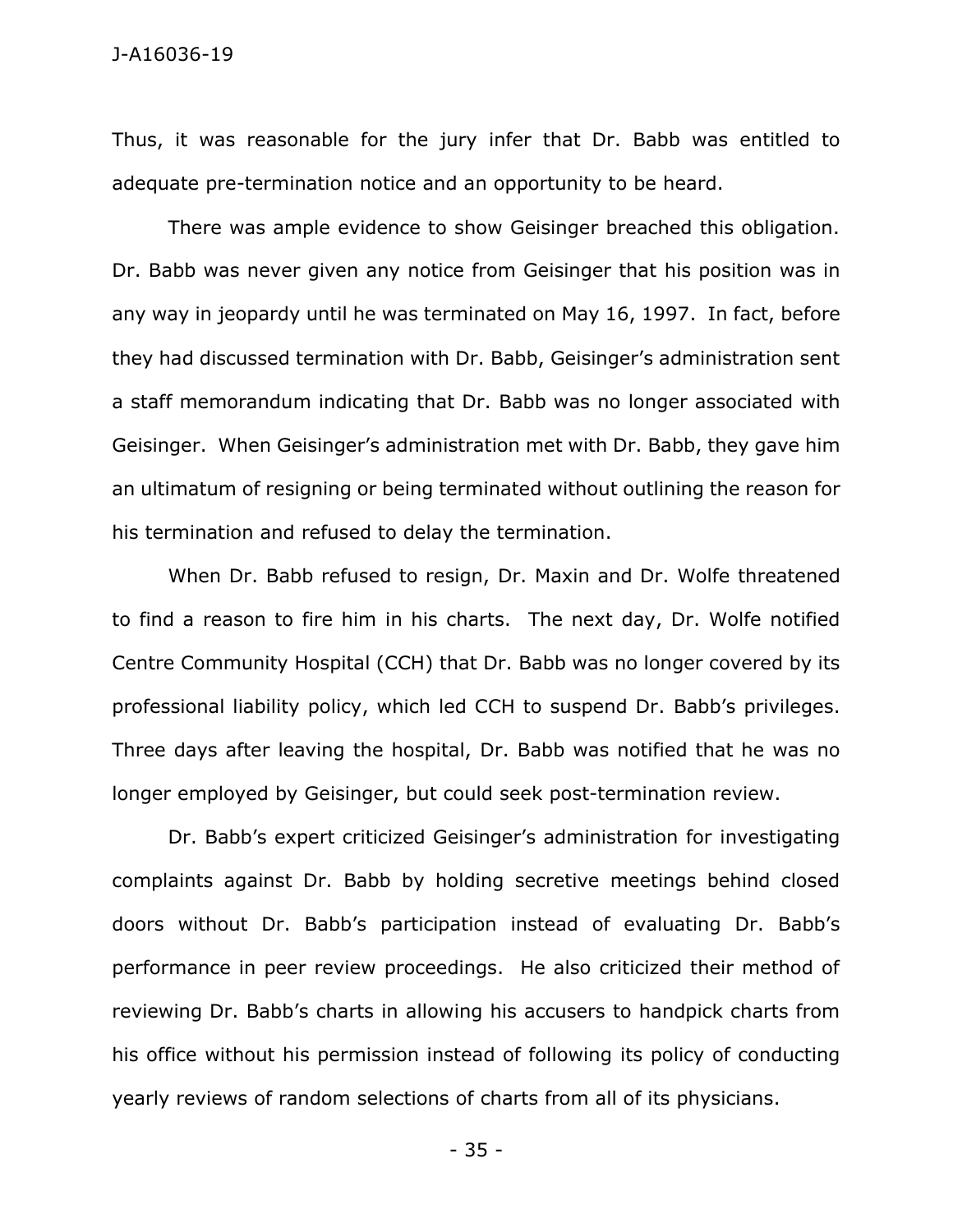Dr. Babb's claims were actually corroborated by members of Geisinger's administration, namely Dr. Maxin and Dr. Wolfe, who conceded that Dr. Babb was never given any information that would lead him to conclude that his job would be in jeopardy if he did not follow Dr. Oliver's instructions as clinical leader. N.T. 3/6/18, at 199-203, 3/7/18, at 92. Dr. Maxin indicated that no alternative disciplinary measures were considered other than termination. When asked if this lack of notice was fair to Dr. Babb, Dr. Wolfe stated, "we often don't get to choose what's fair in life." N.T. 3/7/18, at 98.<sup>10</sup> As a result, there was sufficient evidence to support the jury's finding that Geisinger had breached Dr. Babb's contract in failing to give him notice and an opportunity to be heard before his termination was initiated.

Geisinger also argues that even if this Court found it had breached the contract, any breach would not be material. Geisinger does not support this claim with any valid analysis but asserts that the trial court should have found in its favor because Geisinger "addressed any defects through its posttermination Fair Hearing." Geisinger's Brief, at 82. Geisinger fails to

<sup>&</sup>lt;sup>10</sup> We do not agree with Geisinger's assertion that its satisfied its own requirement to give Dr. Babb adequate notice and opportunity of his proposed termination by informally meeting with him to discuss his need to improve his charting responsibilities. Dr. Wolfe and Myers communicated with Dr. Babb on October 21, 1996, nearly seven months before his termination, to ask Dr. Babb to improve his chart documentation. From that date to May 1, 1997, Geisinger's administration did not communicate with Dr. Babb in any way concerning his performance issues. On May 1, 1997, Dr. Wolfe identified Dr. Babb's charting issues, but despite these deficiencies, recommended Dr. Babb for reappointment to Geisinger's staff and merely told Dr. Babb to "try to keep up" with his charting responsibilities. N.T. 3/5/19, at 152.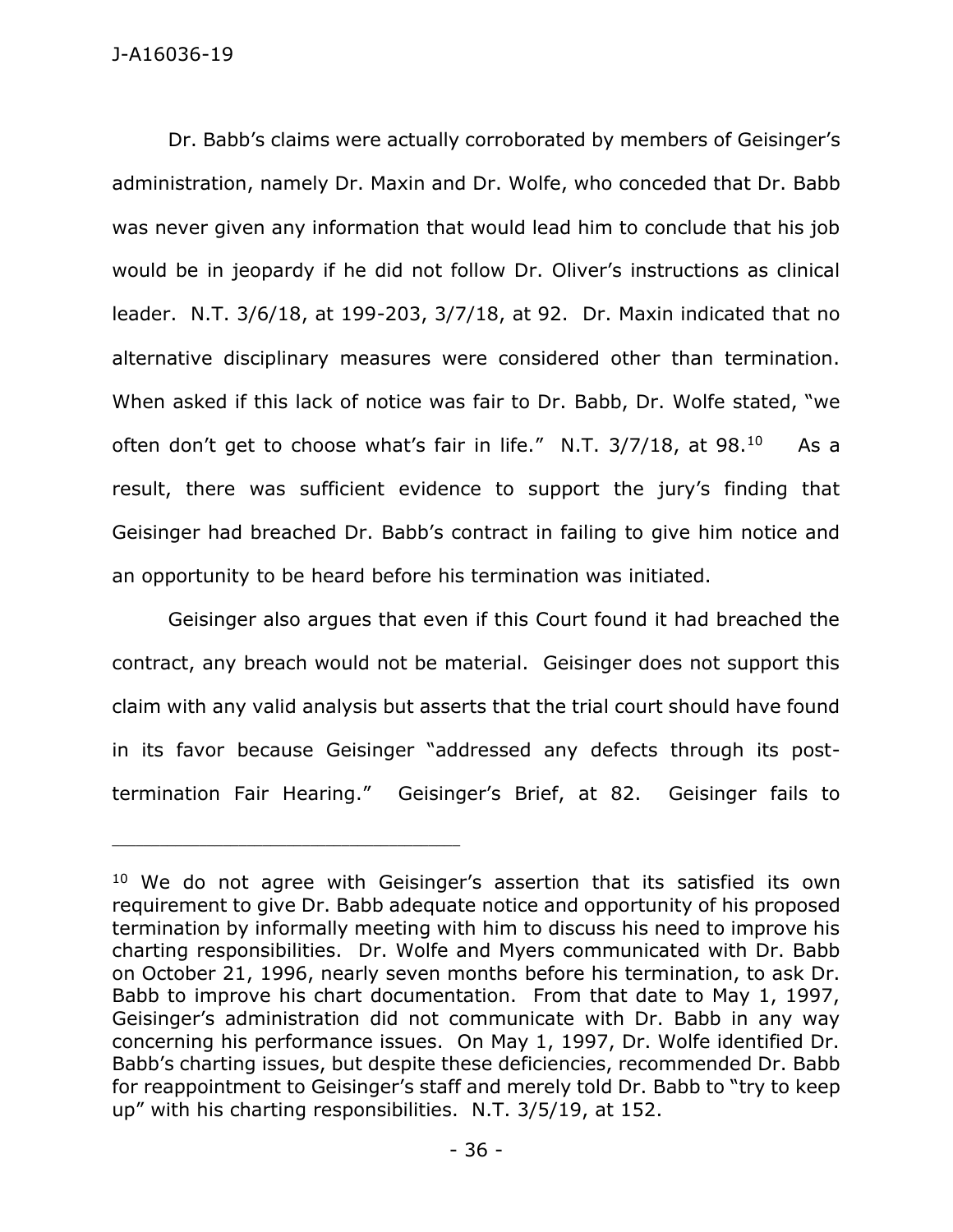acknowledge that the trial court excluded all evidence related to the posttermination Fair Hearing *at Geisinger's* request. Thus, the jury was never presented with any evidence related to the post-termination Fair Hearing. "When reviewing a trial court's denial of a motion for JNOV, we must consider all of *the evidence admitted* to decide if there was sufficient competent evidence to sustain the verdict." *V-Tech Servs., Inc. v. St.*, 72 A.3d 270, 275 (Pa.Super. 2013) (emphasis added). Geisinger does not offer any analysis to suggest why the trial court should have considered evidence that Geisinger successfully excluded from the jury's consideration. Thus, we decline to review this claim further.

Geisinger next claims that Dr. Babb failed to show that any damages resulted from its breach of contract and that the jury's damages were speculative. Our Supreme Court has discussed the damages prong of the breach of contract analysis as follows:

> [w]here one party to a contract, without any legal justification, breaches the contract, the other party is entitled to recover, unless the contract provided otherwise, whatever damages he [or she] suffered, provided (1) they were such as would naturally and ordinarily result from the breach, or (2) they were reasonably foreseeable and within the contemplation of the parties at the time they made the contract, and (3) they can be proved with reasonable certainty.

*Ferrer v. Trustees of the Univ. of Pennsylvania*, 573 Pa. 310, 825 A.2d 591, 610 (2002) (internal quotation marks and citation omitted). "A damage award should place the non-breaching party as nearly as possible in the same position [it] would have occupied had there been no breach." [*Gamesa Energy USA, LLC v. Ten Penn Center Associates, L.P.*, 181 A.3d 1188, 1194 (Pa. Super. 2018)] (internal quotation marks and citations omitted).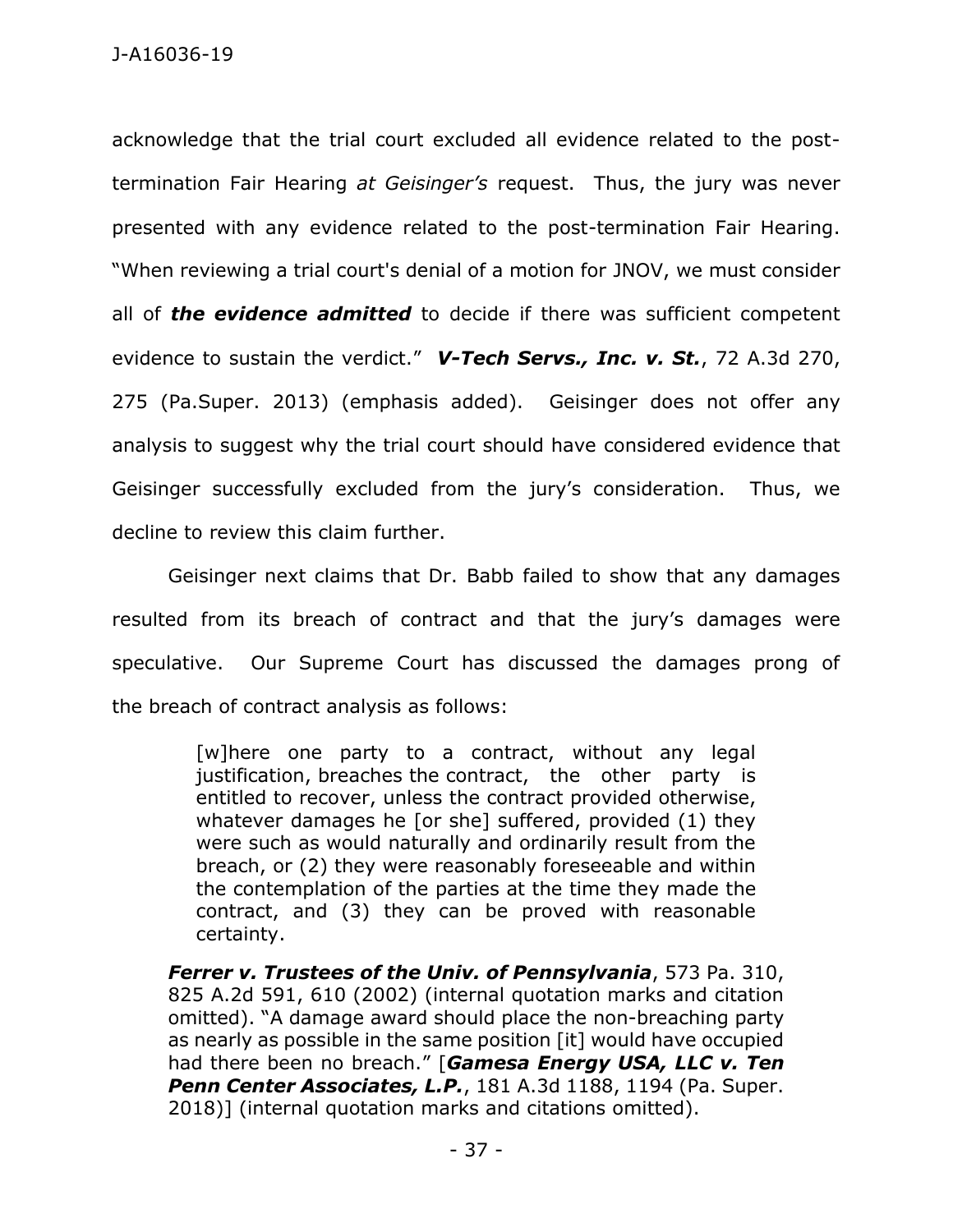*Davis v. Borough of Montrose*, 194 A.3d 597, 611–12 (Pa.Super. 2018).

Geisinger suggests that its breach of contract, in denying Dr. Babb notice and an opportunity to be heard, did not cause Dr. Babb any damages. Rather, Geisinger asserts that Dr. Babb's termination caused the damages and faults Dr. Babb for not filing a wrongful termination claim. Geisinger suggests that even if Dr. Babb had been given notice and opportunity to be heard, Geisinger would have had justification to terminate him and the damages would have resulted from the termination.

However, Geisinger fails to recognize that Dr. Babb presented evidence for the jury to conclude that, had he been given proper pre-termination notice and opportunity to be heard, that he could have avoided termination and the damages the followed. Although Geisinger alleged that Dr. Babb was severely delinquent in his recordkeeping on patient charts, Dr. Babb questioned the validity of Geisinger's grounds for terminating him by presenting his evaluation results from the Geisinger's Ambulatory Medical Record Review, which objectively reviewed a random sampling of medical reports of each physician. Dr. Babb's mean performance score in 1996 of 89.58% was clearly satisfactory considering that Geisinger's Quality Improvement Committee set a threshold of 70% compliance for each doctor.

In contrast to this objective evidence, Dr. Babb criticized Geisinger's method of evaluating his charting responsibilities to justify his termination, which was exclusively based on reports that Dr. Oliver removed from Dr. Babb's office without his permission. Geisinger's administrators admitted that

- 38 -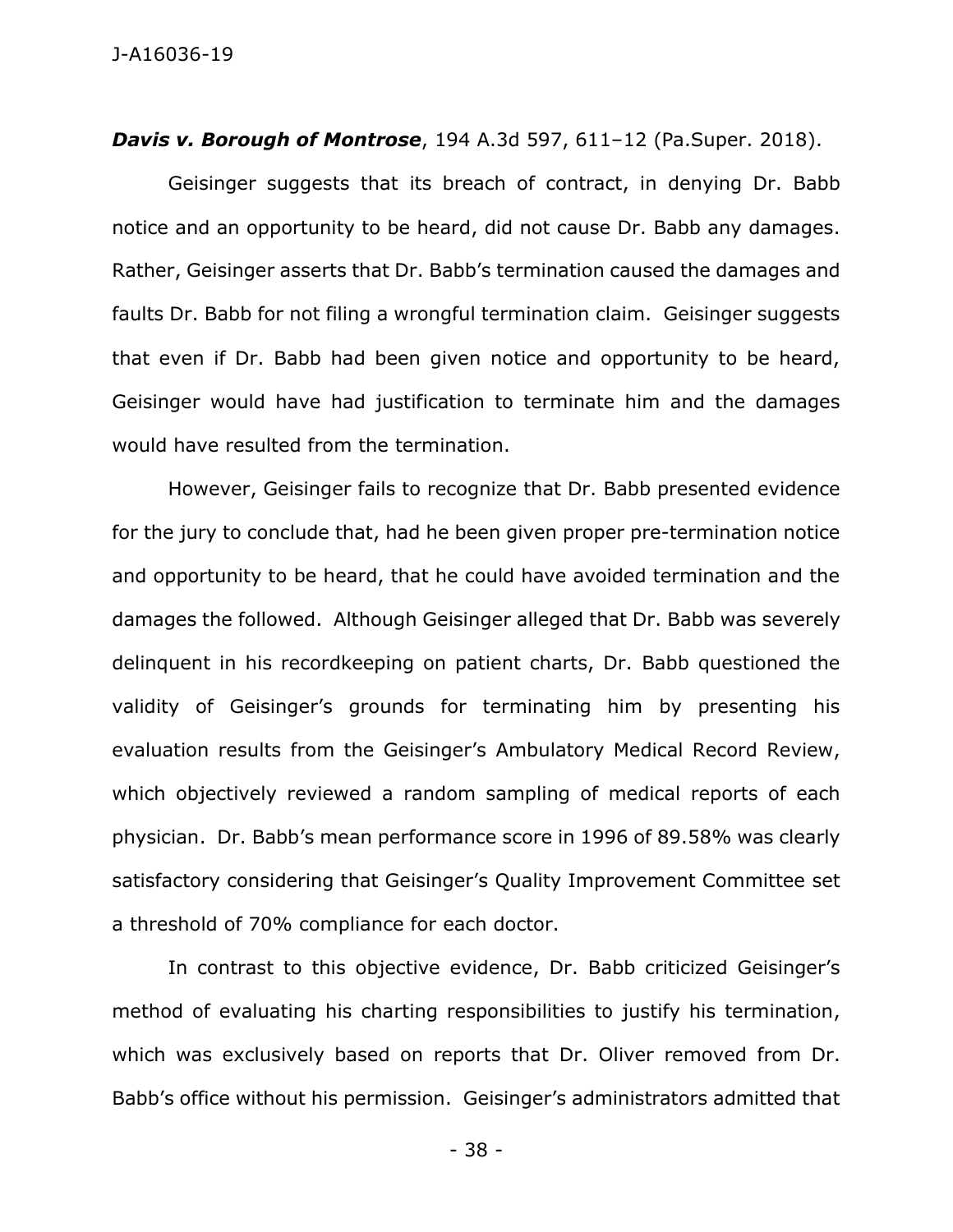they decided to fire Dr. Babb based on reports handpicked by his accusers without telling Dr. Babb that his position was in jeopardy or giving him any opportunity to convince them that his termination was not warranted.

In addition, we reject Geisinger's claim that even if it failed to give Dr. Babb proper notice and opportunity to respond to the circumstances underlying his termination, Geisinger remedied this breach by conducting post-termination proceedings that revealed adequate grounds to support Dr. Babb's termination. Again, we reiterate that Geisinger convinced the trial court to exclude all evidence related to the post-termination hearings. As this evidence was not presented to the jury, we cannot consider it on appeal. $^{11}$ 

Dr. Babb testified extensively that the absence of notice and an opportunity to be heard prevented him from challenging his termination, leading to devastating effects on his ability to find equivalent employment opportunities, as he was required to report his termination in seeking future employment with other health care entities. Thus, the jury had a basis to

<sup>&</sup>lt;sup>11</sup> Moreover, even if this evidence were considered, it does not strongly prove that post-termination hearings would have prevented harm that resulted from Geisinger's breach. It seems unlikely that Dr. Babb could have convinced Geisinger's administration to reverse his termination in post-termination review proceedings after Geisinger took affirmative steps to separate Dr. Babb from the clinic before and immediately after his termination.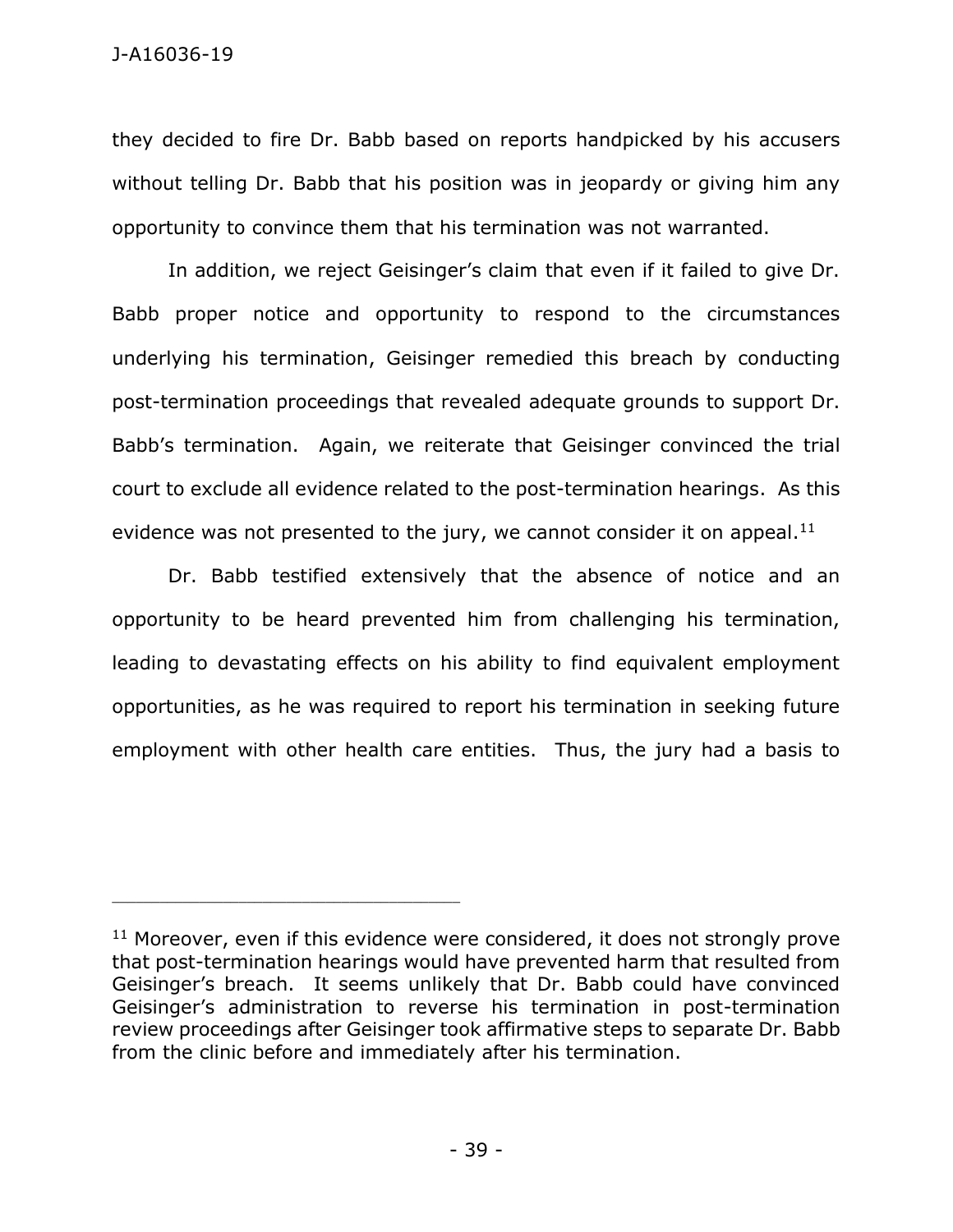conclude that the damages sustained by Dr. Babb resulted from Geisinger's

failure to give him notice and opportunity to be heard.<sup>12</sup>

We also reject Geisinger's claim that Dr. Babb failed to prove his damages with reasonable certainty.

[D]amages in a breach of contract action must be proved with reasonable certainty. Otherwise, they are generally not recoverable. As a general rule, damages are not recoverable if they are too speculative, vague or contingent and are not recoverable for loss beyond an amount that the evidence permits to be established with reasonable certainty. The question of whether damages are speculative has nothing to do with the difficulty in calculating the amount by deals with the more basic question of whether there are identifiable damages.

# *Printed Image of York, Inc. v. Mifflin Press, Ltd.*, 133 A.3d 55, 59–60

(Pa.Super. 2016).

\_\_\_\_\_\_\_\_\_\_\_\_\_\_\_\_\_\_\_\_\_\_\_\_\_\_\_\_\_\_\_\_\_\_\_\_\_\_\_\_\_\_\_\_

Dr. Babb presented evidence that he suffered extensive damages as a result of Geisinger's breach, specifically, his loss of yearly \$210,000 salary, his inability to secure comparable full-time employment for 20 years, and the loss of Geisinger's employment benefits, including his performance incentive, the payment of his continuing education and licensing requirements (valued

<sup>&</sup>lt;sup>12</sup> We note that Geisinger makes no attempt to challenge the trial court's finding that Dr. Babb proved that his damages were "reasonably foreseeable and within the contemplation of the parties at the time they made the contract." *Davis*, *supra*. As a result, we need not review this issue on appeal.

However, we note that Dr. Maxin, a key decision-maker in Dr. Babb's termination, admitted that it was "pretty clear" that Dr. Babb's termination would have lasting implications. N.T. 3/8/18, at 48. Despite this knowledge of the significant implications of a termination, Geisinger's administration denied Dr. Babb notice and opportunity to be heard before terminating him.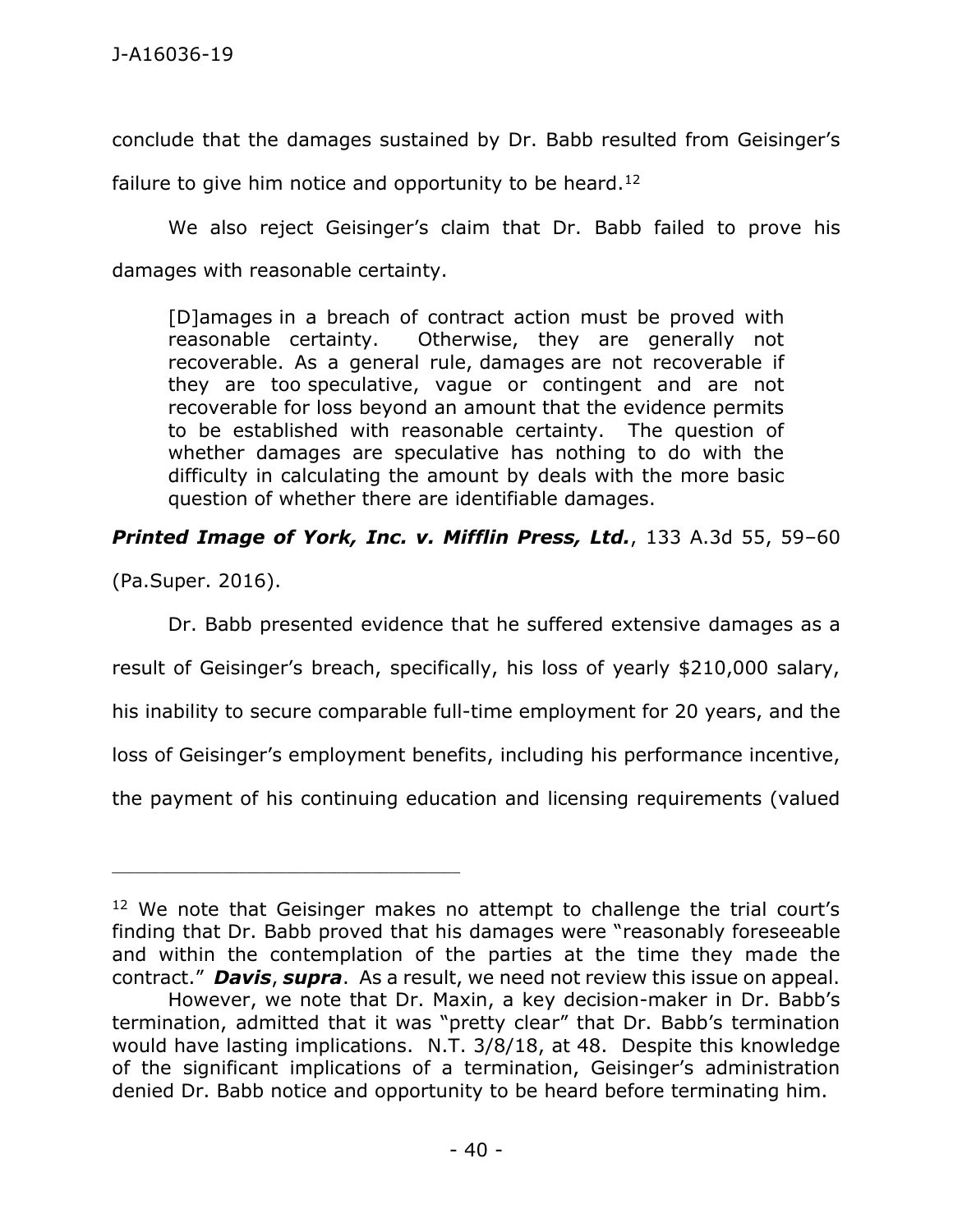at \$3,500 annually), malpractice insurance (ranging from \$28,000 - \$60,000

annually), and the payment of the \$19,000 balance of the forgivable loan.

Geisinger suggests that the jury did not consider whether Dr. Babb mitigated his losses in seeking other employment opportunities after his termination.

It is well established that one who suffers a loss due to breach of contract has a duty to make reasonable effort to mitigate her damages. *Bafile v. Borough of Muncy,* 527 Pa. 25, 588 A.2d 462 (1991). In an employment case, the measure of damages is the wages which were to be paid less any amount actually earned or which might have been earned through the exercise of reasonable diligence in seeking other similar employment. *Appeal of Edge,* 147 Pa. Commw. 27, 606 A.2d 1243 (1992). The burden is on the breaching party to show that the losses could have been avoided. *Id.* This burden can be established "by proving that other substantially equivalent positions were available to [Appellant] and that [she] failed to use reasonable diligence in attempting to secure those positions." *Id.* at 34, 606 A.2d at 1247.

*Delliponti*, 545 Pa. at 443, 681 A.2d at 1265.

Despite this claim, Geisinger's counsel never argued at trial that Dr. Babb failed to use reasonable diligence in seeking to find similar employment. On the contrary, Dr. Babb presented evidence that he used reasonable diligence in seeking equivalent employment, but was unsuccessful in doing so. Following his termination, Dr. Babb honored his non-compete agreement to refrain from practicing medicine within a 15-mile radius of the clinic. Dr. Babb indicated that it was difficult to find equivalent employment as each time he applied for a new position, as he was required to list his prior employment with Geisinger and explain why he was terminated. Dr. Babb admittedly was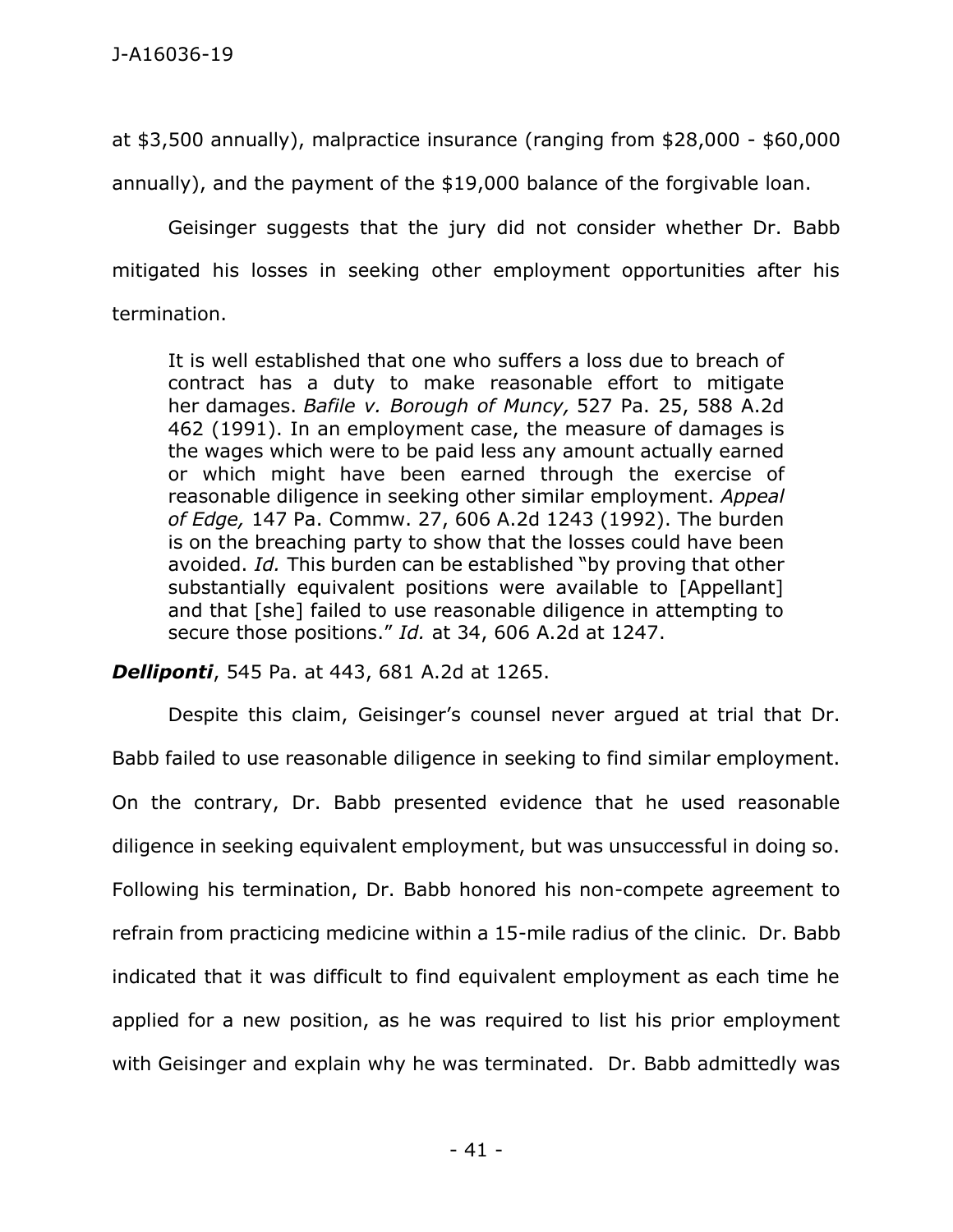employed by Clearfield Hospital from 1997-2004, but was forced to resign from that position as the cost of malpractice insurance was cost-prohibitive.

Thereafter, Dr. Babb was unable to obtain full-time employment anywhere in the United States, but was only able to obtain temporary *locum tenens* jobs in other states such as New York, North Dakota, South Dakota, and Montana, while his wife stayed at the marital home with their daughter in Centre County, Pennsylvania. Dr. Babb indicated that he could only find fulltime work in Sitka, Alaska, where he is currently employed. Kimberly Babb testified to the couple's financial troubles and confirmed that the couple had negative income several years after Dr. Babb's termination.

Viewing the evidence in the light most favorable to Dr. Babb and giving him the benefit of all reasonable inferences, we cannot find that the trial court abused its discretion or committed an error of law in denying Geisinger's motion for JNOV. Even assuming we were to disagree with the jury's verdict, we may not grant a motion for JNOV simply because we would have come to a different conclusion. *Menkowitz*, *supra***.** Geisinger has not shown that the law requires a verdict in its favor or that "the evidence was such that no two reasonable minds could disagree that the outcome should have been rendered" in its favor. *Id***.**

### **Challenge to the trial court's discretion in instructing the jury**

In its fourth and fifth claims, Geisinger claims that the trial court erred when it failed to provide several of its requested jury instructions.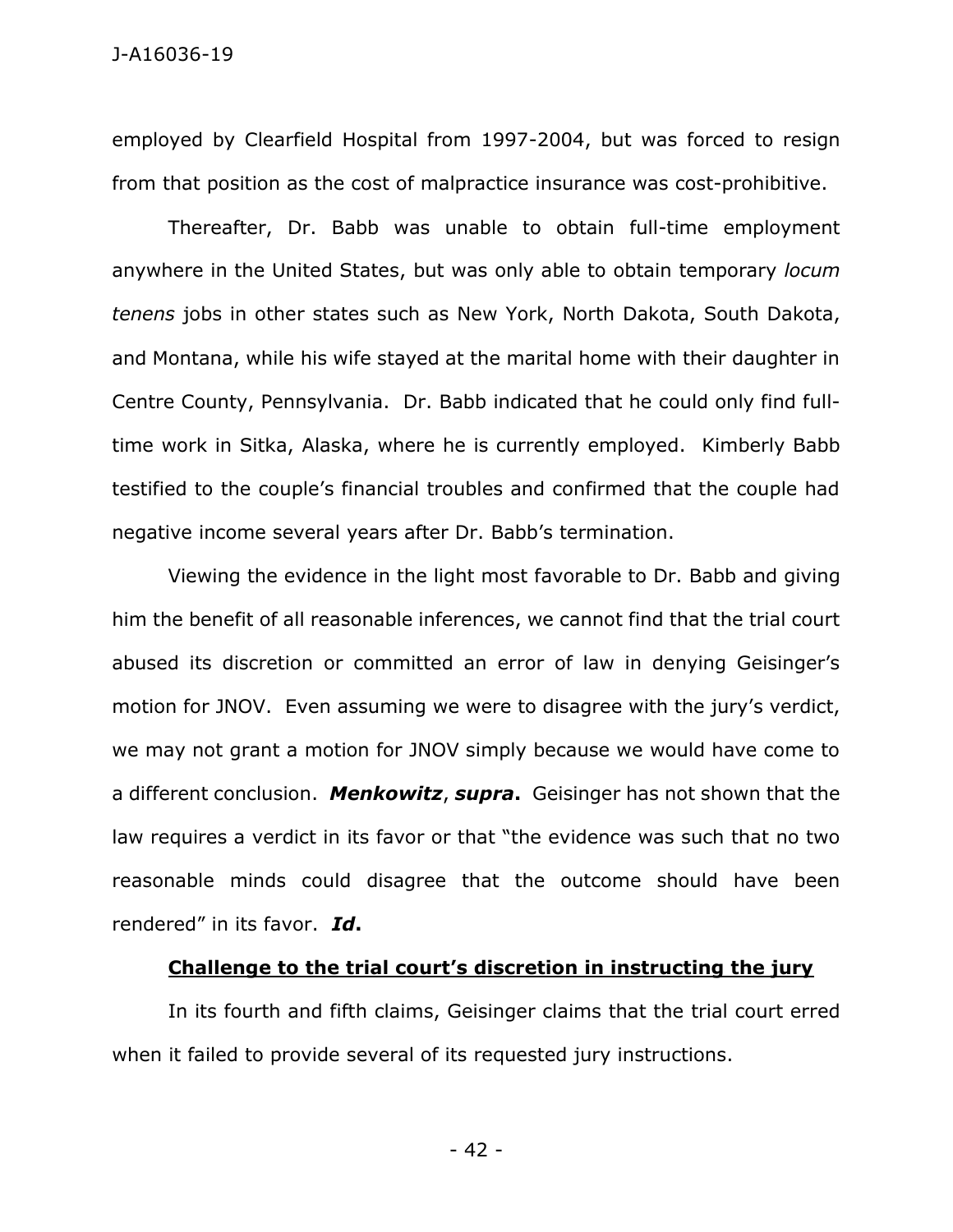I]n reviewing a challenge to the trial court's refusal to give a specific jury instruction, it is the function of this [C]ourt to determine whether the record supports the trial court's decision." *Lockhart v. List,* 542 Pa. 141, 147, 665 A.2d 1176, 1179 (1995). In examining the propriety of the instructions a trial court presents to a jury, our scope of review is to determine whether the trial court committed a clear abuse of discretion or an error of law which controlled the outcome of the case. *Boutte v. Seitchik,* 719 A.2d 319, 324–325 (Pa.Super. 1998). A jury charge will be deemed erroneous only if the charge as a whole is inadequate, not clear or has a tendency to mislead or confuse, rather than clarify, a material issue. *Potochnick v. Perry,* 861 A.2d 277, 283 (Pa.Super. 2004). A charge is considered adequate unless the jury was palpably misled by what the trial judge said or there is an omission which is tantamount to fundamental error. Consequently, the trial court has wide discretion in fashioning jury instructions. *Atwell v. Beckwith Machinery Co.,* 872 A.2d 1216, 1222 (Pa.Super. 2005); *Angelo v. Diamontoni,* 871 A.2d 1276, 1279 (Pa.Super. 2005).

*Commonwealth v. Thomas,* 904 A.2d 964, 970 (Pa.Super. 2006). We

emphasize "[t]he trial court is not required to give every charge that is requested by the parties and its refusal to give a requested charge does not require reversal unless the Appellant was prejudiced by that refusal." *Id*.

## *Requested instruction on the presumption of at-will employment*

Geisinger specifically argues that the trial court abused its discretion in refusing to give its requested instruction indicating the employee has a burden to overcome the *presumption* of at-will employment. Geisinger also requested that the jury be informed Dr. Babb's employment could still be considered atwill even though the parties had a written contract.

In this case, the trial court quoted a standard jury instruction that indicates that "[u]nder Pennsylvania law, an employer may terminate an employee for any reason or no reason unless the plaintiff proves the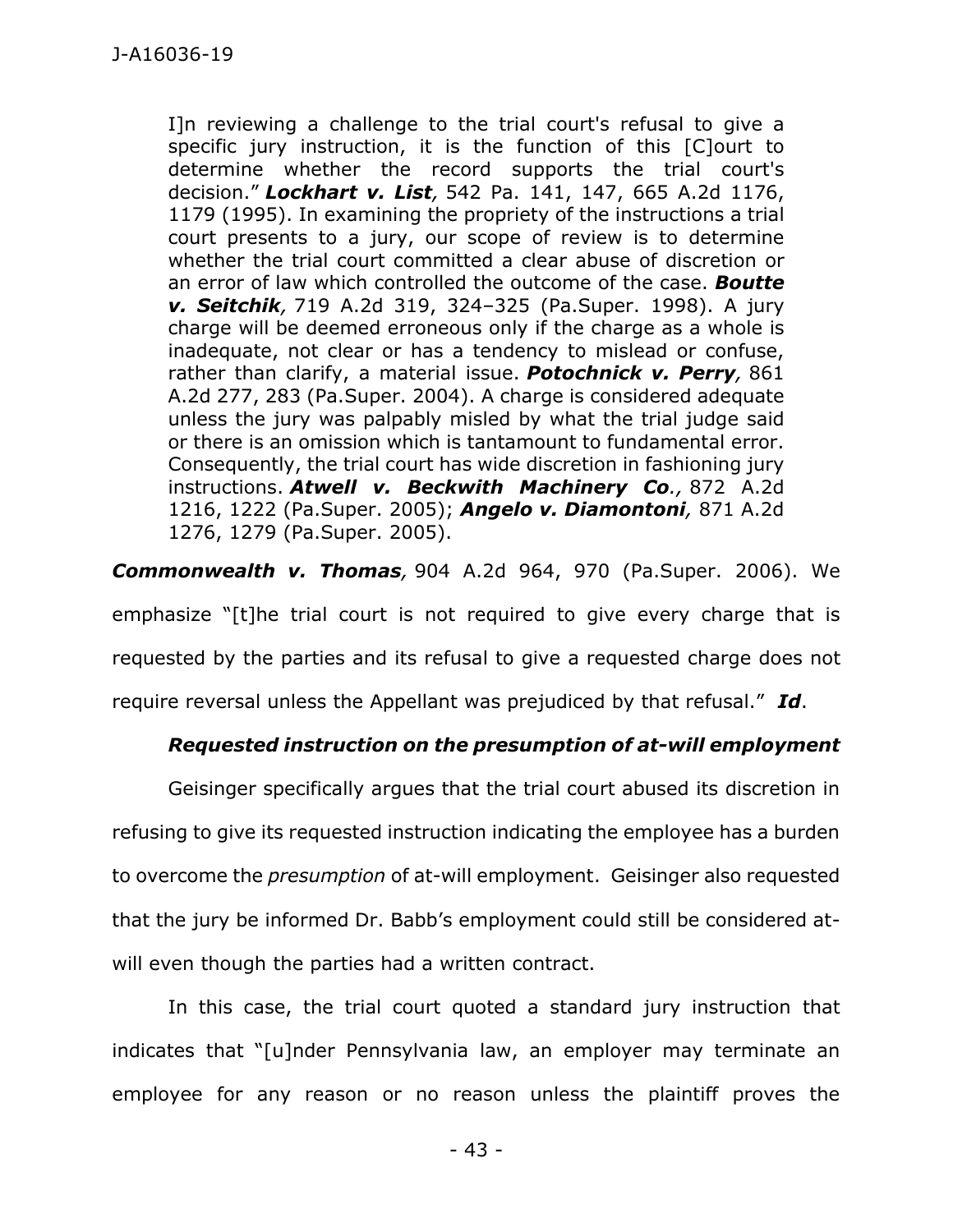termination violated an employment agreement." N.T. 3/8/18, at 147 (quoting Pa.S.S.J.I.(Civ) 21.00). While the trial court did not use the term "presumption," it adequately informed the jury that Dr. Babb had the burden to show that his contract restricted Geisinger from terminating him "for any reason or no reason at all." This Court has held a trial court "may properly refuse a requested instruction when the substance of that request has already been given in either a general or specific charge." *Butler v. Kiwi, S.A.*, 604 A.2d 270, 273 (Pa.Super. 1992).

Moreover, the concept of at-will employment was explained in detail by the parties throughout their opening and closing arguments. The trial court noted that it felt that Geisinger's requested instruction would confuse and distract the jury. Geisinger has not demonstrated that the jury instruction as a whole in this case was inadequate, not clear, misleading or confusing and has not shown that it was prejudiced by the trial court's refusal to give this additional instruction. As such, we cannot find the trial court abused its discretion in denying the request for this instruction.

#### *Requested instruction on prohibiting speculative damages*

Geisinger also argues that the trial court abused its discretion in denying its requested instruction to inform the jury that they were not permitted to speculate in calculating damages. In this case, the trial court directly quoted the standard jury instruction on damages:

I am instructing you about damages, but that does not mean I have an opinion about whether damages should be awarded. If you find that Geisinger Clinic breached the contract, you should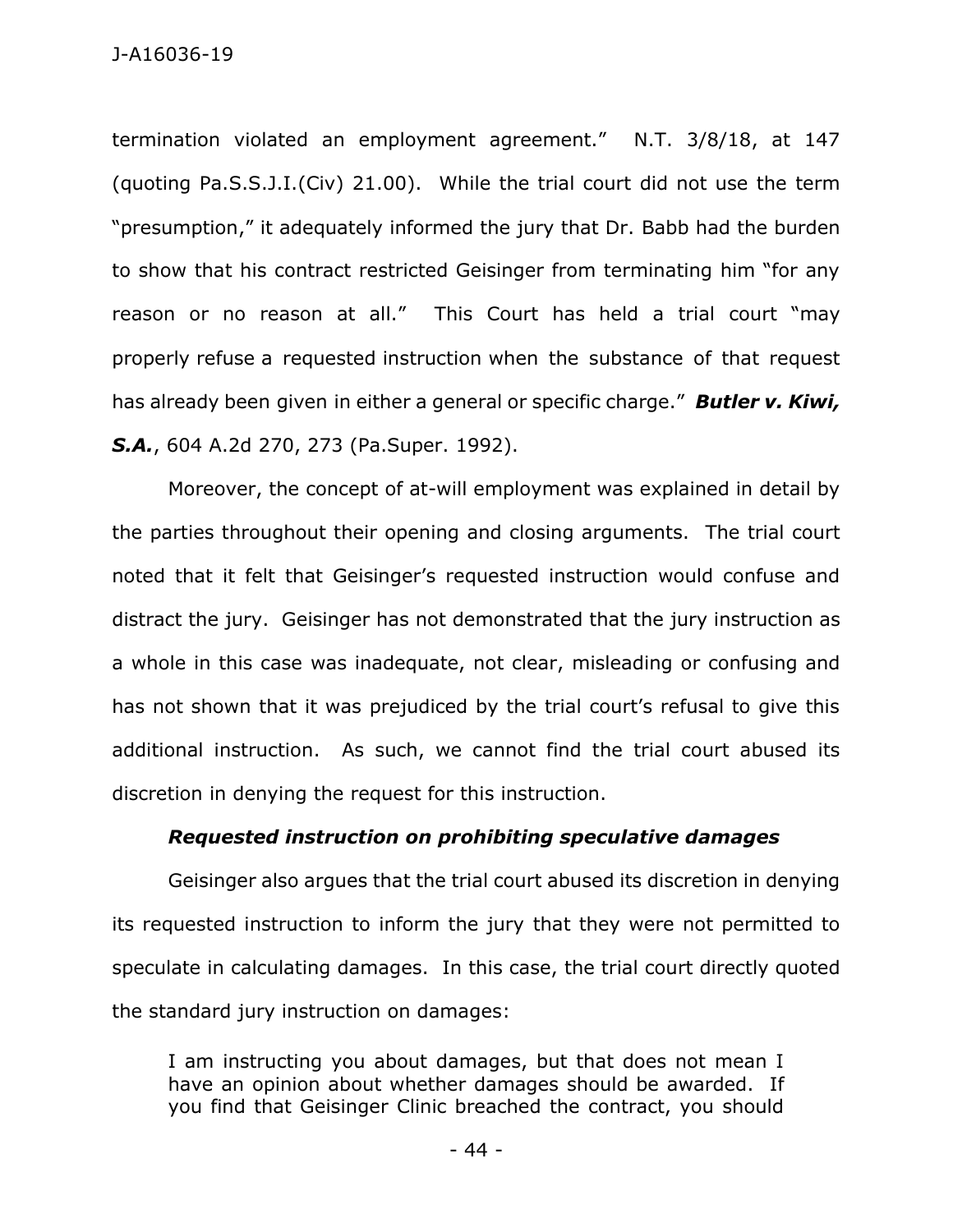award an amount of money that will fairly and adequately compensate Dr. Babb for the harm caused by the breach. The amount you award today must compensate Dr. Babb completely for damages sustained in the past, as well as damages he will sustain in the future.

Dr. Babb claims the following types of damages: Direct and consequential damages. Generally, damages include the amount of money that will put Dr. Babb in the position that he would have been in if Geisinger had not breached his contract. It includes not only damages that directly result from the breach, but also those damages that were foreseeable at the time the parties entered into their contract.

N.T. 3/8/18, at 148-49 (quoting Pa.S.S.J.I.(Civ) 19.250). Geisinger has no objection to the trial court's subsequent instructions with respect to reliance damages, nominal damages, and Dr. Babb's duty to mitigate damages.

Geisinger claims the trial court erred in refusing to instruct the jury that they "must prove [] damages with reasonable certainty" and that "damages are not recoverable if they are too speculative, vague, or contingent, and they are not recoverable for loss beyond an amount that the evidence permits to be established within reasonable certainty." N.T. 3/8/18, at 85.

While Geisinger's requested instruction accurately states the applicable law, we cannot find the trial court's refusal to give this instruction warrants reversal. At trial, Dr. Babb provided ample evidence of the harm caused by Geisinger's breach by clearly outlining each of his claimed damages as well as providing twenty years' of his income tax returns, which he jointly filed with his wife. This evidentiary record left little room for the jury to speculate about Dr. Babb's damages. As such, we cannot find that the jury's refusal to give Geisinger's requested instruction resulted in prejudicial error. *See also*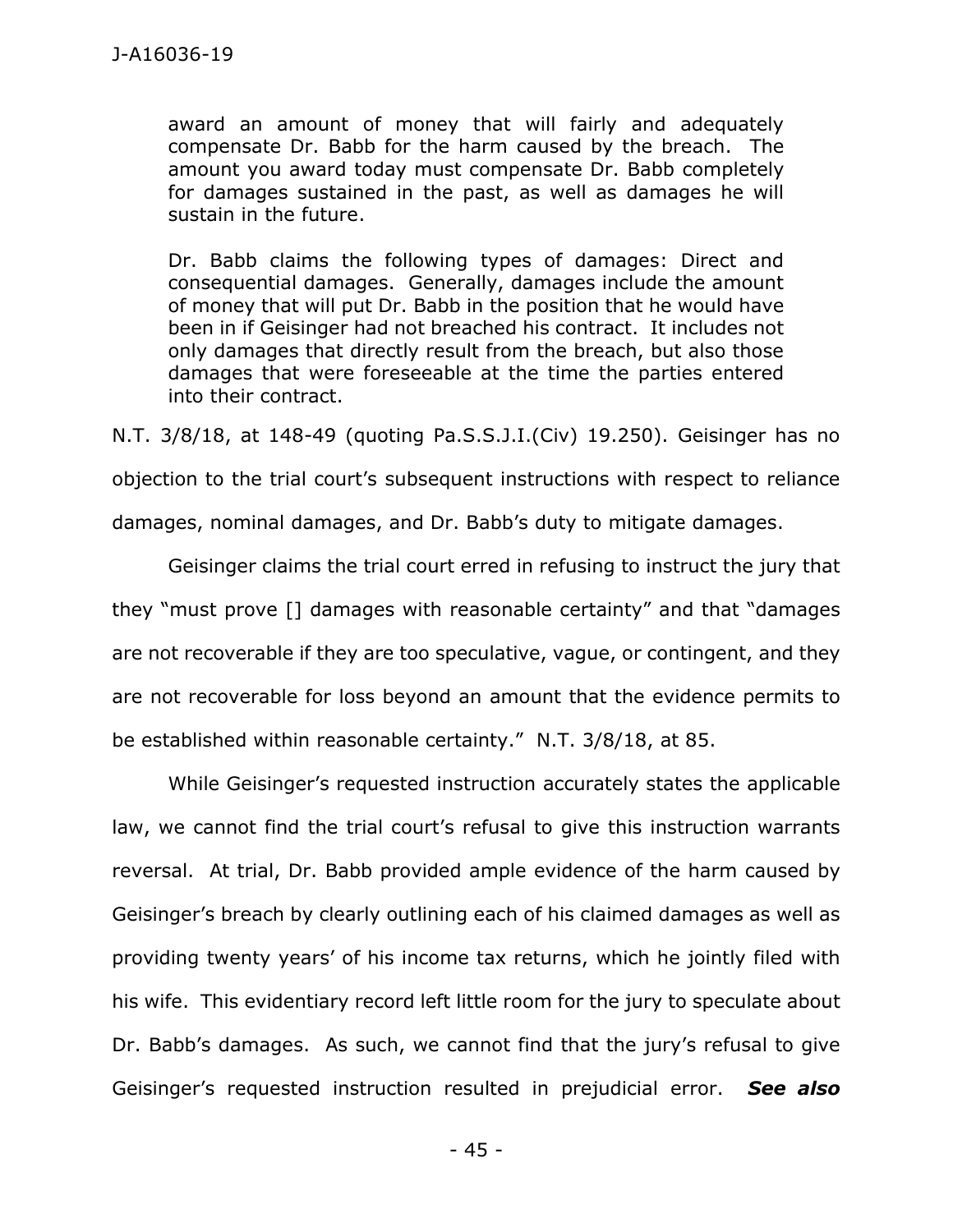*Commonwealth v. Humpheys*, 532 A.2d 836, 840 (Pa.Super. 1987) (finding the trial court's failure to define an element to the jury was not prejudicial error); *Commonwealth v. Ehrsam*, 512 A.2d 1199, 1209 (Pa.Super. 1986) (finding harmless error in the trial court's incorrect instruction that victim had a duty to retreat as the evidence established that the victim could not have safely retreated).

# **Claims Based on Collateral Estoppel Principles**

Sixth, Geisinger claims the trial court erred when it denied Geisinger's motion *in limine* and requested jury instructions pertaining to collateral estoppel and law of the case. We are guided by the following principles:

It is well-settled that the doctrine of collateral estoppel precludes relitigation of an issue settled in a previous action if:

(1) the issue decided in the prior case is identical to the one presented in the later action; (2) there was a final adjudication on the merits; (3) the party against whom the plea is asserted was a party or in privity with a party in the prior case; (4) the party or person privy to the party against whom the doctrine is asserted had a full and fair opportunity to litigate the issue in the prior proceeding; and (5) the determination in the prior proceeding was essential to the judgment.

*Office of Disciplinary Counsel v. Kiesewetter*, 585 Pa. 477, 889 A.2d 47, 50–51 (2005). "Collateral estoppel relieves parties of the cost and vexation of multiple lawsuits, conserves judicial resources, and, by preventing inconsistent decisions, encourages reliance on adjudication." *Id.* at 51.

*Skotnicki v. Ins. Dep't*, 644 Pa. 215, 229, 175 A.3d 239, 247 (2017).

However, while Geisinger lists issues of fact that it argues were previously determined in previous opinions, it fails to offer any citation of the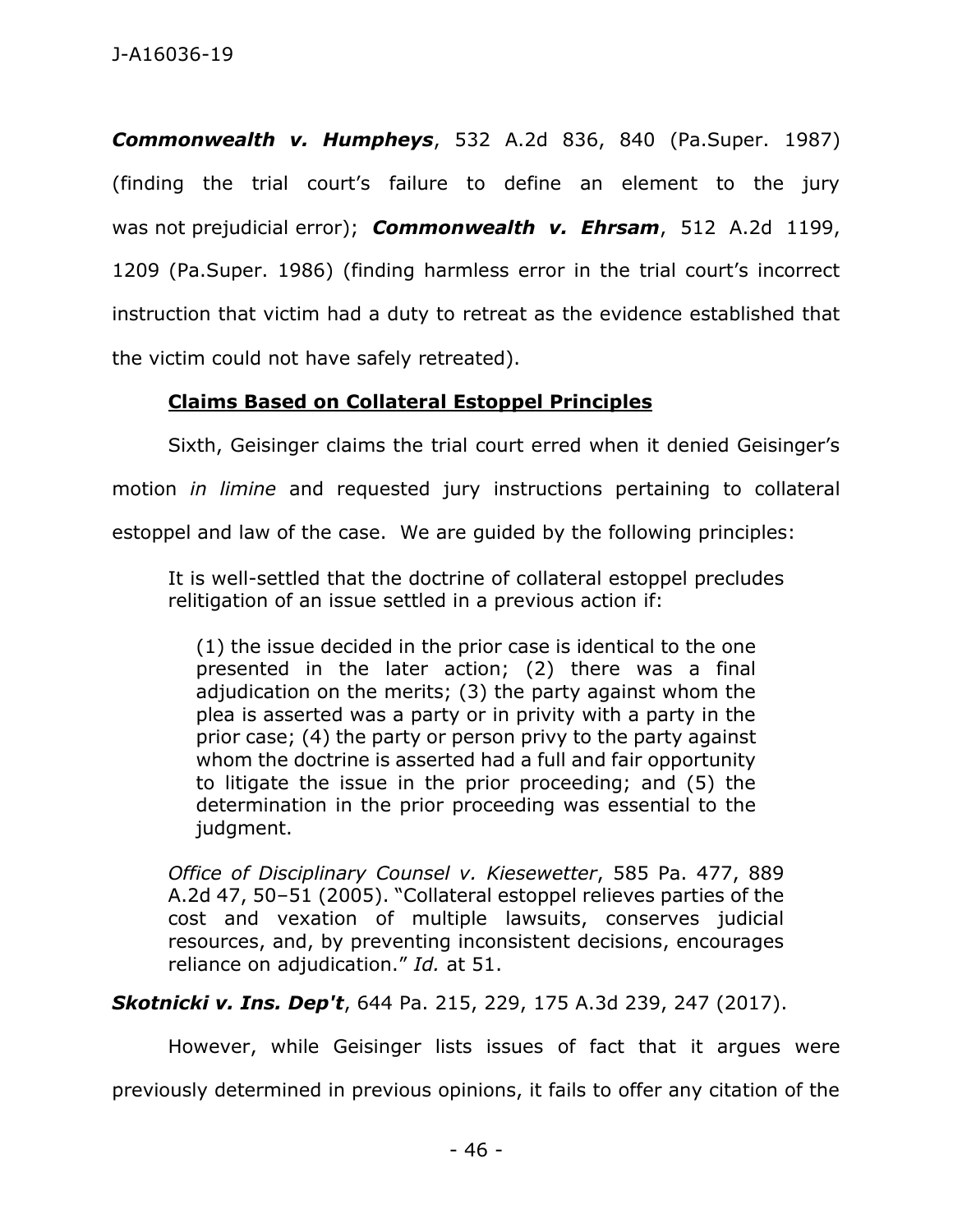particular court opinion that it suggests made a final adjudication on the merits of such issues and fails to analyze its claim with collateral estoppel principles. As such, we find Geisinger's arguments based on collateral estoppel to be waived for lack of development. *Commonwealth v. Baumhammers*, 625 Pa. 354, 413, 92 A.3d 708, 744 (2014) (deeming appellant's issue to be waived when it was not supported with developed advocacy).

# **Challenge to the Expert Testimony of Atty. Artz**

Seventh, Geisinger claims the trial court erred when it qualified Atty.

Artz as an expert witness and failed to preclude testimony that went beyond

the scope of his report. We are guided by the following principles:

In Pennsylvania, the standard for qualification of an expert witness is a liberal one. *Miller v. Brass Rail Tavern*, 541 Pa. 474, 664 A.2d 525, 528 (1995). The test to be applied when qualifying a witness "is whether the witness has *any* reasonable pretension to specialized knowledge on the subject under investigation." *Id.* (emphasis added). The witness need not possess "all of the knowledge in a given field" but must only "possess more knowledge than is otherwise within the ordinary range of training, knowledge, intelligence or experience. If he does, he may testify and the weight to be given to such testimony is for the trier of fact to determine in view of the expert's particular credentials." *Id.*

*Wright v. Residence Inn by Marriott, Inc.*, 207 A.3d 970, 976 (Pa.Super.

2019).

The admission of expert testimony is a matter of discretion for the trial court, and will not be disturbed absent an abuse of discretion. *Commonwealth v. Walker,* 625 Pa. 450, 92 A.3d 766, 772 (2014). An abuse of discretion "is not merely an error of judgment, but if in reaching a conclusion the law is overridden or misapplied, or the judgment exercised is manifestly unreasonable, or the result of partiality, prejudice, bias or ill-will, as shown by the evidence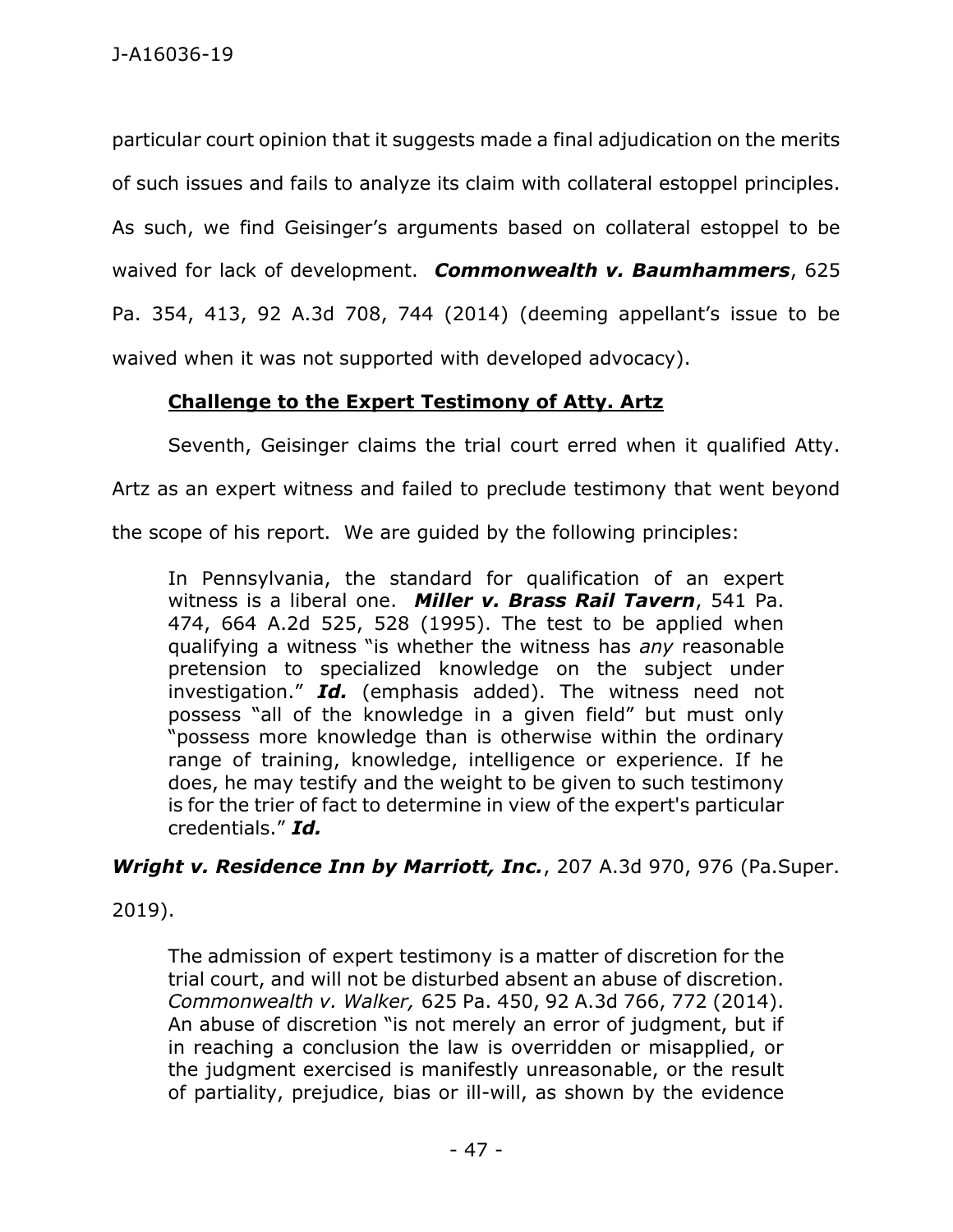or the record, discretion is abused." *Id.* at 772–73 (citation omitted).

Expert testimony is admissible in all cases, civil and criminal alike, "when it involves explanations and inferences not within the range of ordinary training knowledge, intelligence and experience." *Id.* at 788 (quoting *Commonwealth v. Leslie,* 424 Pa. 331, 227 A.2d 900, 903 (1967)). Even where an expert's testimony arguably went beyond the scope of his or her report, the defendant still bears the burden of proving he suffered prejudice from the admission of the testimony. *See Commonwealth v. Henry,* 550 Pa. 346, 706 A.2d 313, 326–327 (1997). The trial court has broad discretion in choosing the appropriate remedy for a discovery violation. *Commonwealth v. Jones,* 542 Pa. 464, 668 A.2d 491, 512 (1995).

### *Commonwealth v. Poplawski*, 634 Pa. 517, 130 A.3d 697, 718 (2015).

Geisinger argues that the trial court erred in qualifying Atty. Artz as an expert witness as he previously served as Dr. Babb's counsel in this case in 2002 and thus, could not offer frank and objective testimony as owed a duty of zealous advocacy to his client. However, this argument challenges the weight of Atty. Artz's testimony, not its admissibility. Geisinger's counsel was free to impeach Atty. Artz's credibility with these allegations of his bias. It was the province of the jury as factfinder to make credibility determinations based on the witness's testimony. As such, the trial court did not err in allowing Atty. Artz to offer expert testimony.

To the extent that Geisinger claims that Atty. Artz offered testimony beyond the scope of his expert report, we observe that Geisinger failed to preserve this challenge for appeal by specifically objecting to the impermissible testimony to give the trial court an opportunity to preclude this evidence. "[i]ssues not raised in the lower court are waived and cannot be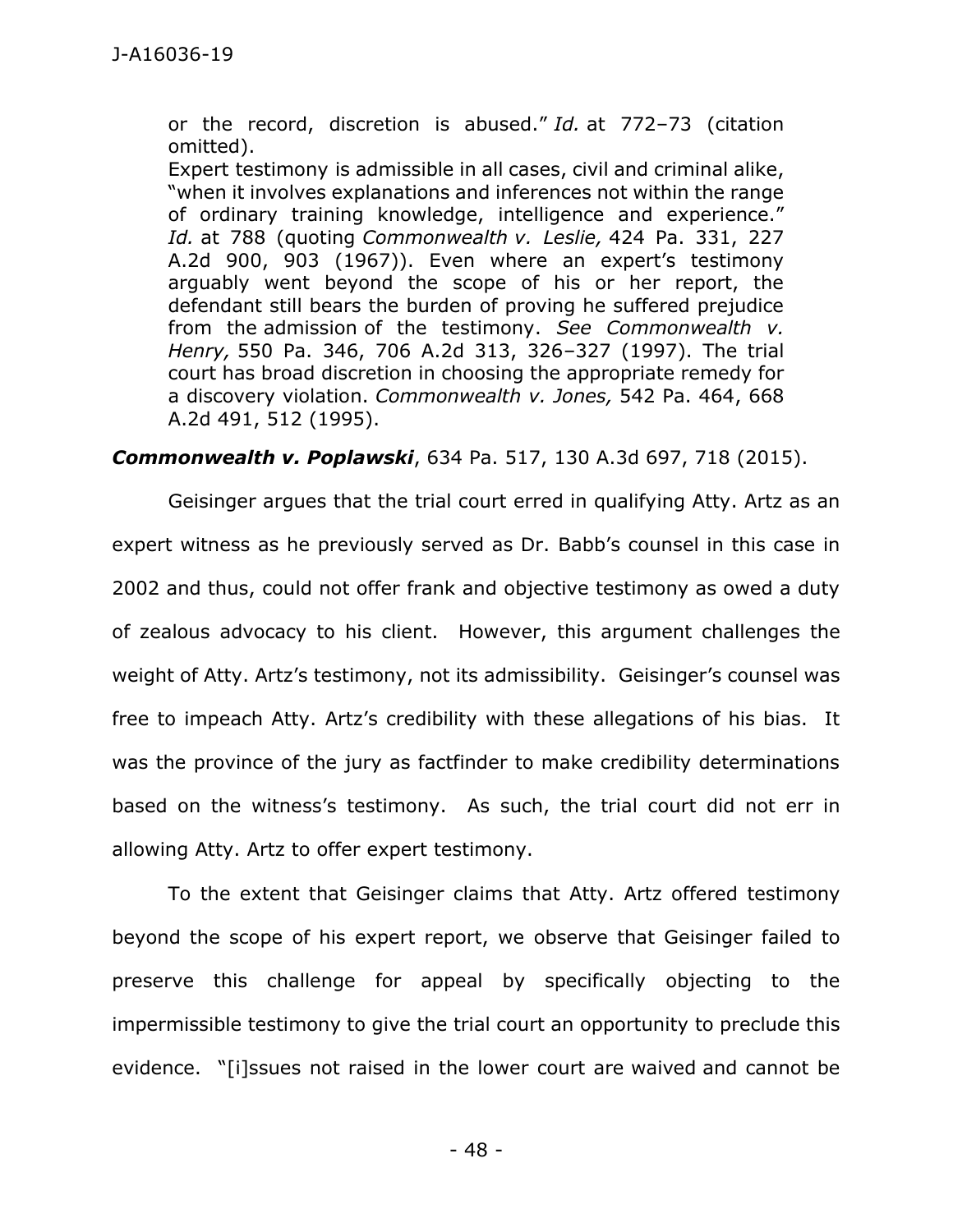raised for the first time on appeal." Pa.R.A.P. 302(a). "[T]o preserve a claim of error for appellate review, a party must make a specific objection to the alleged error before the trial court in a timely fashion and at the appropriate stage of the proceedings; failure to raise such objection results in waiver of the underlying issue on appeal." *Commonwealth v. Akbar,* 91 A.3d 227, 235 (Pa.Super.2014) (citation omitted). With respect to evidentiary challenges, "[a] party complaining, on appeal, of the admission of evidence in the court below will be confined to the specific objection there made. If counsel states the grounds for an objection, then all other unspecified grounds are waived and cannot be raised for the first time on appeal." *Commonwealth v. Bedford,* 50 A.3d 707, 713 (Pa.Super. 2012) (*en ban*c) (citations omitted).

At the beginning of Atty. Artz's testimony, Geisinger's counsel objected to a specific line of questioning, which it asserted was outside the bounds of Atty. Artz's expert report. In response, Dr. Babb's counsel withdrew the line of questioning. Thereafter, Geisinger's counsel did not make a specific objection to testimony it challenges on appeal. As such, the trial court never had the opportunity at trial to make a contemporaneous ruling on whether such testimony was properly within Atty. Artz's expert report. Accordingly, Geisinger's challenge to the substance of Atty. Artz's testimony is waived.

## **Denial of Geisinger's Motion for Remittitur**

Lastly, Geisinger claims that the trial court erred in denying its motion for remittitur of the jury's \$5.5 million verdict.

- 49 -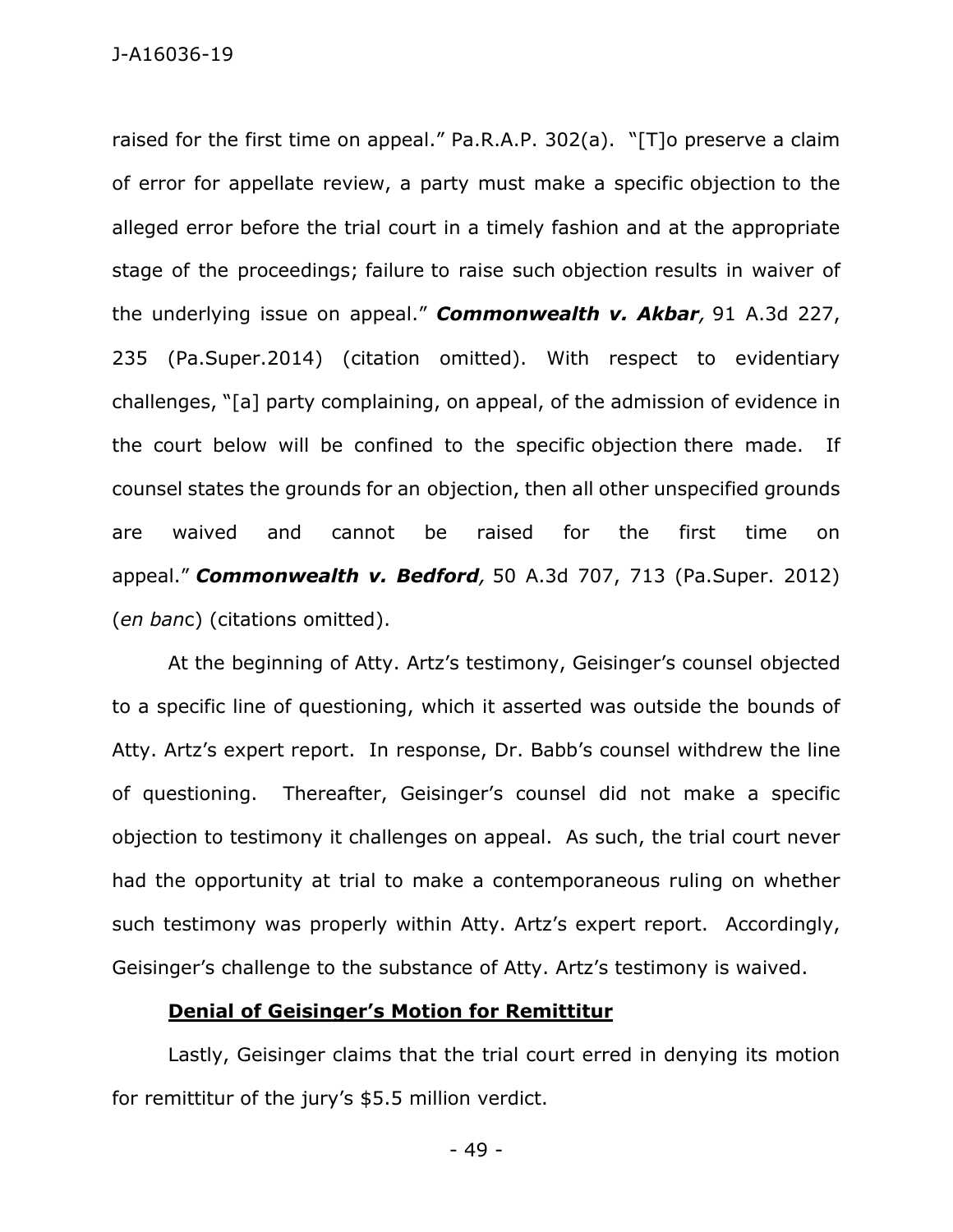The assessment of damages is peculiarly within the province of the factfinder and an award will not be upset on appeal unless it is so excessive as to shock the conscience of the court or it is clearly based on partiality, prejudice or passion. *De Simone v. City of Philadelphia*, 380 Pa. 137, 110 A.2d 431 (1955). Generally, under Pennsylvania law, damages need not be proved with mathematical certainty, but only with reasonable certainty, and evidence of damages may consist of probabilities and inferences. *See, e.g.*, *Morin v. Brassington*, 871 A.2d 844, 852 (Pa. Super. 2005), *quoting J.W.S. Delavau Inc. v. Eastern America Transp. & Warehousing, Inc.*, 810 A.2d 672, 685 (Pa. Super. 2002); *James Corp. v. N. Allegheny Sch. Dist.* 938 A.2d 474, 494 (Pa. Cmwlth. 2007); *E.C. Ernst, Inc. v. Koppers Co., Inc.*, 626 F.2d 324, 327 (3d Cir. 1980). Where the amount of damages can be fairly estimated from the evidence, the recovery will be sustained even though such amount cannot be determined with entire accuracy. *Mass. Bonding & Ins. Co. v. Johnston & Harder*, 343 Pa. 270, 22 A.2d 709, 713–14 (1941). We review a trial court's decision whether to grant a new trial based on alleged excessiveness or inadequacy of the verdict for an abuse of discretion. *Botek v. Mine Safety Appliance Corp.*, 531 Pa. 160, 611 A.2d 1174, 1176 (1992). Judicial reduction of a jury award is appropriate only when the award is plainly excessive and exorbitant. *Haines v. Raven Arms*, 536 Pa. 452, 640 A.2d 367, 369 (1994). The refusal of a remittitur is peculiarly within the discretion of the trial court and will not be reversed absent an abuse of discretion or error of law. *Id.*, *citing Scaife Co. v. Rockwell–Standard Corp.*, 446 Pa. 280, 285 A.2d 451, 456–57 (1971).

*Bailets v. Pennsylvania Tpk. Comm'n*, 645 Pa. 520, 540, 181 A.3d 324,

336 (2018).

In this case, we cannot find the jury verdict was so excessive as to shock the conscience or that it was clearly based on partiality, prejudice, or passion. The jury's calculation of the damages that Dr. Babb sustained as a result of Geisinger's breach was supported by evidence presented at trial. Specifically, Dr. Babb's annual base salary of \$210,000 per year multiplied by the twenty years is \$4.2 million. Dr. Babb also presented evidence that the breach of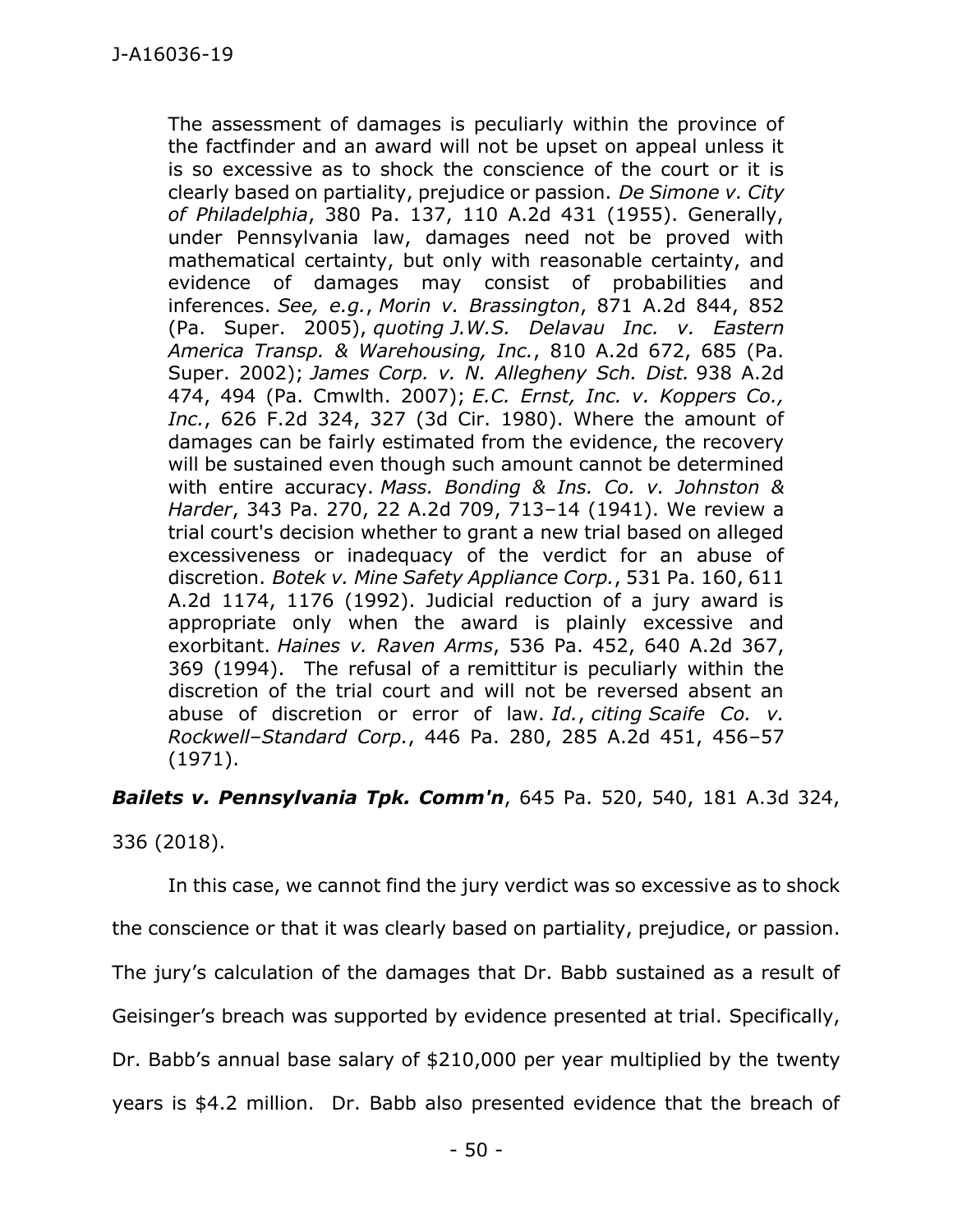contract deprived him of various benefits, such as the payment of his yearly malpractice insurance and his yearly allowance for continuing education and certification requirements. As a result, we conclude that the trial court did not abuse its discretion in denying Geisinger's motion for remittitur.

# **Cross-appeal – Denial of Prejudgment Interest**

Turning to the cross-appeal, Dr. Babb argues that he should have been

awarded prejudgment interest. Prejudgment interest may be awarded under

certain limited circumstances:

Even where a party's right to the payment of interest is not specifically addressed by the terms of a contract, a nonbreaching party to a contract may recover, *as damages,* interest on the amount due under the contract; again, this Court refers to such interest as prejudgment interest. The purpose of awarding interest as damages:

is to compensate an aggrieved party for detention of money rightfully due him or her, and to afford him or her full indemnification or compensation for the wrongful interference with his or her property rights. The allowance of interest as an element of damages is not punitive, but is based on the general assumption that retention of the money benefits the debtor and injures the creditor.

25 C.J.S. Damages, § 80.

\*\*\*

With regard to prejudgment interest, we have explained, "[i]nterest has been defined 'to be a compensation allowed to the creditor for delay of payment by the debtor,' and is said to be impliedly due 'whenever a liquidated sum of money is unjustly withheld.'" *School Dist. of City of Carbondale v. Fidelity & Deposit Co. of Maryland,* 346 Pa. 491, 492, 31 A.2d 279, 280 (1943) (citations omitted). However, "as prerequisites to running of prejudgment interest, the debt must have been liquidated with some degree of certainty and the duty to pay it must have become fixed." *Id.* at 493, 31 A.2d at 280; Restatement (Second) of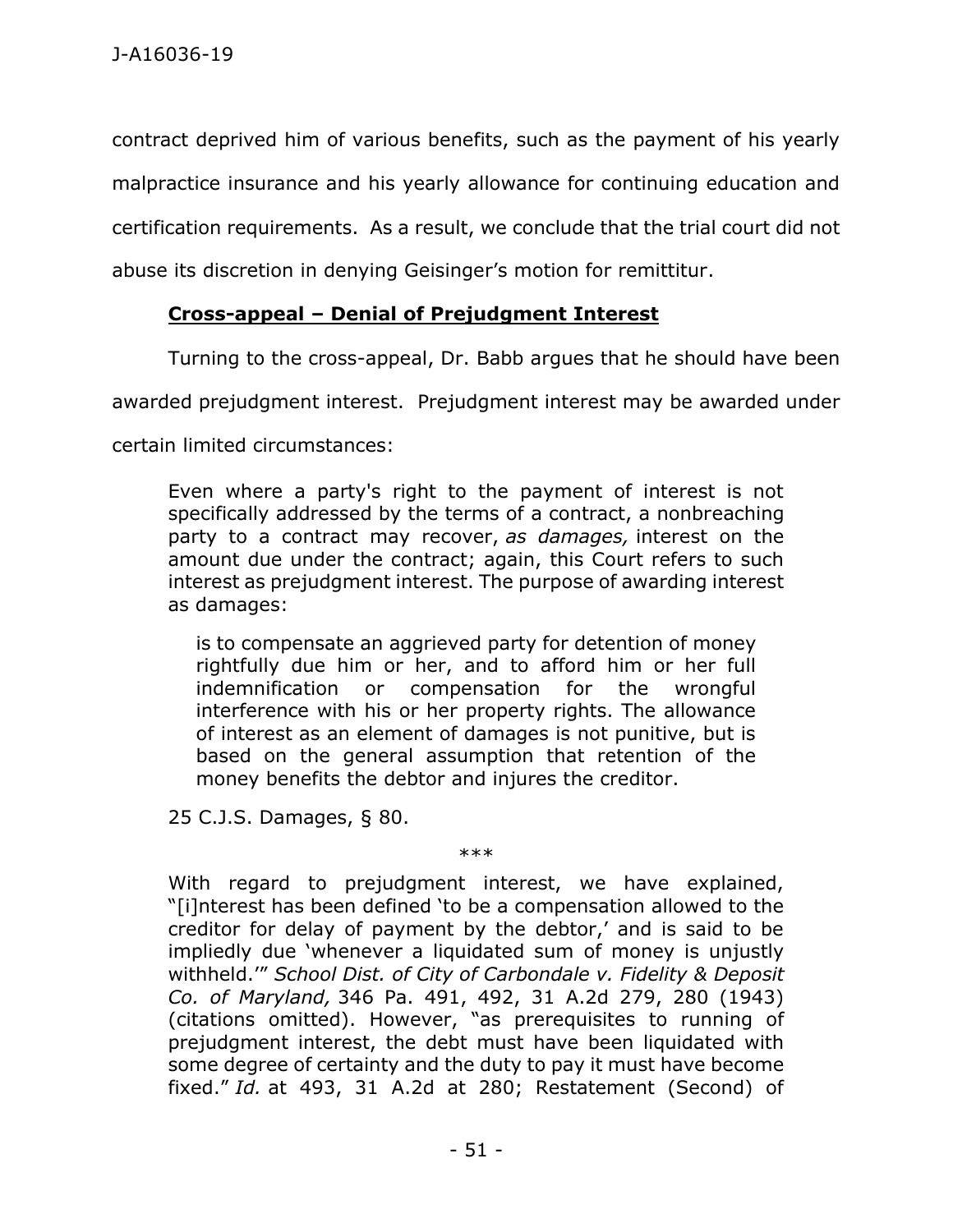Contracts  $\S$  354(1) ("If the breach consists of a failure to pay a definite sum of money or to render a performance with fixed or ascertainable monetary value, interest is recoverable."). Thus, even where the terms of a contract do not expressly provide for the payment of interest, a nonbreaching party has a legal right to recover interest, as damages, on a definite sum owed under the contract.

*TruServ Corp. v. Morgan's Tool & Supply Co.*, 614 Pa. 549, 566–68, 39

A.3d 253, 263–64 (2012).

This Court has further explained that:

prejudgment interest is a matter of right where the amount is ascertainable from the contract. Where the amount due and owing is not sufficiently definite, prejudgment interest is awardable at the discretion of the trial court.

*Ely v. Susquehanna Aquacultures, Inc.*, 130 A.3d 6, 15 (Pa. Super. 2015) (citation omitted), *appeal denied*, 635 Pa. 764, 136 A.3d 982 (2016). "Our review of an award of pre-judgment interest is for abuse of discretion." *Kaiser v. Old Republic Ins. Co.*, 741 A.2d 748, 755 (Pa. Super. 1999).

*Century Indem. Co. v. OneBeacon Ins. Co.*, 173 A.3d 784, 810 (Pa.Super.

2017)).

Damages for breach of contract include not only the value of the promised performance but also compensation for consequential loss. The amount to be awarded for such loss is often very difficult to estimate in advance of trial and cannot be determined by the party in breach with sufficient certainty to enable him to make a proper tender. In such cases, the award of interest is left to judicial discretion, … in the light of all the circumstances, including any deficiencies in the performance of the injured party and any unreasonableness in the demands made by him.

*Cresci Const. Servs., Inc. v. Martin*, 64 A.3d 254, 260–61 (Pa.Super. 2013)

(quoting Restatement (Second) of Contracts § 354 cmt. d. (1981)).